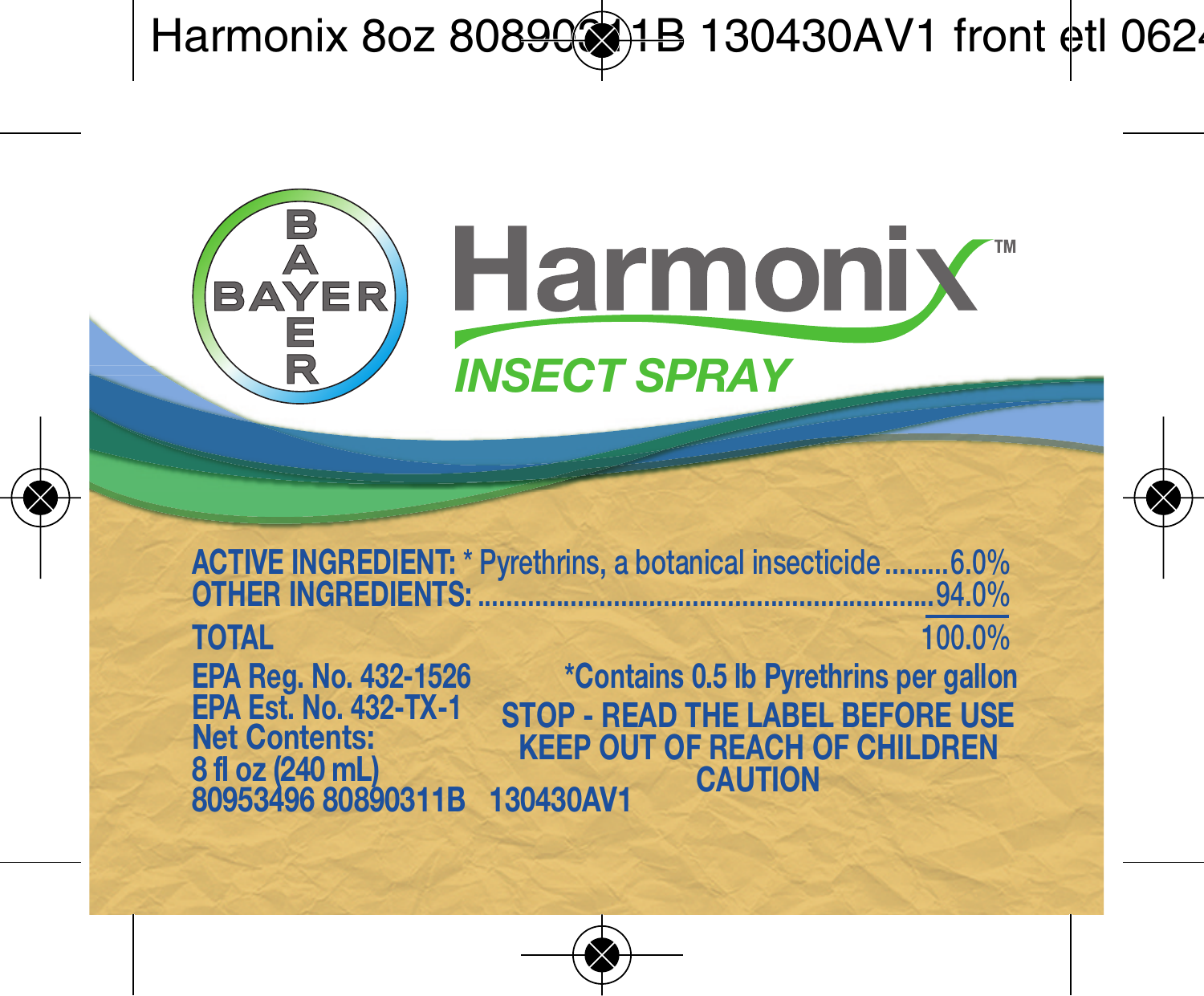**PARA AL USARIO:** Si usted no lee ingles, no use este producto hasta que la etiqueta le haya sido explicada ampliamente. (**TO THE USER:** If you cannot read English, do not use this product until the label has been fully explained to you.)

#### **For MEDICAL and TRANSPORTATION Emergencies ONLY Call 24 Hours A Day 1-800-334-7577 For PRODUCT USE Information Call 1-800-331-2867**

| <b>FIRST AID</b>      |                                                                                                                                                                                                                                                   |  |  |
|-----------------------|---------------------------------------------------------------------------------------------------------------------------------------------------------------------------------------------------------------------------------------------------|--|--|
| IF IN<br><b>EYES:</b> | . Hold eves open and rinse slowly and gently<br>with water for 15 - 20 minutes.<br>• Remove contact lenses, if present, after the<br>first 5 minutes, then continue rinsing.<br>• Call a poison control center or doctor for<br>treatment advice. |  |  |

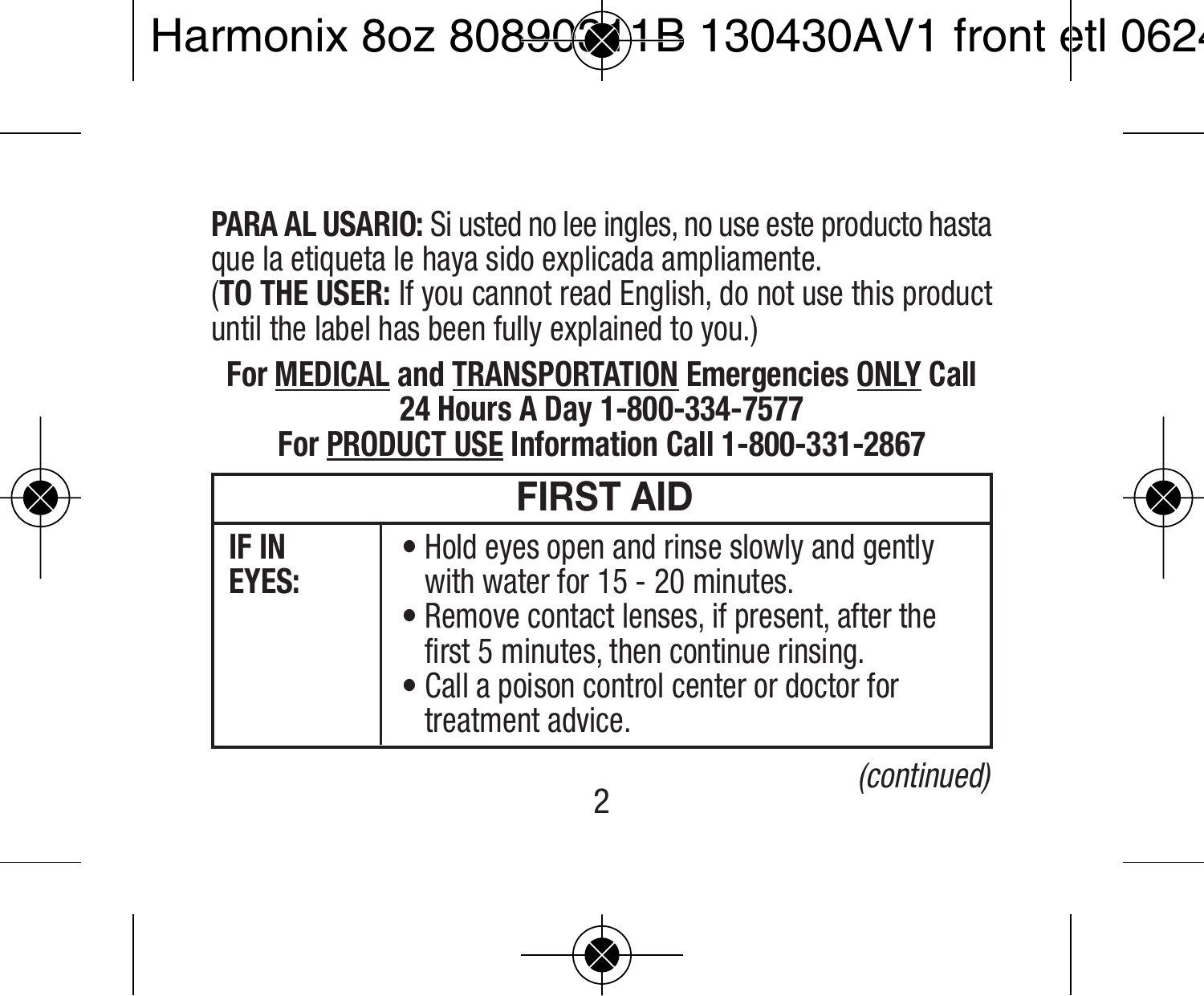| <b>FIRST AID</b> (continued)                                                                                                                                                                                                                                                                                                                              |                                                                                                                                                                                 |  |
|-----------------------------------------------------------------------------------------------------------------------------------------------------------------------------------------------------------------------------------------------------------------------------------------------------------------------------------------------------------|---------------------------------------------------------------------------------------------------------------------------------------------------------------------------------|--|
| IF ON SKIN OR<br><b>CLOTHING:</b>                                                                                                                                                                                                                                                                                                                         | • Take off contaminated clothing.<br>• Rinse skin immediately with plenty of<br>water for 15 - 20 minutes.<br>• Call a poison control center or doctor for<br>treatment advice. |  |
| HOT LINE NUMBER: 1-800-331-2867 [Pvrethrins]                                                                                                                                                                                                                                                                                                              |                                                                                                                                                                                 |  |
| Have the product container or label with you when calling a poi-<br>son control center or doctor or going for treatment. For additional<br>information on this pesticide product (including health concerns,<br>medical emergencies, or pesticide concerns), you may call 1-<br>800-334-7577, twenty-four (24) hours per day, seven (7) days<br>per week. |                                                                                                                                                                                 |  |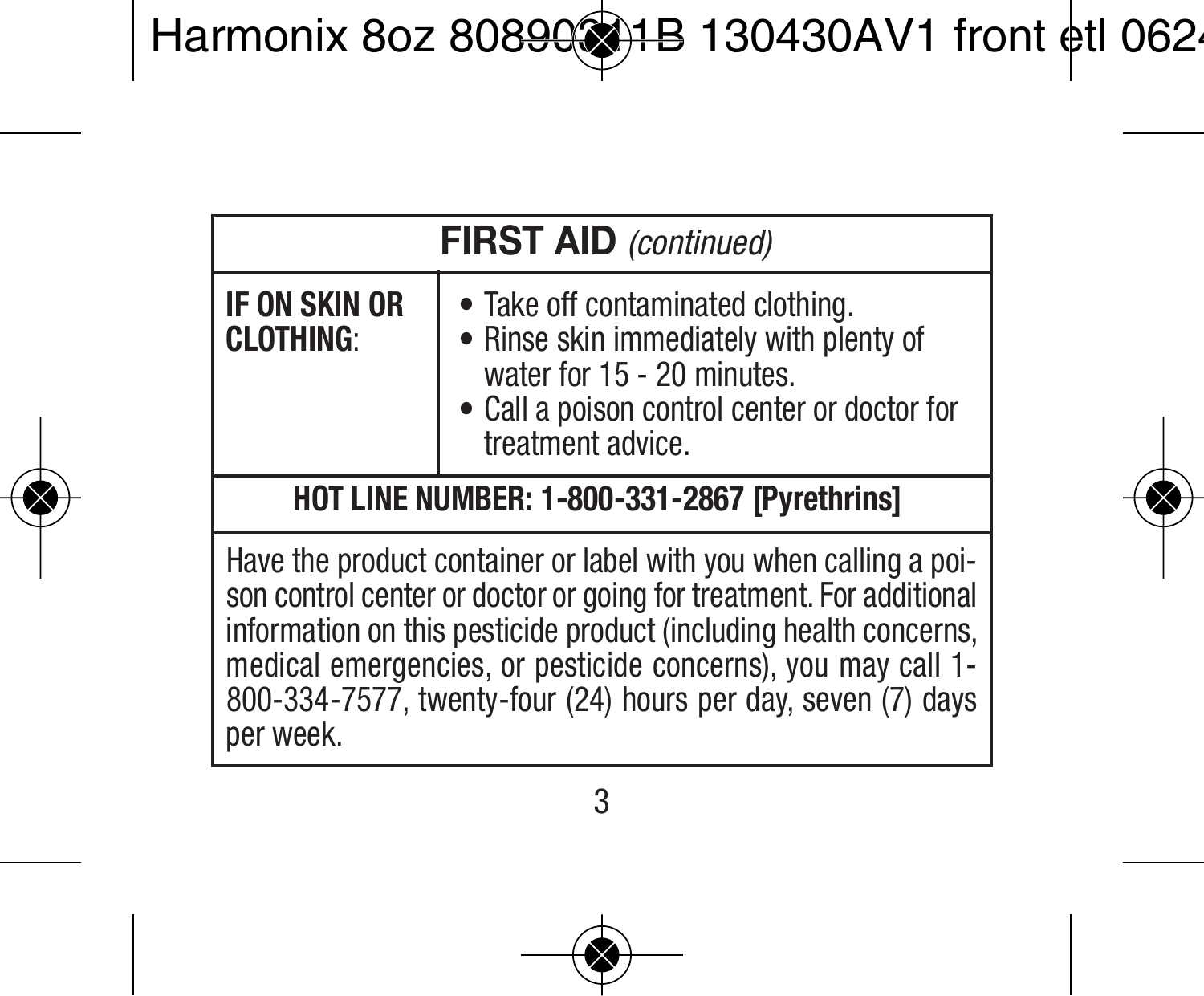#### **PRECAUTIONARY STATEMENTS HAZARDS TO HUMANS AND DOMESTIC ANIMALS CAUTION**

Causes moderate eye irritation. Avoid contact with skin, eyes, or clothing. Prolonged or frequently repeated skin contact may cause allergic reactions in some individuals. Wash hands thoroughly with soap and water after handling and before eating, drinking, chewing gum, using tobacco, or using the toilet.Wash all contaminated clothing with soap and hot water before reuse.

#### **PERSONAL PROTECTIVE EQUIPMENT (PPE)**

Mixers, loaders, applicators, and other handlers must wear the following: Long sleeved shirt, long pants, chemical-resistant gloves (such as those made out of Barrier Laminate, Nitrile Rubber, Neoprene Rubber, or Viton, Selection Category E), and shoes and socks.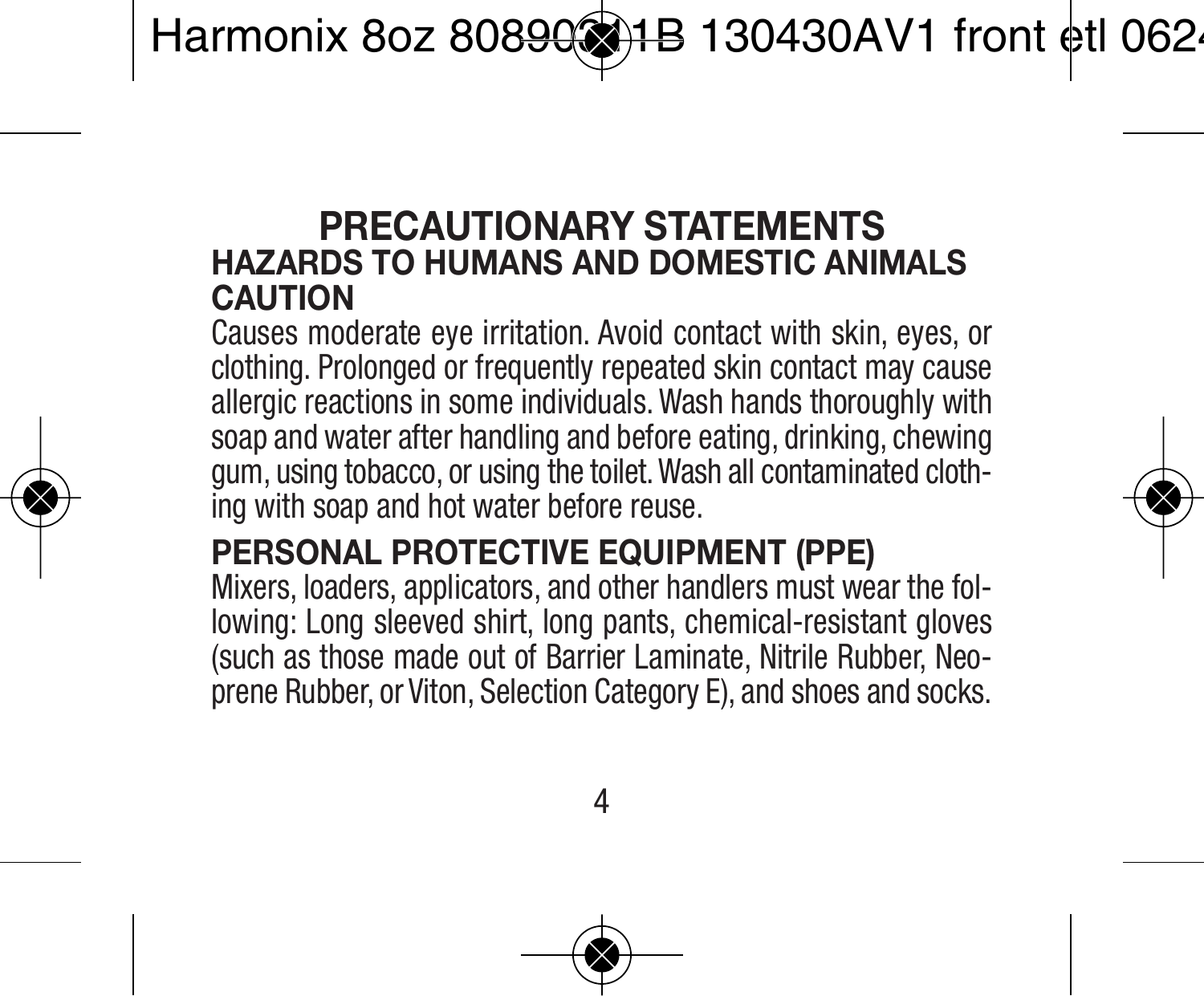#### **USER SAFETY RECOMMENDATIONS**

Users should wash hands before eating, drinking, chewing gum, using tobacco, or using the toilet. Users should remove clothing/PPE immediately if pesticide gets inside, then wash thoroughly and put on clean clothing. Users should remove PPE immediately after finished using this product for the day.Wash the outside of gloves before removing. As soon as possible, wash thoroughly and change into clean clothing.

#### **USER SAFETY REQUIREMENTS**

Follow manufacturer's instructions for cleaning/maintaining PPE. If no such instructions for washables exist, use detergent and hot water. Keep and wash PPE separately from other laundry. Discard clothing and other absorbent material that have been drenched or heavily contaminated with the product's concentrate. Do not reuse them<sup>2</sup>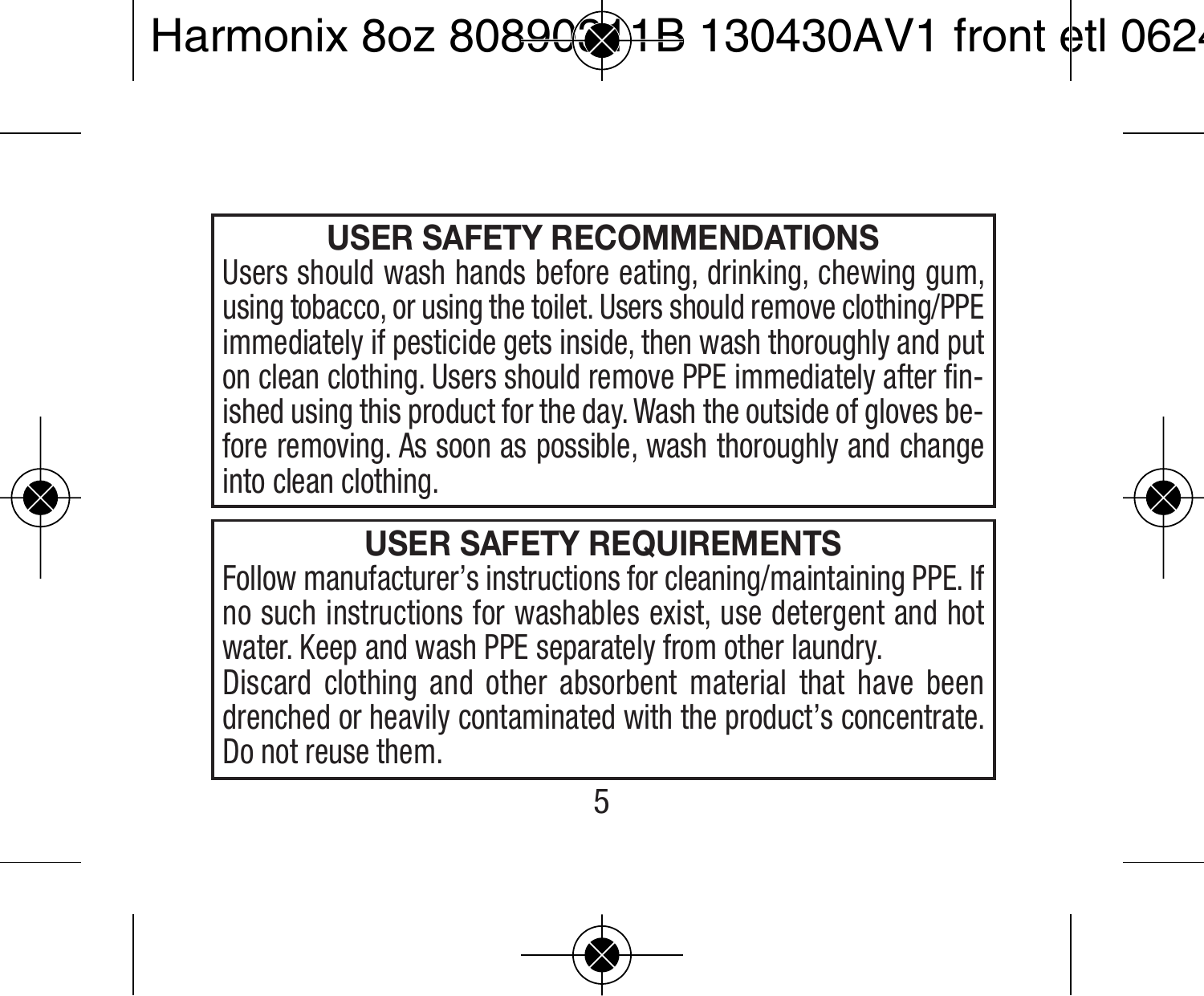#### **ENVIRONMENTAL HAZARDS**

This product is toxic to aquatic organisms, including fish and invertebrates. Drift and runoff may be hazardous to aquatic organisms in water adjacent to treated areas. This product may contaminate water through runoff. This product has a potential for runoff for several weeks after application. Poorly draining soils and soils with shallow water tables are more prone to produce runoff that contains this product.

This product is highly toxic to bees exposed to direct treatment on blooming crops or weeds. Do not apply this product or allow it to drift to blooming crops or weeds while bees are actively visiting the treatment area.

Do not apply directly to water, to areas where surface water is present, or to intertidal areas below the mean high watermark. Do not contaminate water when disposing of equipment wash-waters or rinsate.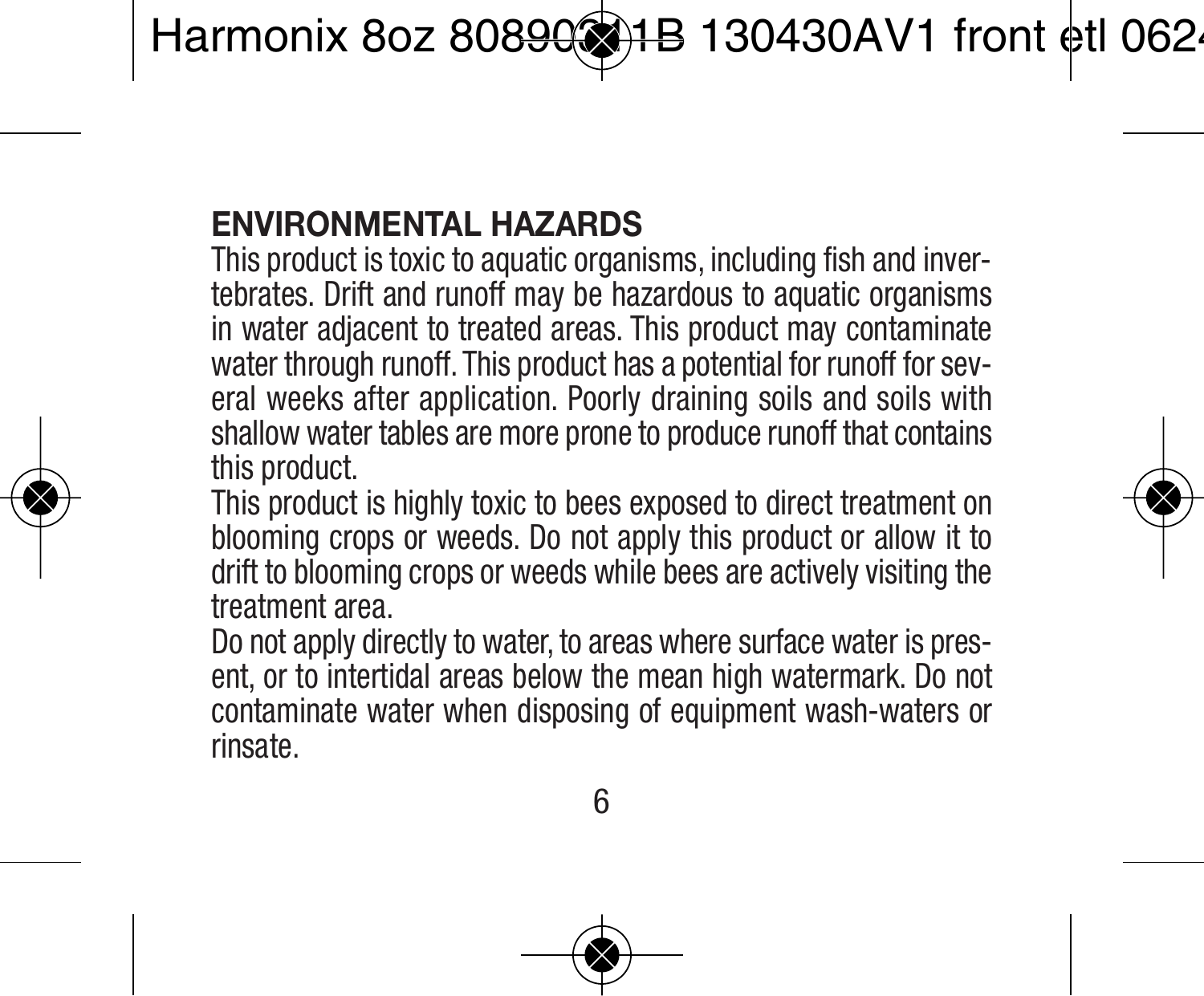# **PHYSICAL & CHEMICAL HAZARDS**

Do not apply this product around electrical equipment due to the possibility of shock hazard.

#### **Product Facts:**

- Contains pyrethrins, a botanical insecticide that is derived from the Chrysanthemum flower
- Kills by contact and through residual action (indoors only)
- Kills ants, bed bugs, carpenter bees, cockroaches, fleas, flies, hornets, pantry pests, spiders, ticks, and wasps

#### **Harmonix Insect Spray**

An emulsifiable concentrate formulation containing 0.5 pounds of pyrethrins per gallon. A highly versatile product designed for use both indoors and outdoors. This product provides effective knockdown and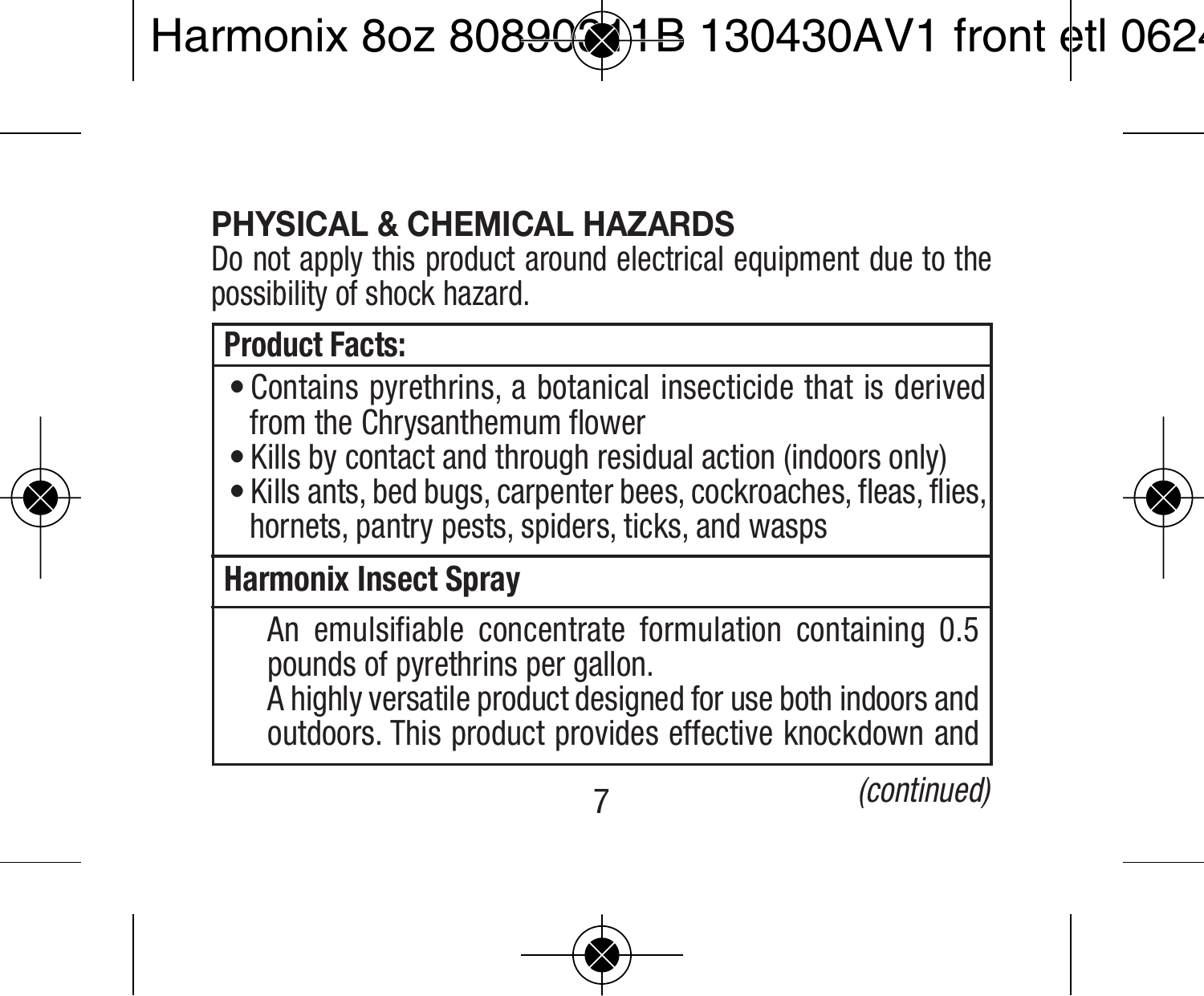residual control (indoors only) of the pests listed on this label.

For residential, industrial, and institutional control of major nuisance and public health pests listed on the label.

#### **Controls**

- Indoor, General Household Pests
- Outdoor/ Perimeter Pests
- *For list of specific insects, see inside*

#### **Where to Apply**

- Apply where pests have been seen or found, or can find shelter.
- In and around buildings and structures.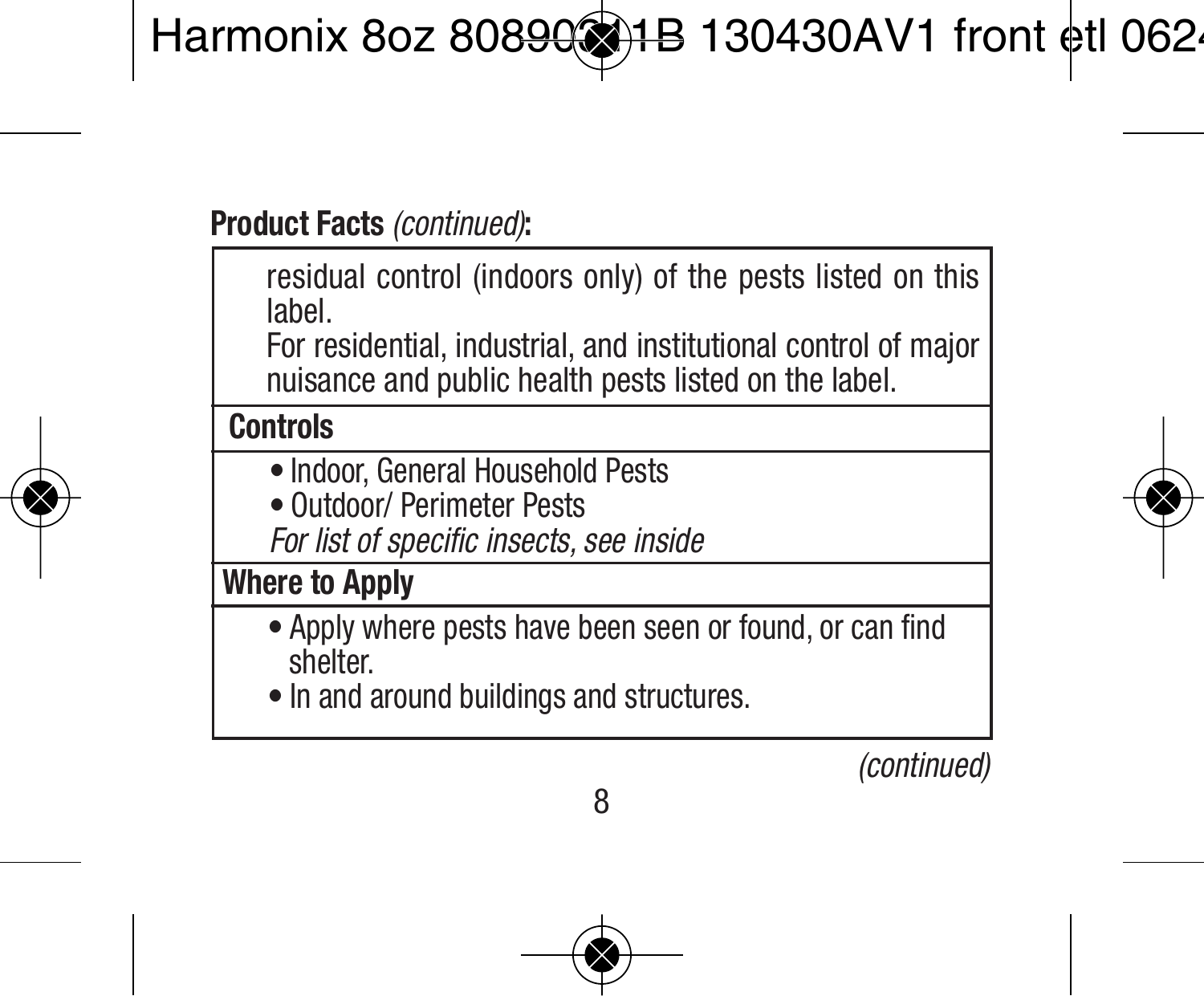# **Dilution Rates**

- 1.Dilute 5.2 fluid ounces (155 milliliter) of this product in one gallon of water for a finished spray concentration of 0.24% pyrethrins.
	- Use the 5.2 fluid ounce (0.24% a.i.) rate for severe pest infestations.
- 2.Dilute 2.6 fluid ounces (77 milliliter) of this product in one gallon of water for a finished spray concentration of 0.12% pyrethrins.
	- Use the 2.6 fluid ounce (0.12% a.i.) rate for initial service or clean out treatments.
- 3.Dilute 1.3 fluid ounces (39 milliliter) of this product in one gallon of water for a finished spray concentration of 0.06% pyrethrins.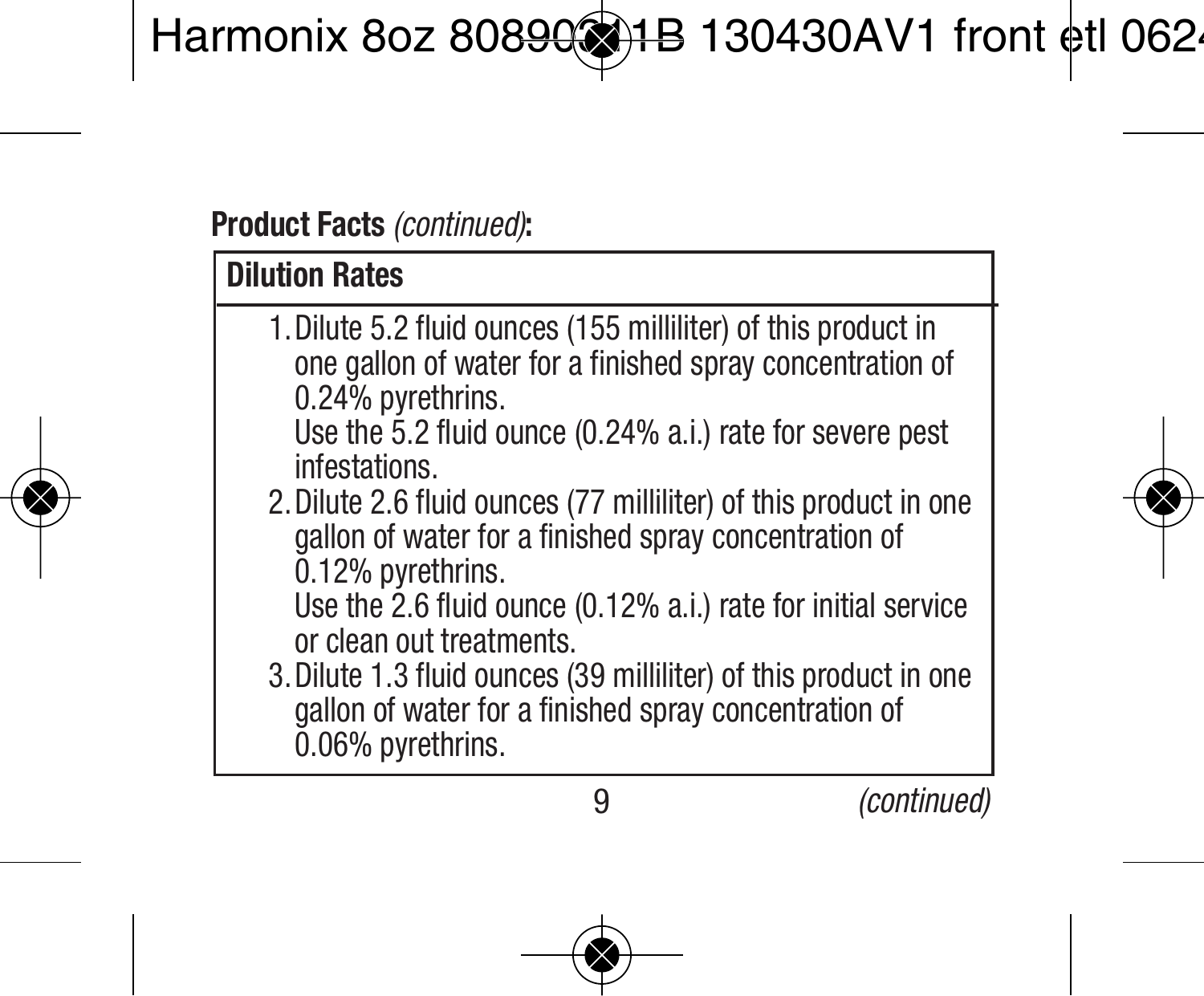Use the 1.3 fluid ounce (0.06% a.i.) rate for maintenance treatments.

4.Dilute 0.65 fluid ounces (19 milliliter) of this product in one gallon of water for a finished spray concentration of 0.03% pyrethrins.

Use the 0.65 fluid ounce (0.03% a.i.) rate for effective knockdown of pests.

#### **Mixing Information**

Mix this product with water and apply with hand pressurized or power operated sprayers. Shake well before measuring concentrate for dilution in water.

Mix the appropriate amount of this product with water and agitate or invert sprayer to insure proper mixing.

If spraying is interrupted when using a back-pack or hand-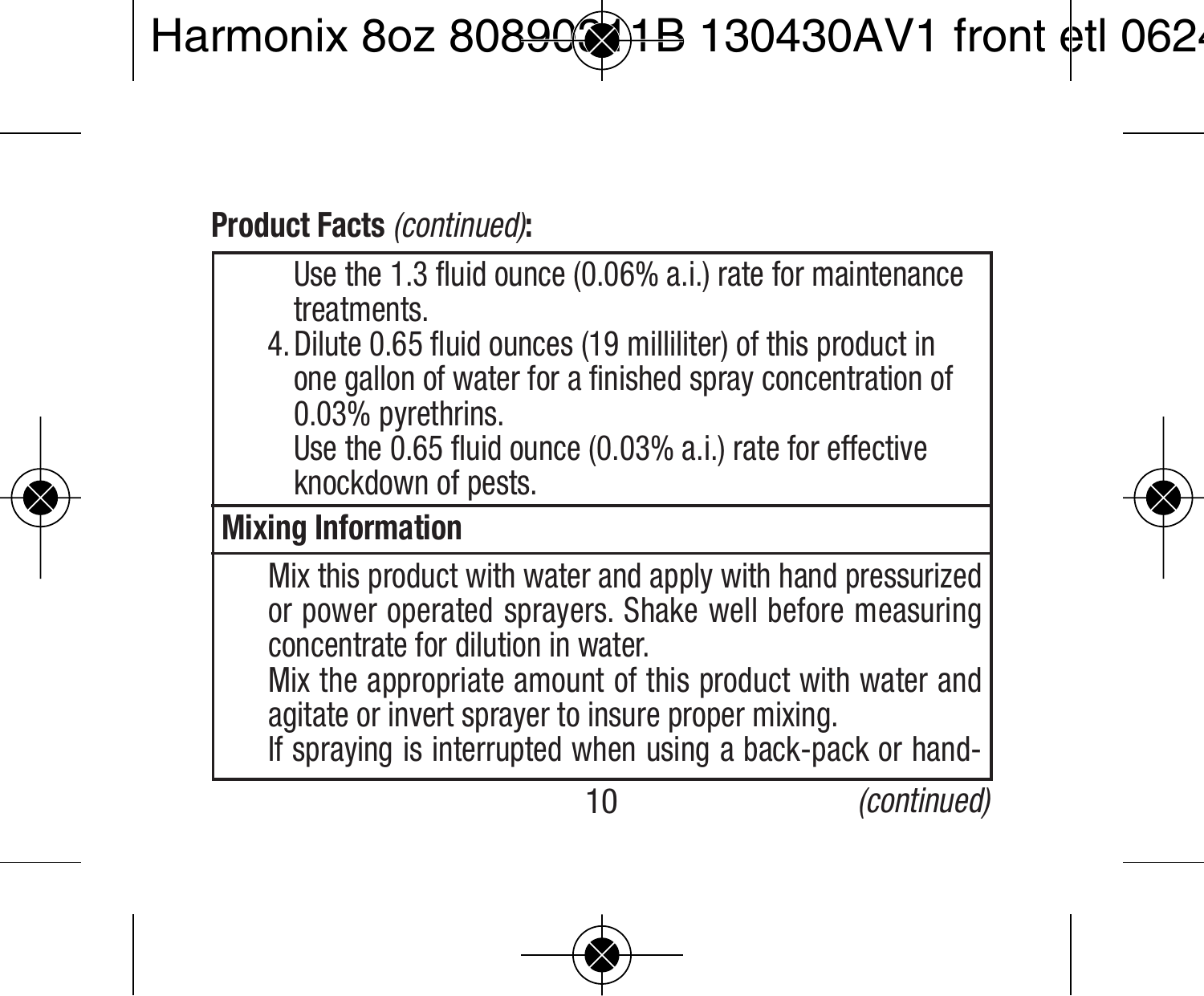held sprayer, invert sprayer to re-suspend the dilution before starting to make applications.

Diluted spray mixture can be stored overnight, but agitate well before using.

**Tank-mixing with residual insecticide and insect growth regulators**

This product cannot be tank-mixed with any product with label prohibitions against such mixing.When tank-mixing, first dilute this product in water, and then add other product(s) to the emulsion. A small volume mixing test with the other product(s) is recommended to ensure compatibility. Tank-mix applications must be made in accordance with the more restrictive of label limitations and precautions. No label dosages may be exceeded.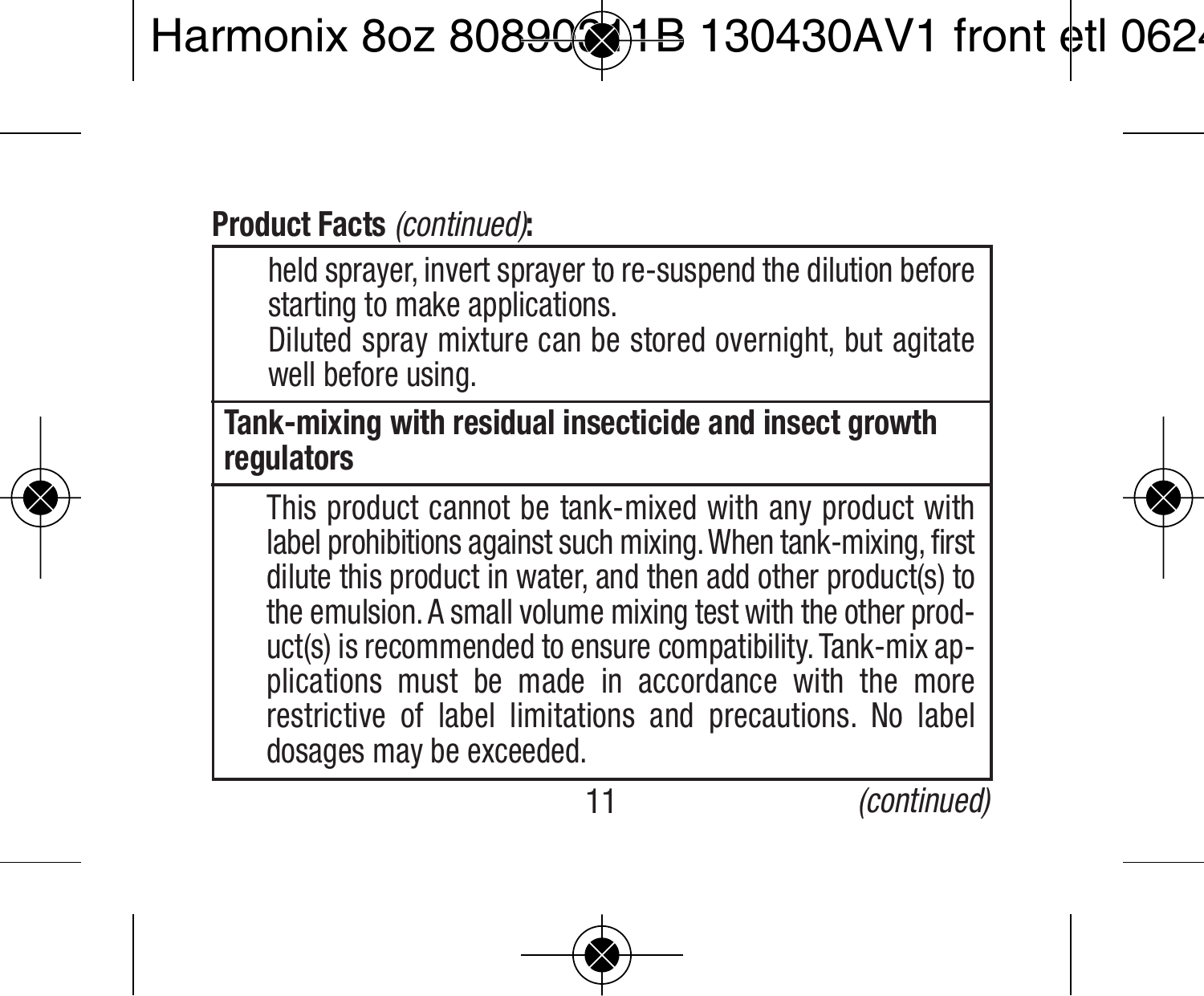**How to Apply**

General surface applications, spot treatments, crack & crevice sprays, or void injections (sprays or mists).

**Re-Apply**

Treatments may be applied at 7-day intervals.

**Re-Entry**

Avoid contact with treated surfaces until dry. People and pets may re-enter after the treated area is dry.

**Questions**

For questions or comments, call toll free 1-800-331-2867.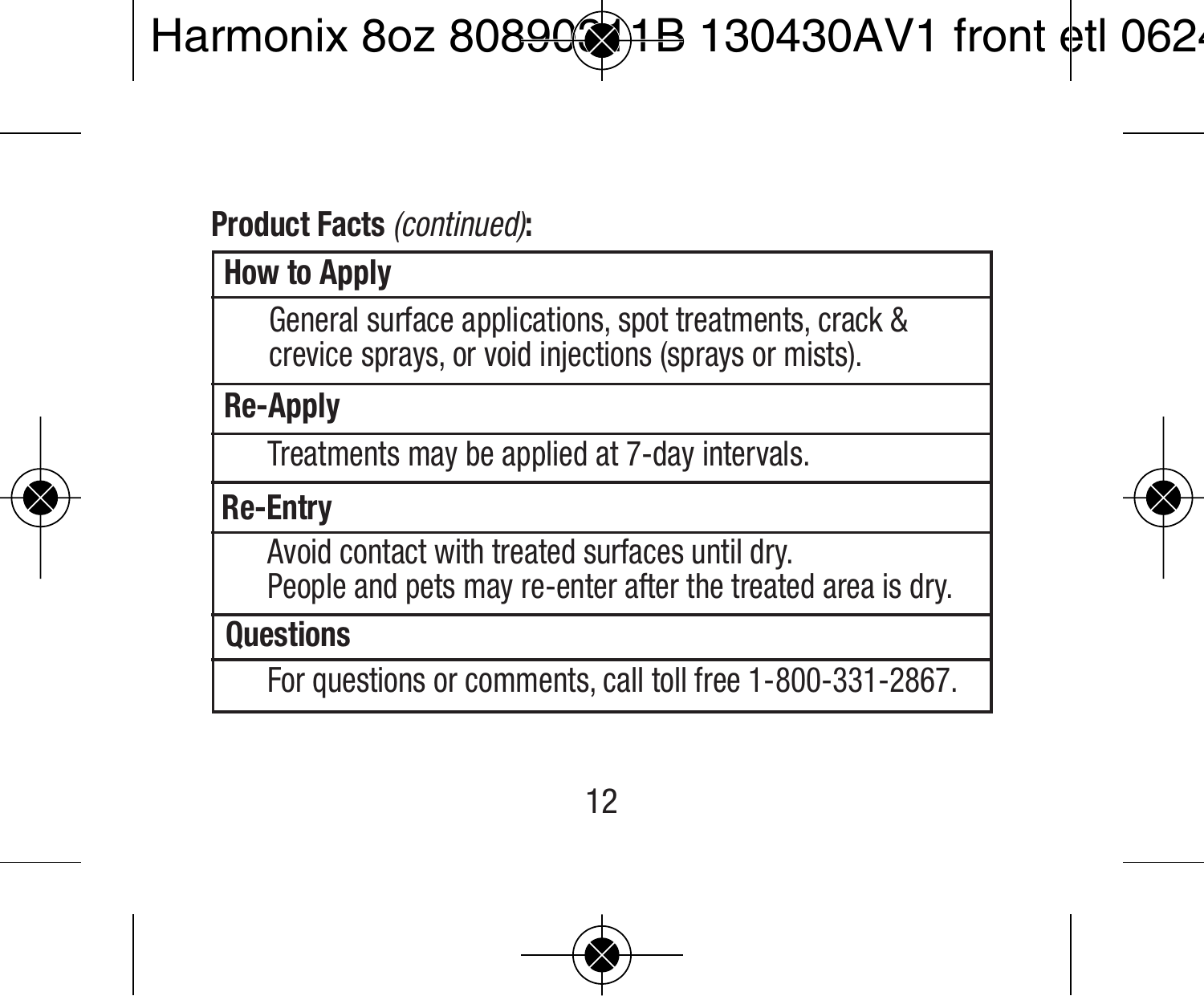# **DIRECTIONS FOR USE**

#### **It is a violation of Federal law to use this product in a manner inconsistent with its labeling.**

# **USE RESTRICTIONS**

- Do not contaminate food or feedstuffs.
- This product is not for use in outdoor residential misting systems (indoor or outdoor), indoor metered release devices, or indoor misting systems.
- This product is not for direct application to companion animals (nets).
- Do not use in aircraft cabins.
- Do not make applications during rain.
- Do not apply this product as a space spray or fog.
- Do not apply to furniture or upholstery where prolonged contact with humans will occur.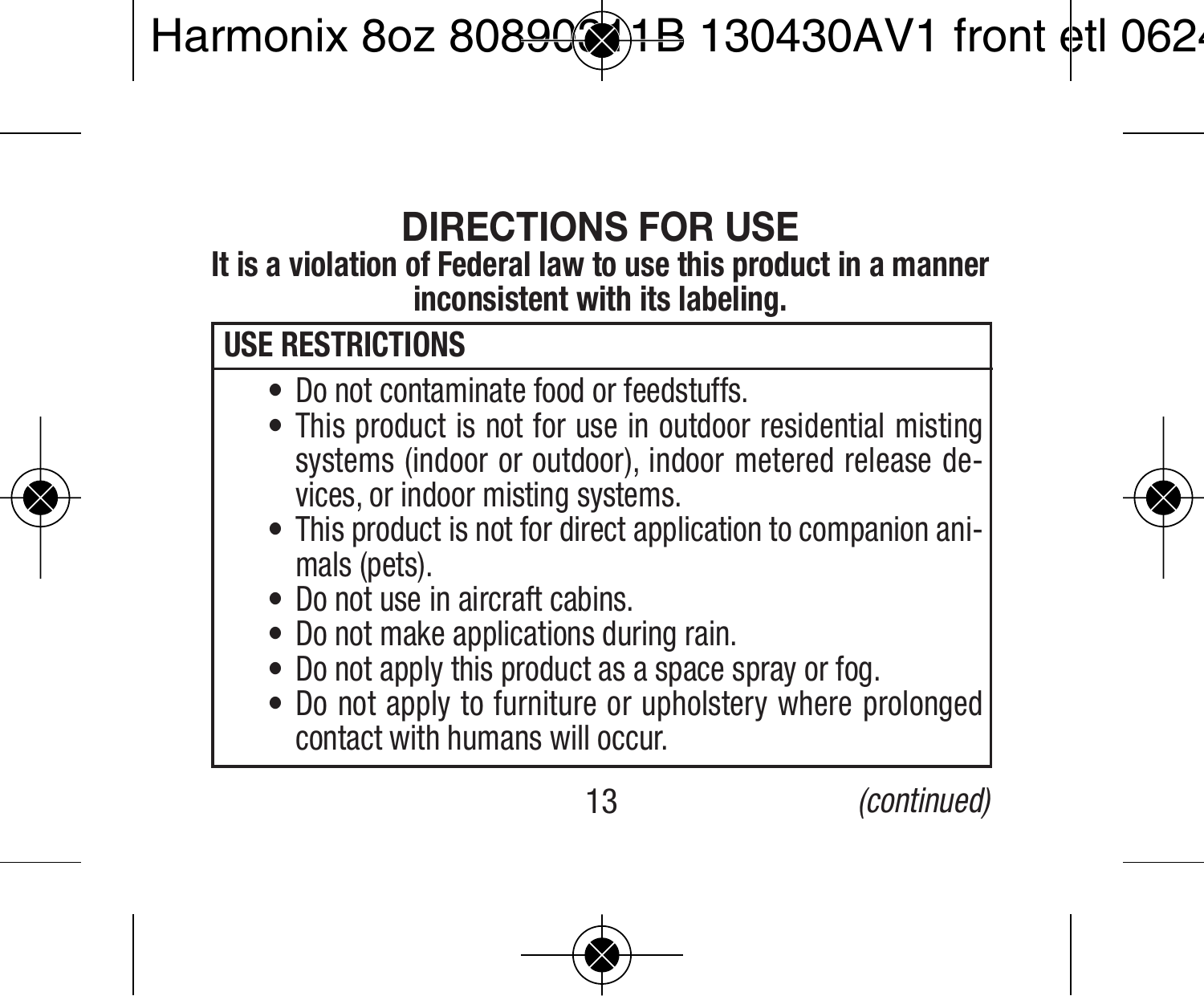- Do not allow excessive dripping or run-off to occur when treating vertical or overhead surfaces.
- Do not apply this product in conduits, motor housings, junction boxes, switch boxes, or other electrical equipment due to possibility of shock hazard.
- Do not water the treated area to the point of run-off or drip.
- Do not apply to patient rooms in hospitals and nursing homes while they are occupied.
- Do not apply in classrooms while they are occupied.
- Do not wet articles to the point of run-off or drip. Do not use treated article until spray has dried.
- When treating areas directly over your head indoors, wear eye protection (safety glasses, goggles, or face shield) and dust/mist mask or respirator.
- Do not apply this product in a way that will contact adults,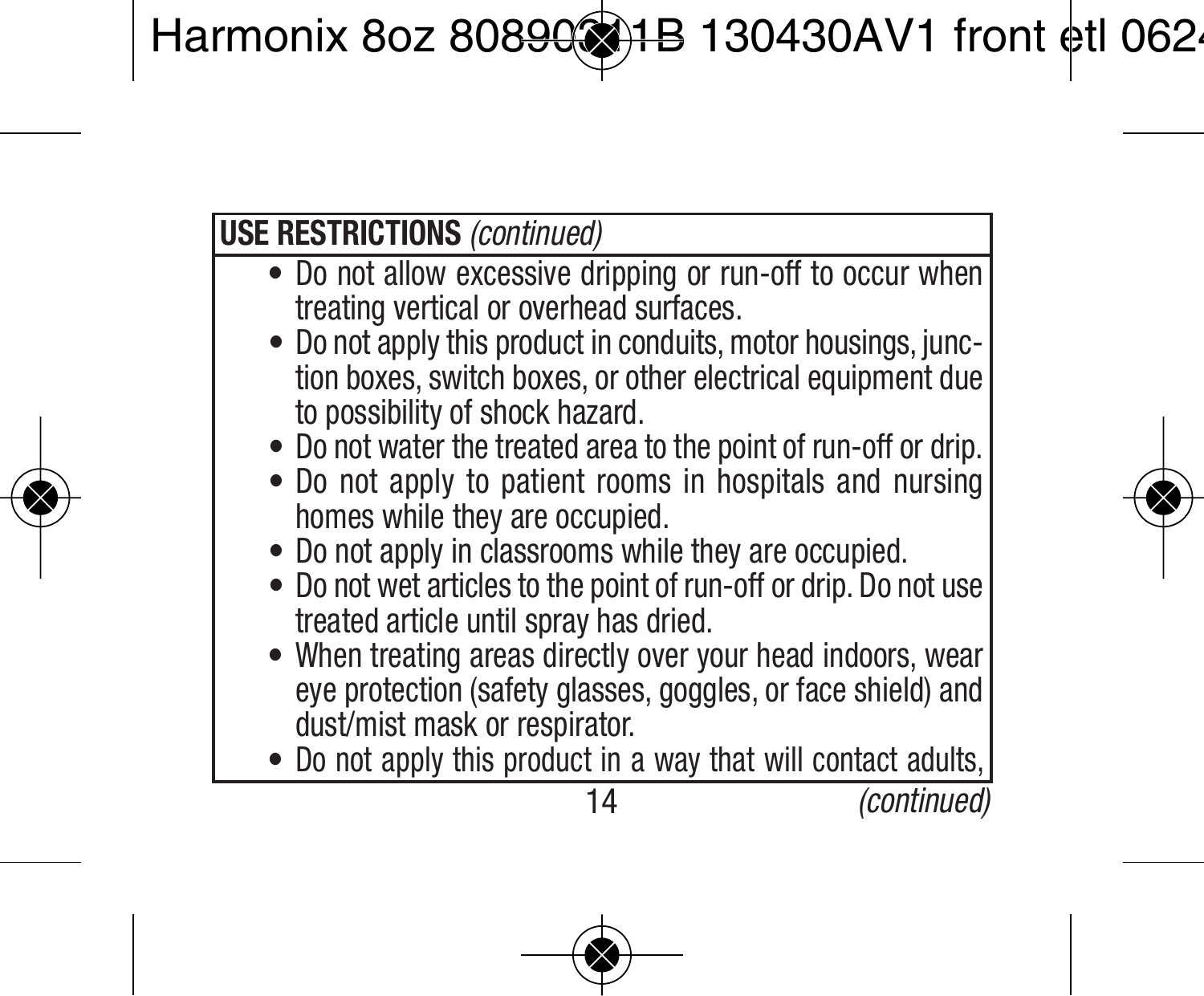- children, or pets, either directly or through drift. Only protected handlers may be in the treated area during application.
- When used as a surface spray: Do not allow adults, children or pets to enter the treated area until sprays have dried.
- When used in food handling establishments: Do not apply when food is present. Do not use in food/feed areas of food handling establishments, restaurants, or other areas where food is commercially prepared or processed. Do not use in serving areas while food is exposed or facility is in operation. Serving areas are areas where prepared foods are served, such as dining rooms, but excluding areas where foods may be prepared or held. In the home, all food processing surfaces and utensils should be covered during treatment or thoroughly washed before use. Exposed food and drinking water should be covered or removed. Do not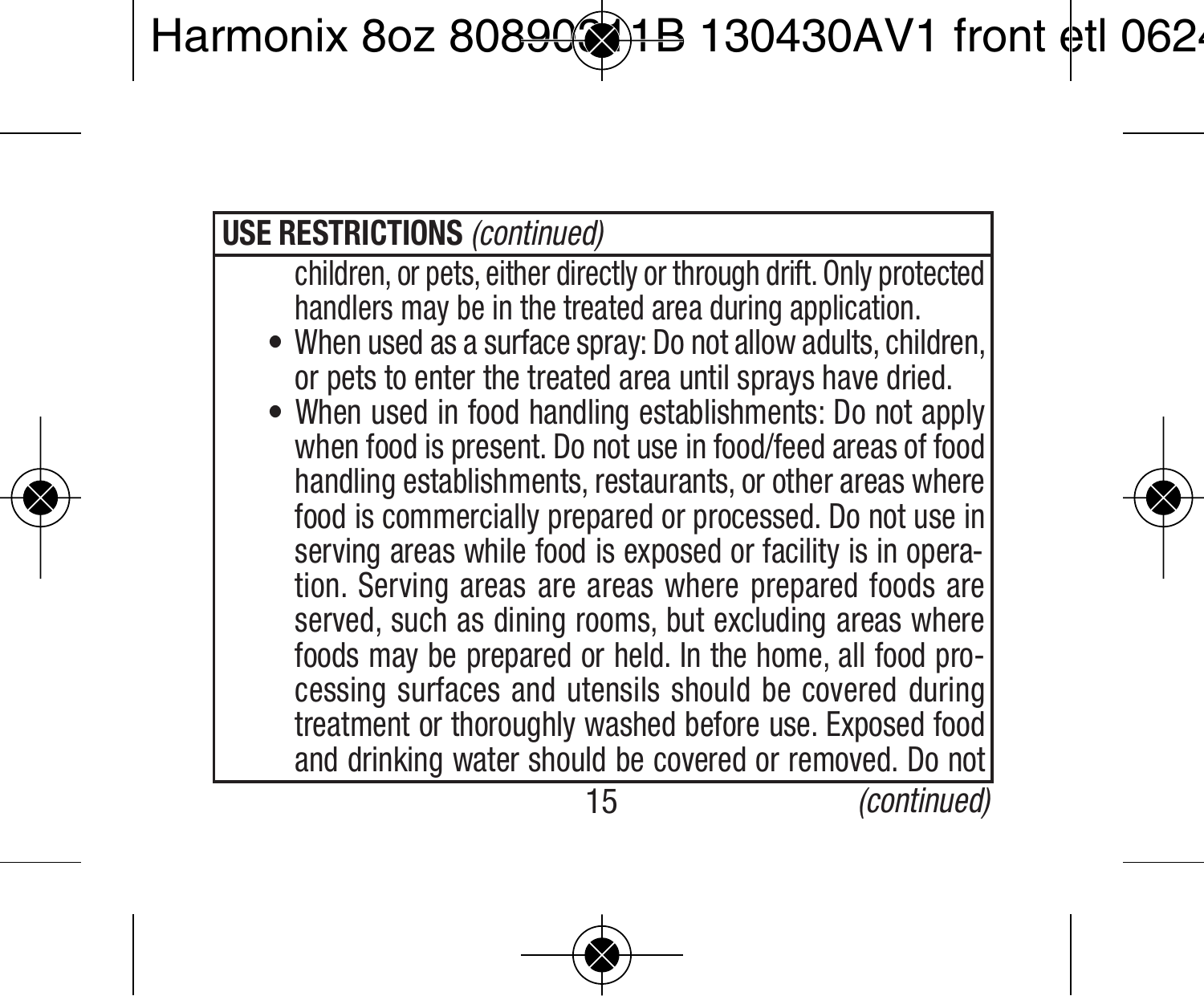apply more than 1 time per day.

- When used in dairy barns or facilities: Close milk bulk tank lids to prevent contamination from spray and from dead or falling insects. Remove or cover milking utensils before application. Wash teats of animals before milking.
- Do not apply directly to impervious horizontal surfaces such as sidewalks, driveways, and patios except as a spot or crack and crevice treatment. During application, do not allow pesticide to enter or run off into storm drains, drainage ditches, gutters or surface waters.
- When used for all outdoor non-agricultural uses: All outdoor applications, if permitted elsewhere on this label, must be limited to spot or crack-and-crevice treatments only, except for the following permitted uses, if allowed elsewhere on this label: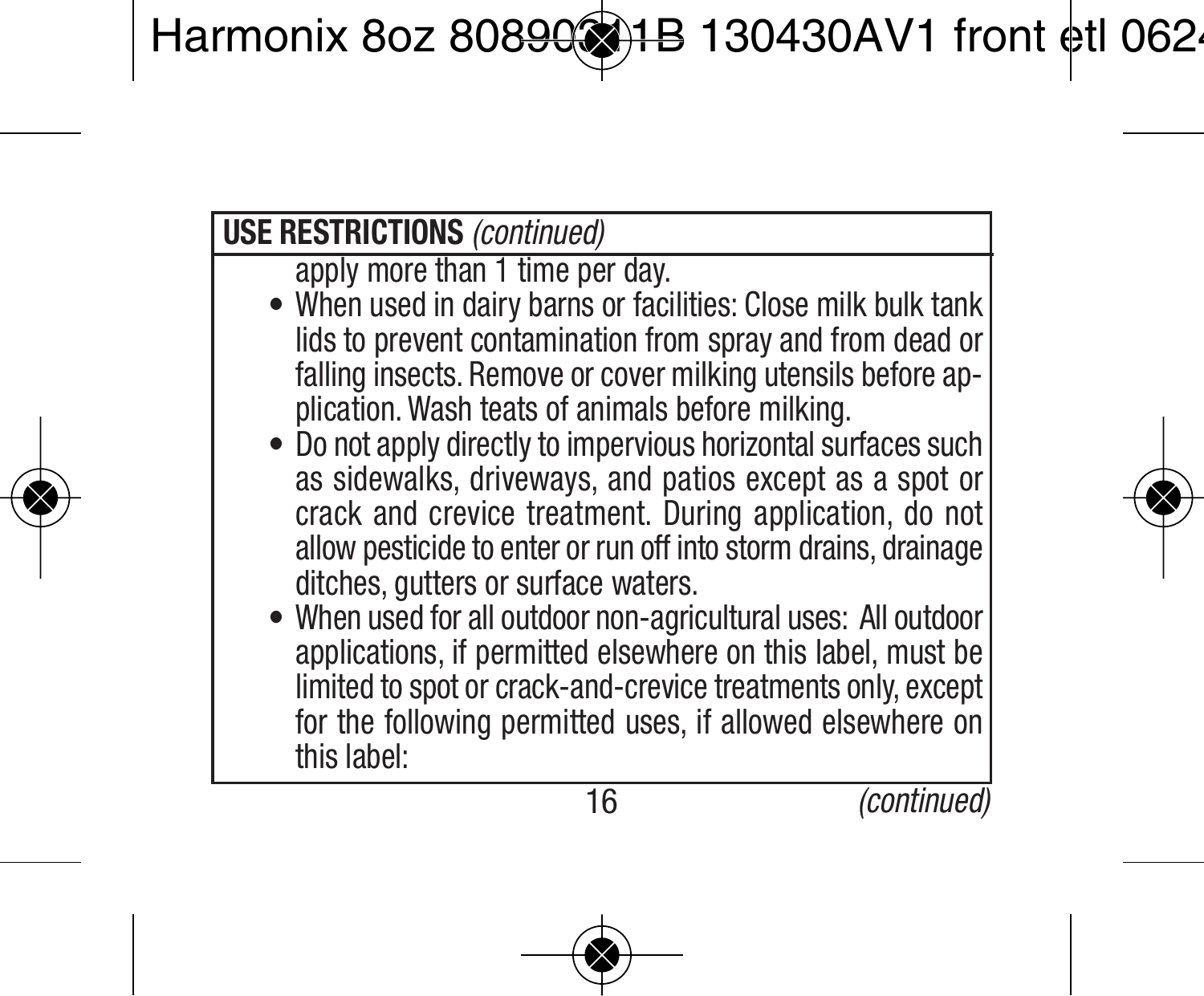- 1. Applications to soil or vegetation, as listed on this label, around structures;
- 2. Applications to lawn, turf, and other vegetation, as listed on this label;
- 3. Applications to the side of a building, up to a maximum height of 3 feet above grade;
- 4. Applications to the underside of eaves, soffits, doors, or windows permanently protected from rainfall by a covering, overhang, awning, or other structure;
- 5. Applications around potential pest entry points into buildings,when limited to a surface band not to exceed one inch in width;
- 6. Applications to vertical or horizontal surfaces when surrounded by or directly above soil, lawn, turf, mulch, vegetation, or other porous surface, where runoff to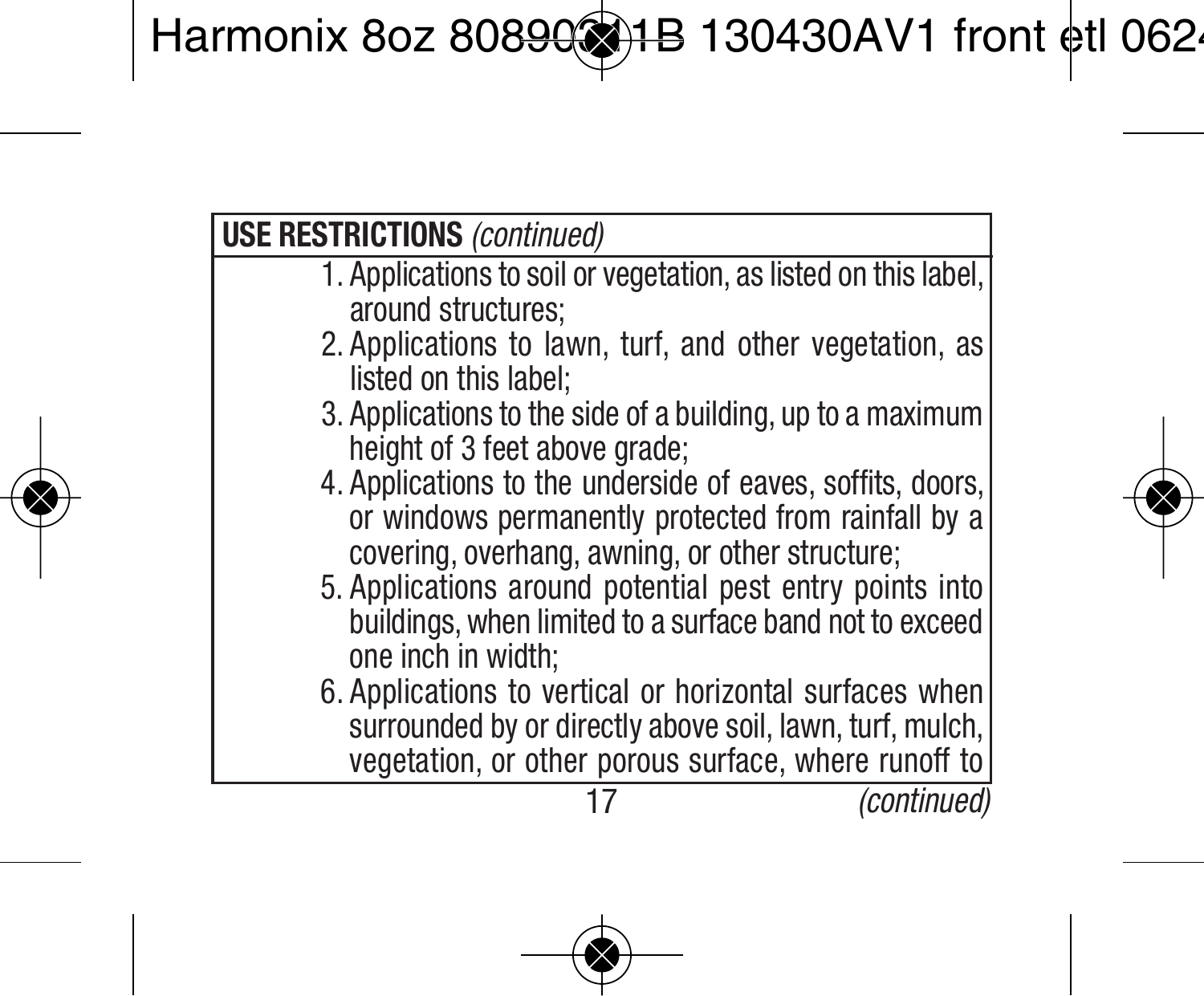surface water is unlikely to occur.

- Application of this product is prohibited directly into sewers or drains, or to any area like a gutter where drainage to storm sewers, water bodies, or aquatic habitat can occur. Do not allow the product to enter any drain during or after application.
- Remove pets, birds, and cover fish aquariums before spraying.

**PHYTOTOXICITY NOTICE:** This product is not for direct applica tion to ornamental plant materials. Research has shown that the high dilution rate for this product (5.2 fluid ounces per gallon or 0.24% a.i.) may cause plant injury. Use care when using this product for structural perimeter treatments in order to avoid spraying/application to ornamental landscape plants.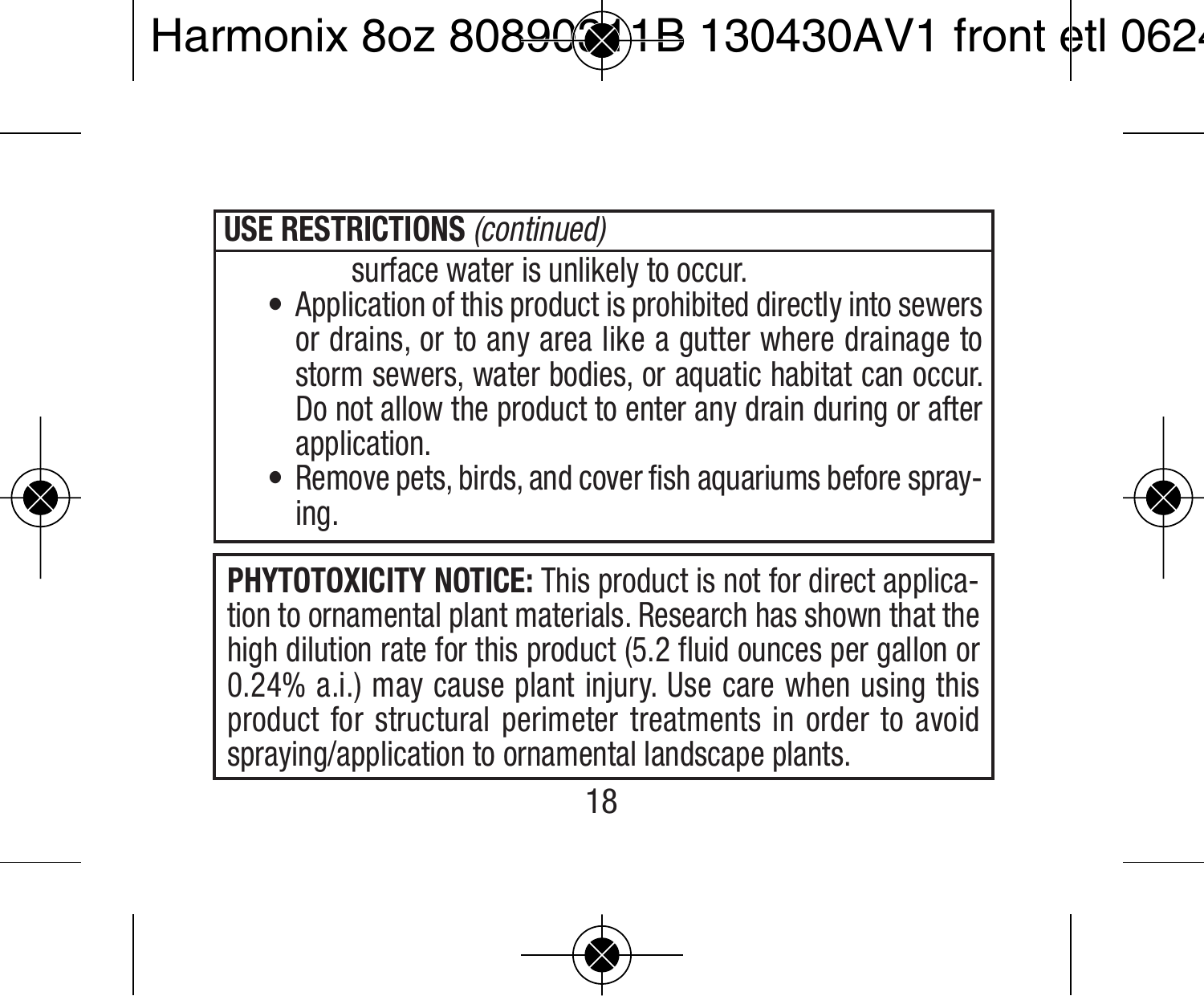# **INDOOR PESTS**

Indoor applications to residential buildings and structures; apply this product as a general surface, spot treatment, crack and crevice applications or void (spray or mist) injections. This product can be used in schools, factories, stores, warehouses, hospitals food processing facilities (non-food/feed areas), and modes of transportation. For a list of common facilities where this product may be used, see Appendix.

| Ants                        | <b>Clothes moths</b> |
|-----------------------------|----------------------|
| <b>Blow flies</b>           | <b>Cluster flies</b> |
| <b>Bed buas</b>             | Cockroaches          |
| Blue/green bottle flies     | Crickets             |
| Boxelder buas               | Darkling beetles     |
| Brown marmorated stink bugs | Dermestids           |
| <b>Carpet beetles</b>       | Earwigs              |
|                             |                      |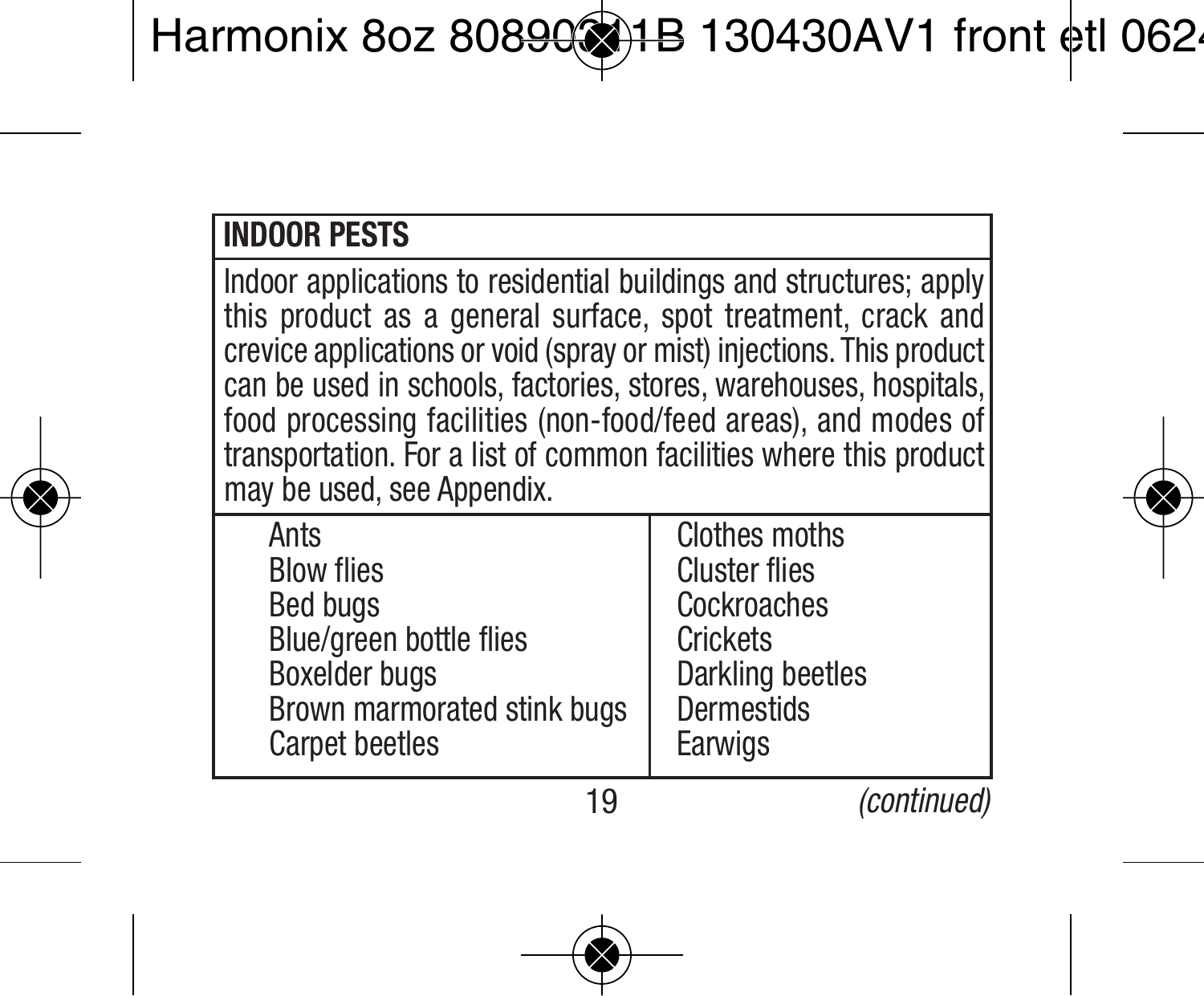| <b>INDOOR PESTS (continued)</b>                                                                                                                                                              |                                                                                                                                                                                                                     |             |  |
|----------------------------------------------------------------------------------------------------------------------------------------------------------------------------------------------|---------------------------------------------------------------------------------------------------------------------------------------------------------------------------------------------------------------------|-------------|--|
| Elm leaf beetles<br><b>Face flies</b><br>Fleas<br>Firebrats<br><b>Flies</b><br><b>Fruit flies</b><br>Gnats<br><b>Hide beetles</b><br>Hornets<br>House flies<br>Kudzu buas<br>Leather beetles | Midaes<br><b>Millipedes</b><br>Multi-colored Asian lady beetles<br>Pantry pests, beetles & moths<br>Phorid flies<br>Sciarid flies (fungus gnats)<br>Silverfish<br>Spiders<br><b>Ticks</b><br>Wasps<br>Yellowjackets |             |  |
| <b>Where to Apply</b>                                                                                                                                                                        |                                                                                                                                                                                                                     |             |  |
| Treat where pests have been seen or found, or can find shelter.                                                                                                                              |                                                                                                                                                                                                                     |             |  |
|                                                                                                                                                                                              |                                                                                                                                                                                                                     | (continued) |  |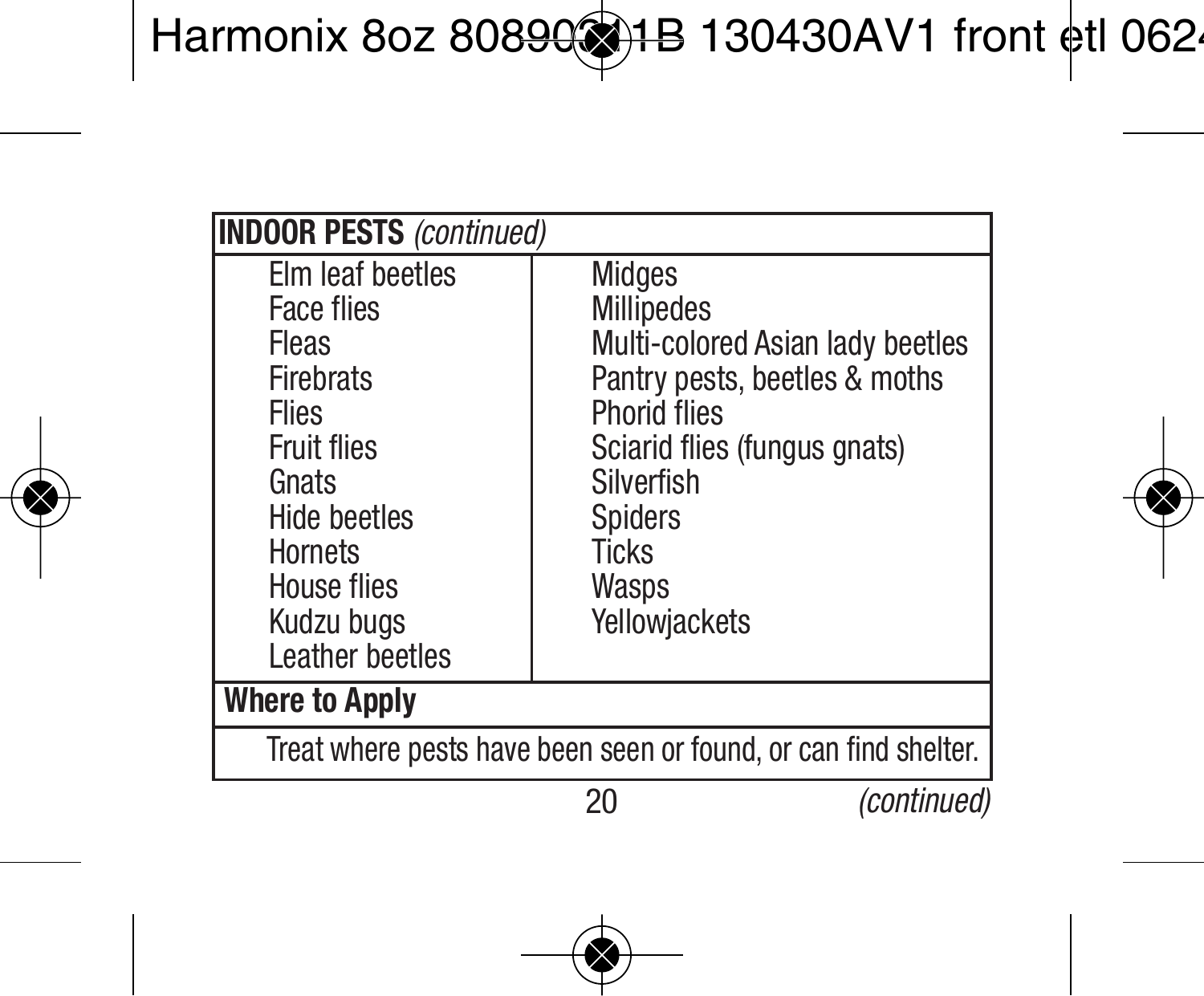#### **Where to Apply** *(continued)*

Treat areas where pests normally feed or hide, such as baseboards, corners, around water pipes, behind and under refrig erators, cabinets, sinks, and stoves.

This product can be applied to walls; floors; ceilings; in and around cabinets; between, behind, and beneath equipment and appliances; around floor drains; window and door frames and around plumbing; sinks; and other possible pest harborage sites. Treat entry points around water pipes, utility penetrations, win dows, doors, vents, and eaves.

Void applications can be made behind veneers, piers, and chimney bases, into rubble foundations, into block voids and structural voids, wall voids, under slabs, stoops, porches or to the soil in crawlspaces, and other similar voids.

Broadcast or spot treatments to floors, floor coverings, carpets or rugs for flea and tick control.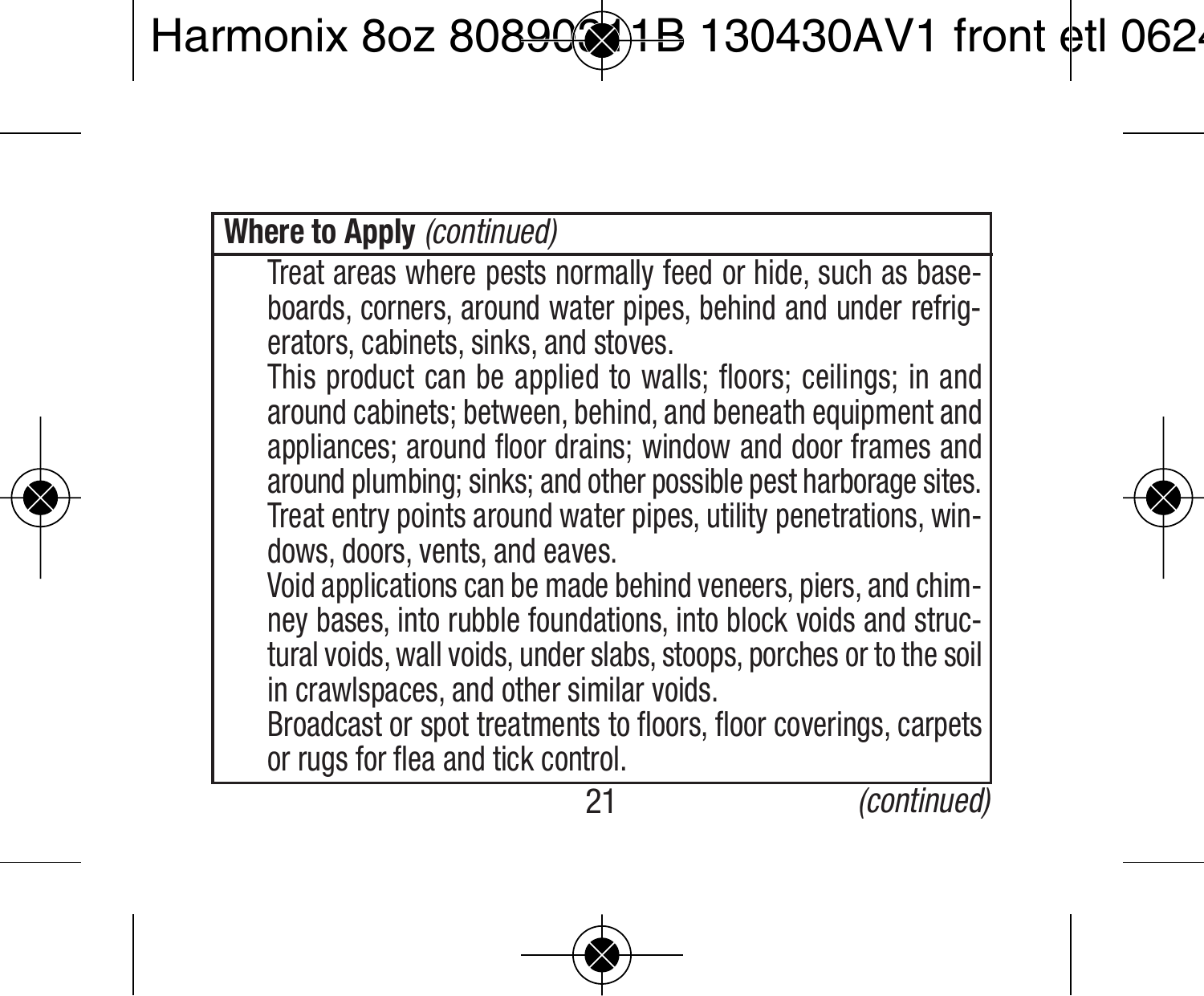|  |  |  |  | <b>Use Rates for Indoor Applications</b> |
|--|--|--|--|------------------------------------------|
|--|--|--|--|------------------------------------------|

- 0.03% a.i. - 0.65 fluid ounce (19 milliliters) of this product per gallon
- 0.06% a.i.- 1.3 fluid ounce (39 milliliters) of this product per gallon
- 0.12% a.i.- 2.6 fluid ounce (77 milliliters) of this product per gallon
- 0.24% a.i. - 5.2 fluid ounce (155 milliliters) of this product per gallon

**How to Apply (see Application for Indoor Pests)**

**General Surface Applications:**

• Use a low pressure system (do not exceed 50 psi at nozzle tip) with a fan-type nozzle to uniformly apply treatments to ceiling, floor or wall surfaces within structures where pests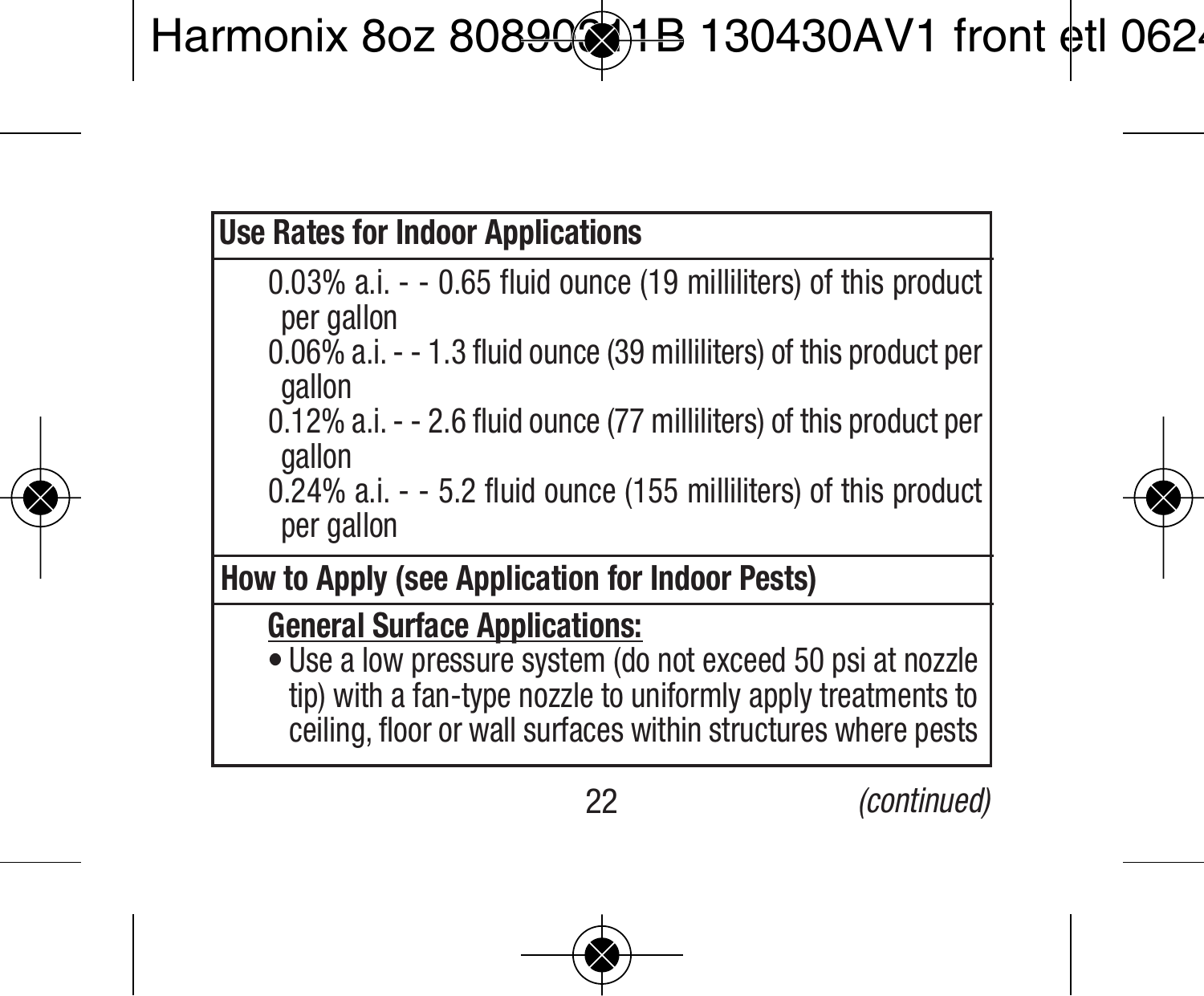**How to Apply (see Application for Indoor Pests)** *(continued)*

are found or may rest.

#### **Spot Applications:**

- Use a low pressure system (do not exceed 50 psi at nozzle tip) with a fan-type nozzle to uniformly apply spot treatments in and around cupboards, and beneath, between and behind equipment or appliances.
- In the home, all food processing surfaces and utensils should be covered before treatment or thoroughly washed following treatment. Cover exposed food or remove from area being treated.

#### **Spray or Mist Applications in Cracks & Crevices or Voids:**

Apply directly into cracks & crevices or voids where pests or their nests are present. Apply the volume of spray or mist suf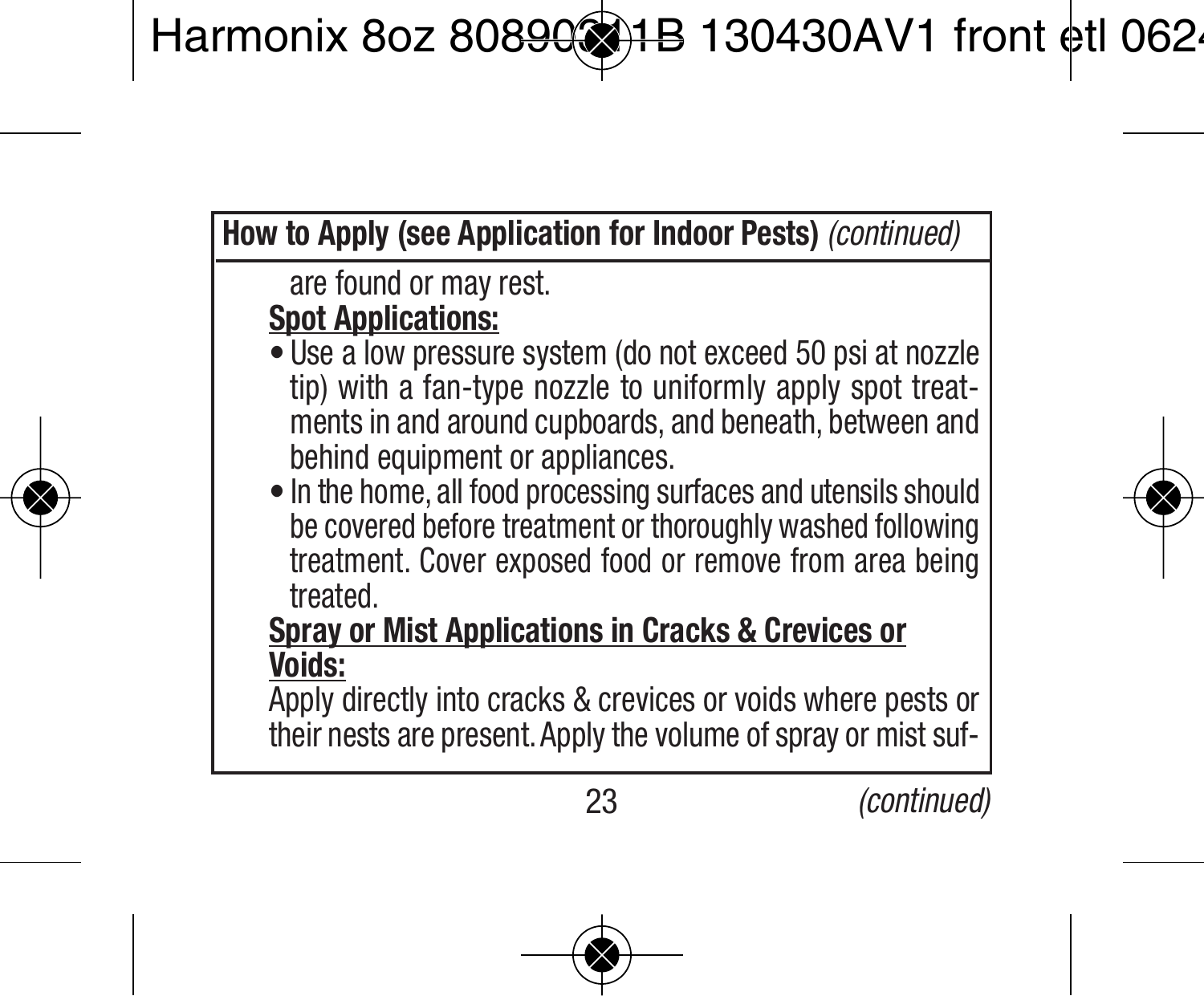**How to Apply (see Application for Indoor Pests)** *(continued)*

ficient to cover the area.

- •**Spray:** Use a low pressure system (do not exceed 50 psi at nozzle tip) with a pin-point or variable pattern nozzle to apply the spray mixture to areas such as floors, cracks and crevices in and around baseboards, walls, expansion joints, areas around water and sewer pipes or utility penetrations, and voids created by equipment and appliances.
- •**Mist:** Use appropriate mist generating equipment. Do not allow mist to drift out of void spaces into commonly occupied areas of structure.

**When to Apply**

Begin applications when pests are noticed. Treatments may be applied at 7-day intervals.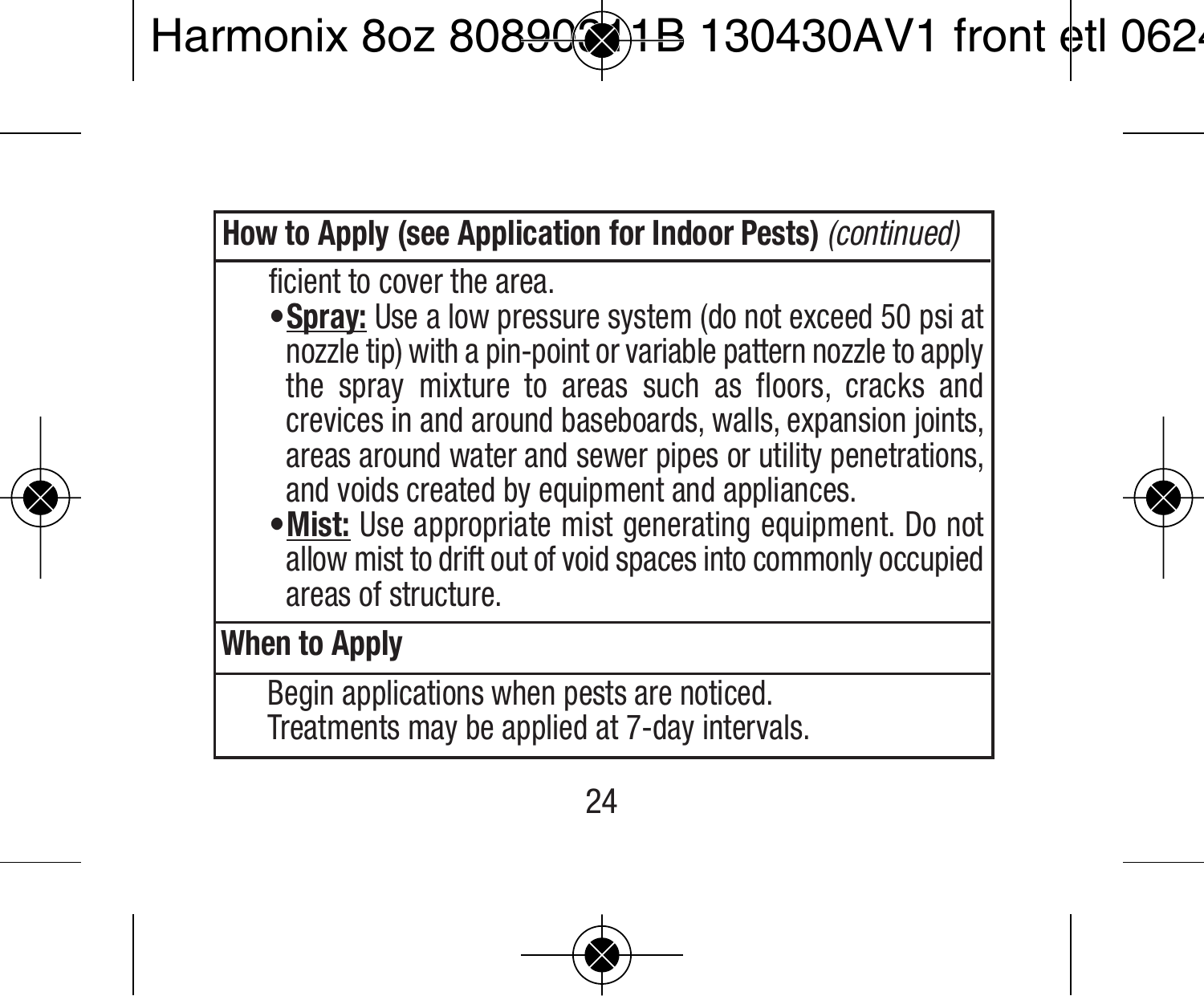#### **APPLICATION FOR INDOOR PESTS**

Cockroaches, Ants, Crickets, Silverfish, Firebrats, Millipedes, Clothes Moths, Earwigs, and Spiders

Apply as a coarse, low pressure (do not exceed 50 psi at nozzle tip) general surface application, spot treatment or crack and crevice spray to areas that these pests normally inhabit. Pay particular attention to dark corners of rooms and closets; floor drains; cracks and crevices in walls; along and behind baseboards; beneath and behind sinks, stoves, refrigerators, and cabinets; around plumbing and other utility installations; doors, windows and in attics and crawl spaces. Spot applications may be made to floor surfaces along baseboards, around air ducts and other harborage or pest entry sites. Let surfaces dry before allowing people and pets to contact surfaces.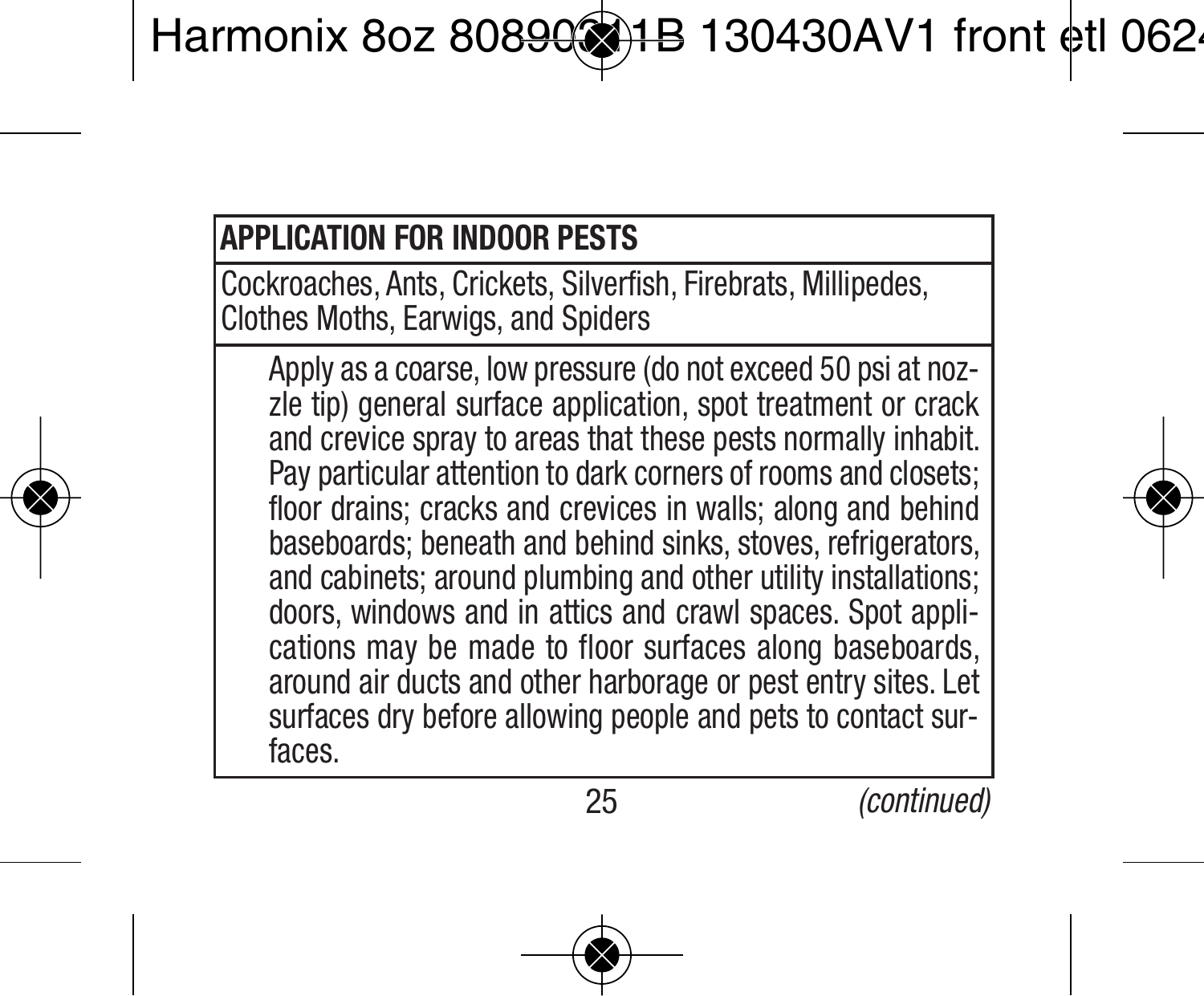Carpenter ants, Pharaoh's ant, and other nuisance ants

Apply to trails, around doors and windows and other areas where ants inhabit or enter premises.

Locate and treat indoor ant nests, if possible. Follow trails of foraging worker ants and inspect for likely nest sites. Spray into cracks & crevices, or spray or mist through small drilled holes into voids where ants or their nests are present. Use enough spray to cover the area.

Flying Insect Pests Flies, Gnats, Midges, or Mosquitoes

> Apply directly to walls, ceilings, window screens and other resting areas as a residual surface treatment. May be used inside residential buildings, as well as in and around carports,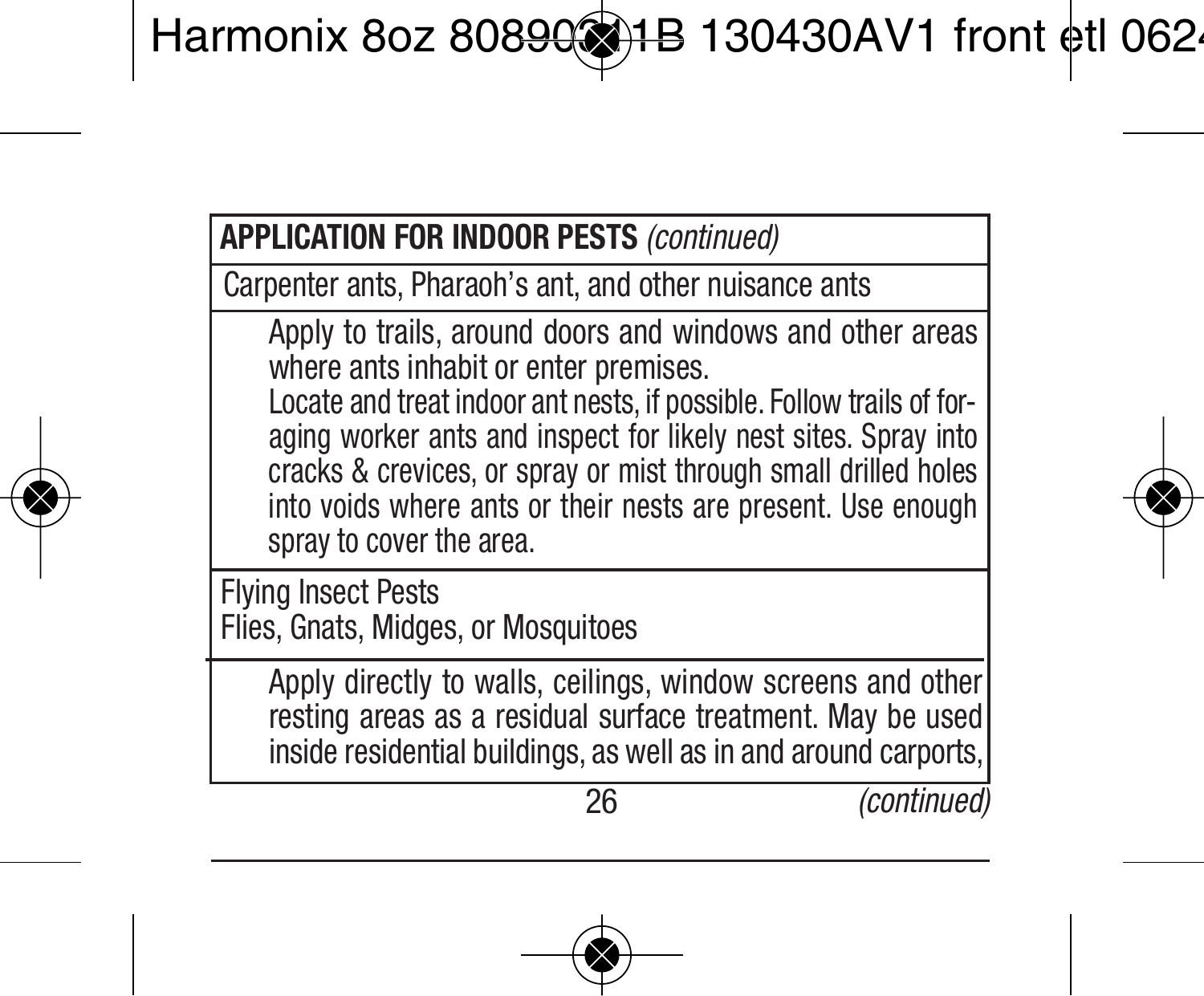garages, storage sheds, unoccupied barns, stables, or pet kennels.

Pantry Pests

(adult and accessible immature stages of insects such as lesser grain borers, grain weevils, flour beetles, saw-toothed grain beetles, cigarette beetles, merchant grain beetles, Angoumois grain moths, Mediterranean flour moths and Indian meal moths)

Make applications to cupboards, shelving and storage areas. Remove all foodstuffs, all utensils, shelf paper, and other objects before spraying. Allow all treated surfaces to dry before replacing foodstuffs, utensils or other items. Any foodstuff accidentally contaminated with any spray solution must be dis carded.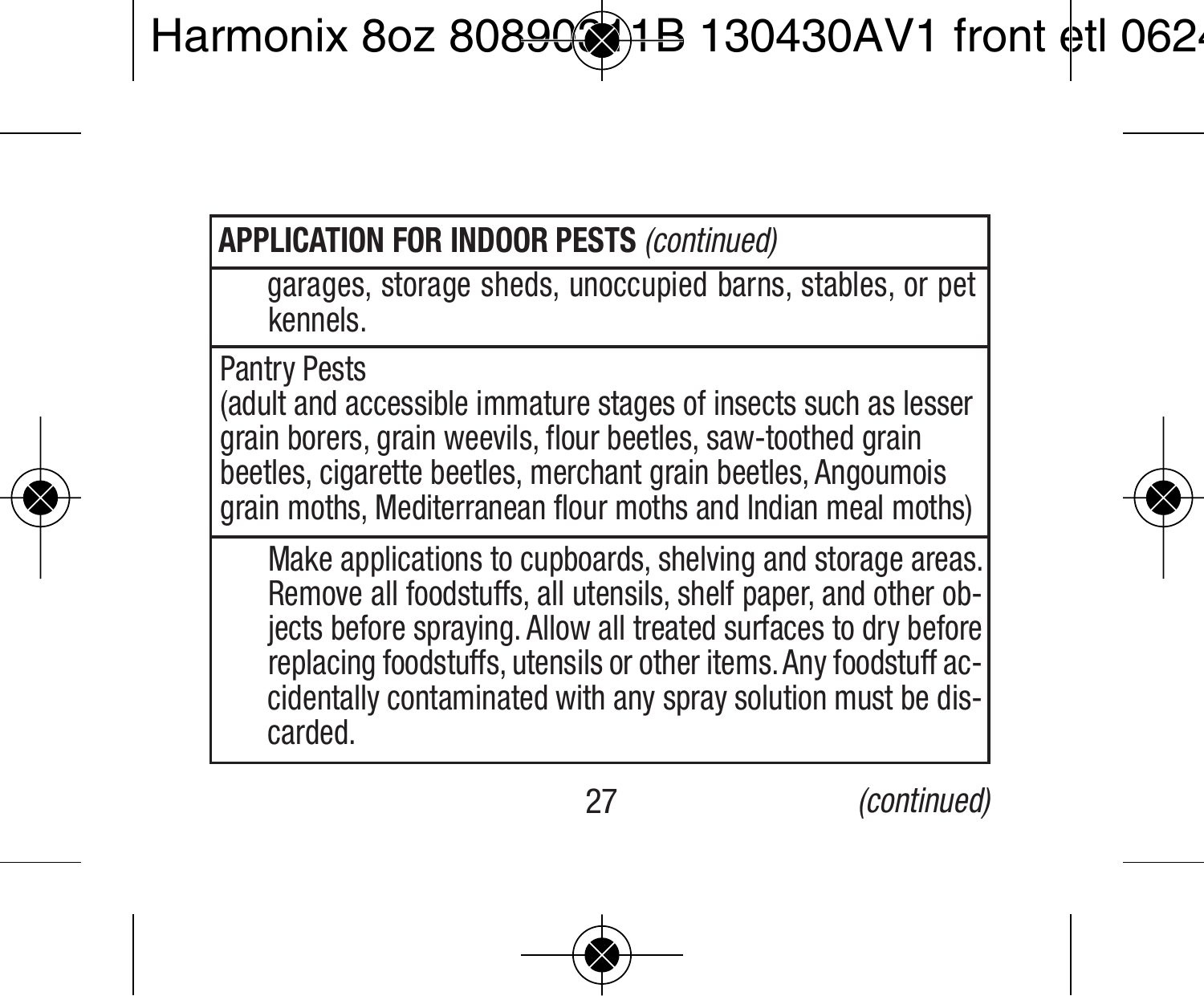Carpet beetles (black, furniture, and varied), hide beetles, or leather beetles

Apply to infested areas at a rate of 1 gallon per 1,000 square feet. Apply this product as a uniform, coarse low-pressure (do not exceed 50 psi at nozzle tip) applications under the edge of carpets, floor coverings and furniture as well as along baseboards, in closets and to infested areas of shelving or storage areas.

Clothes moths

Remove infested articles from storage, brush them thoroughly and air-dry them in sunlight for several hours (or have the owner send them out to be professionally dry cleaned). Apply as a crack and crevice treatment to empty chests, bureaus, closets and other storage sites. Do not return infested articles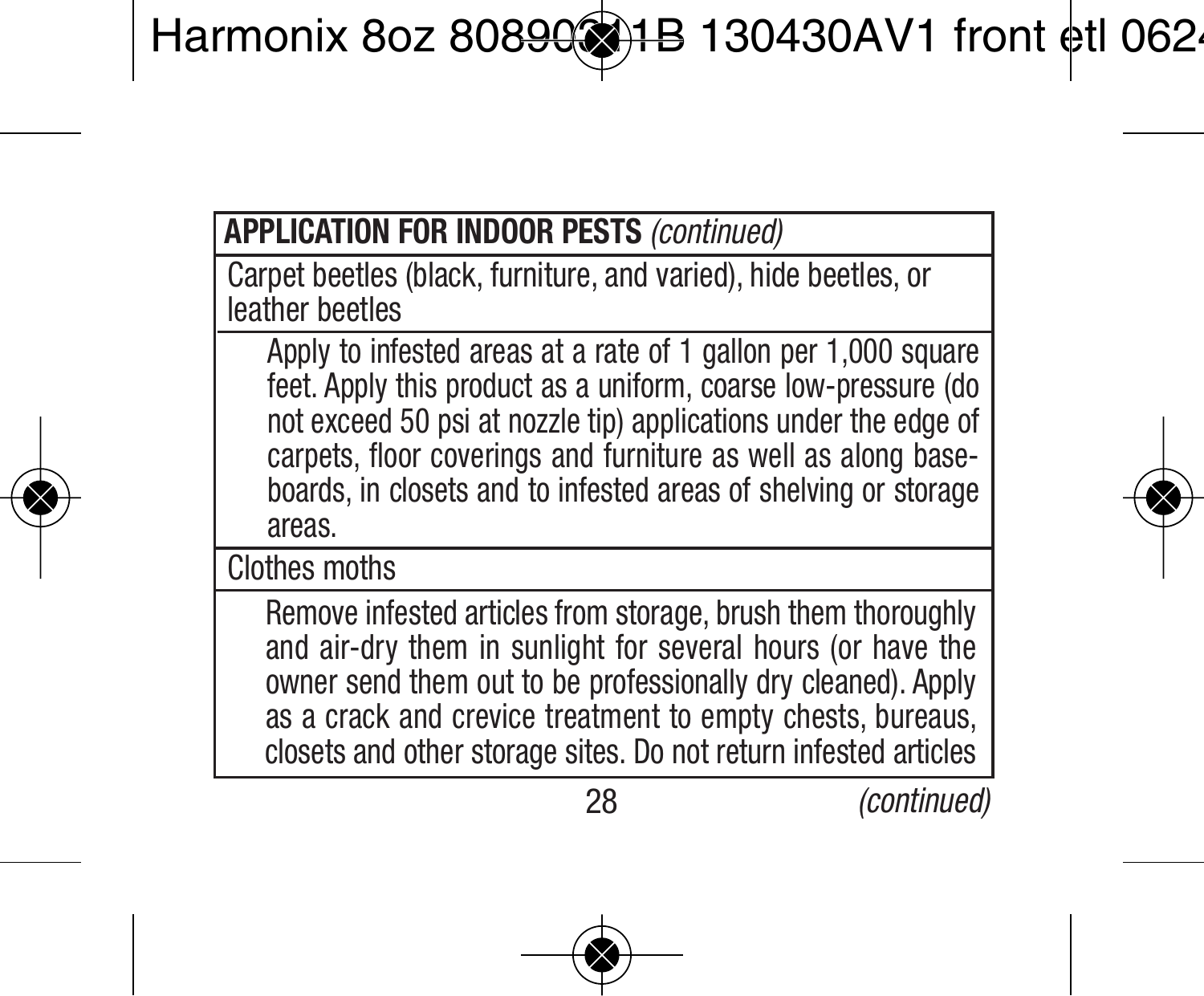to storage until they have been cleaned or similarly disinfected.

Bed Bugs

Thoroughly inspect area of suspected bed bug infestation, and note potential harborage sites or actual infestations. Remove and/or pick up clothing and other obstacles that may prevent thorough inspection or treatment. Remove and sanitize infested bedding (pillows and linens), clothing, or other items. Apply on mattresses as a spot treatment to mattress seams. edges, and tufts of bed only. Do not use directly on pillows, bed linens or clothes. Do not saturate the mattress; and do not treat entire surface area of mattress. Allow mattress to dry thoroughly before replacing pillows and/or bed linens.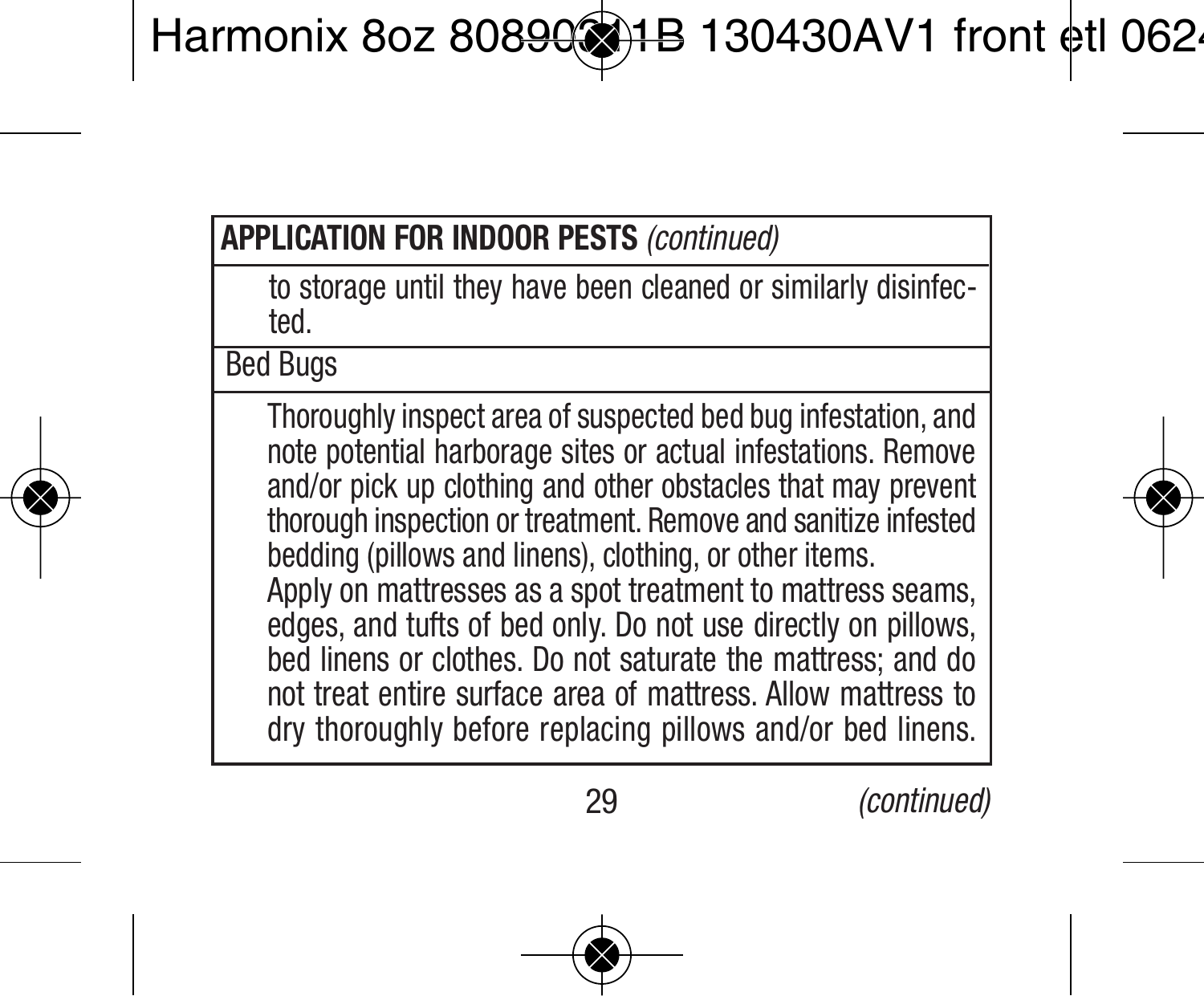When bed bugs are found in upholstered furniture, apply spot treatments to tufts, seams, folds, and edges only. Do not saturate the upholstered surfaces; and do not treat entire surface of upholstery.

Bed bugs may also harbor in areas of the room away from the bed. Apply as a crack & crevice or spot application where evidence of bed bugs occurs. This includes bed frames, box springs, inside empty drawers and clothes closets, night stands and other furniture in the room, carpet edges, high and low wall moldings (such as floor molding or window casings), wall voids, behind wall hangings and mirrors, wallpaper edges and popcorn ceilings. Remove all clothes and other articles from dressers or closets before application. Take bed apart. Treat joints and channels if hollow, such as square or round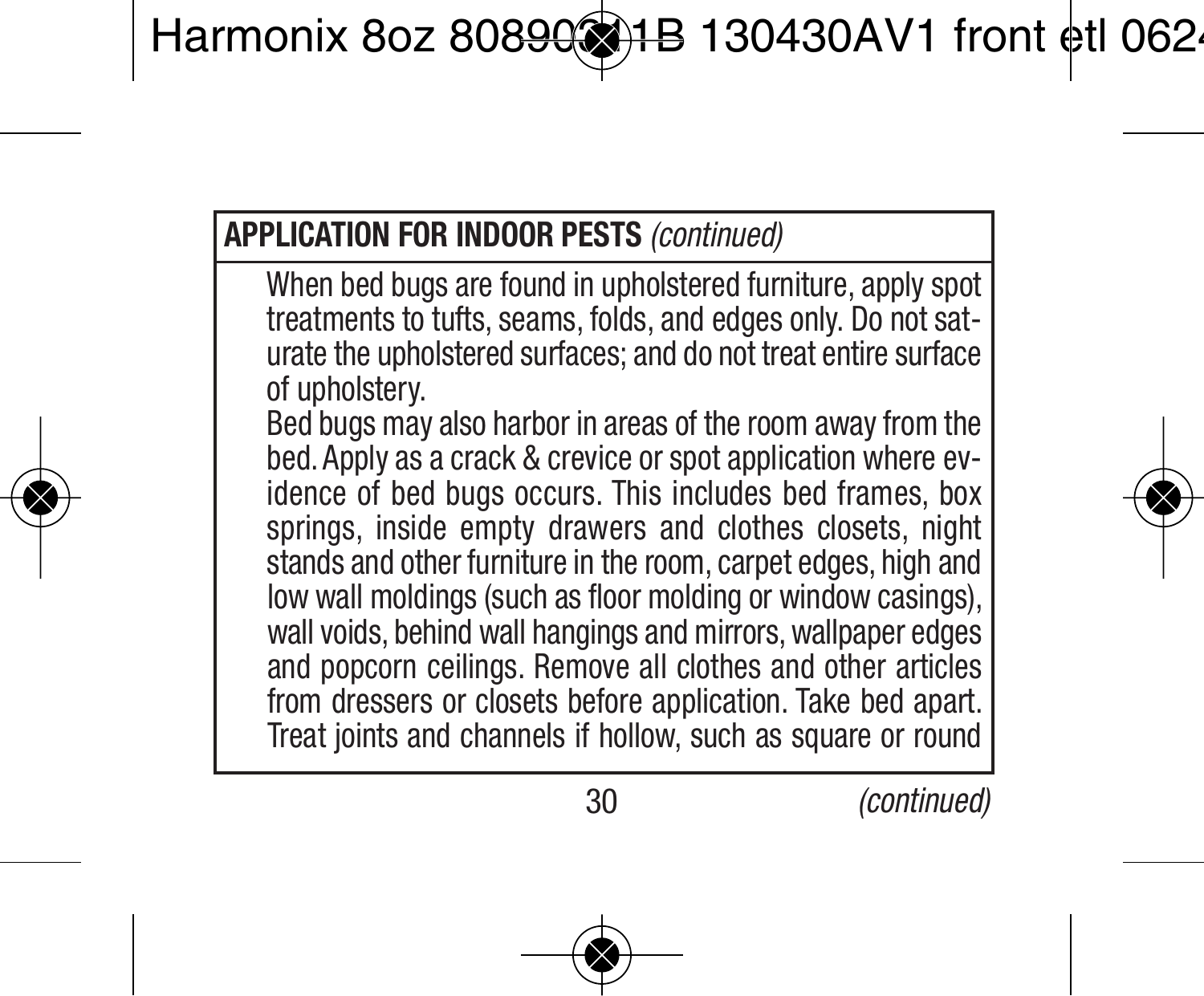tubing, and see that interior framework is treated. Apply as a surface application to carpeting, drapes, and flooring. Allow all treated areas to dry thoroughly before use.

*(continued in leaflet on back of bottle)*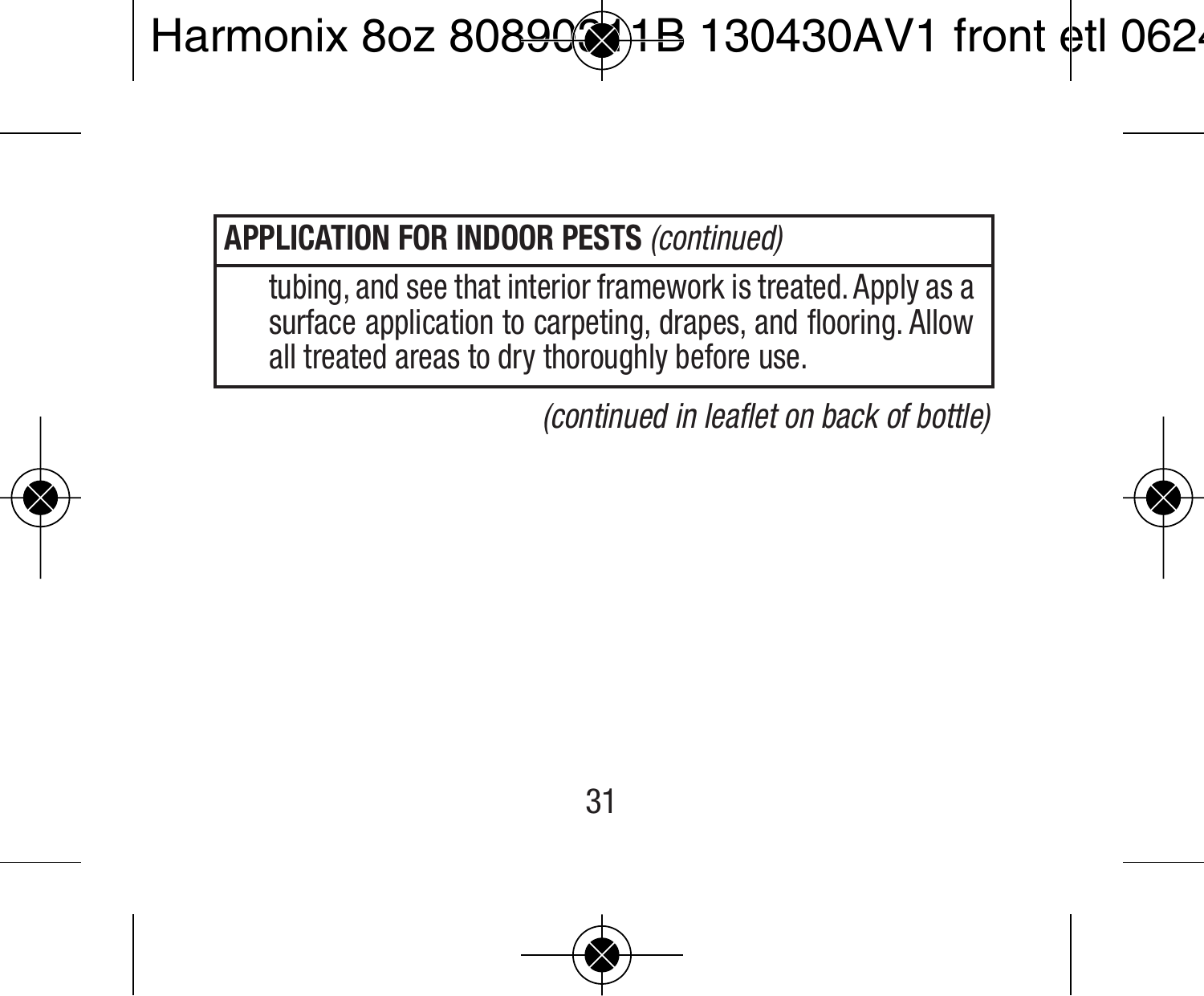# Bayer

Produced for: Bayer Environmental Science A Division of Bayer CropScience LP 2 T. W. Alexander Drive Research Triangle Park, NC 27709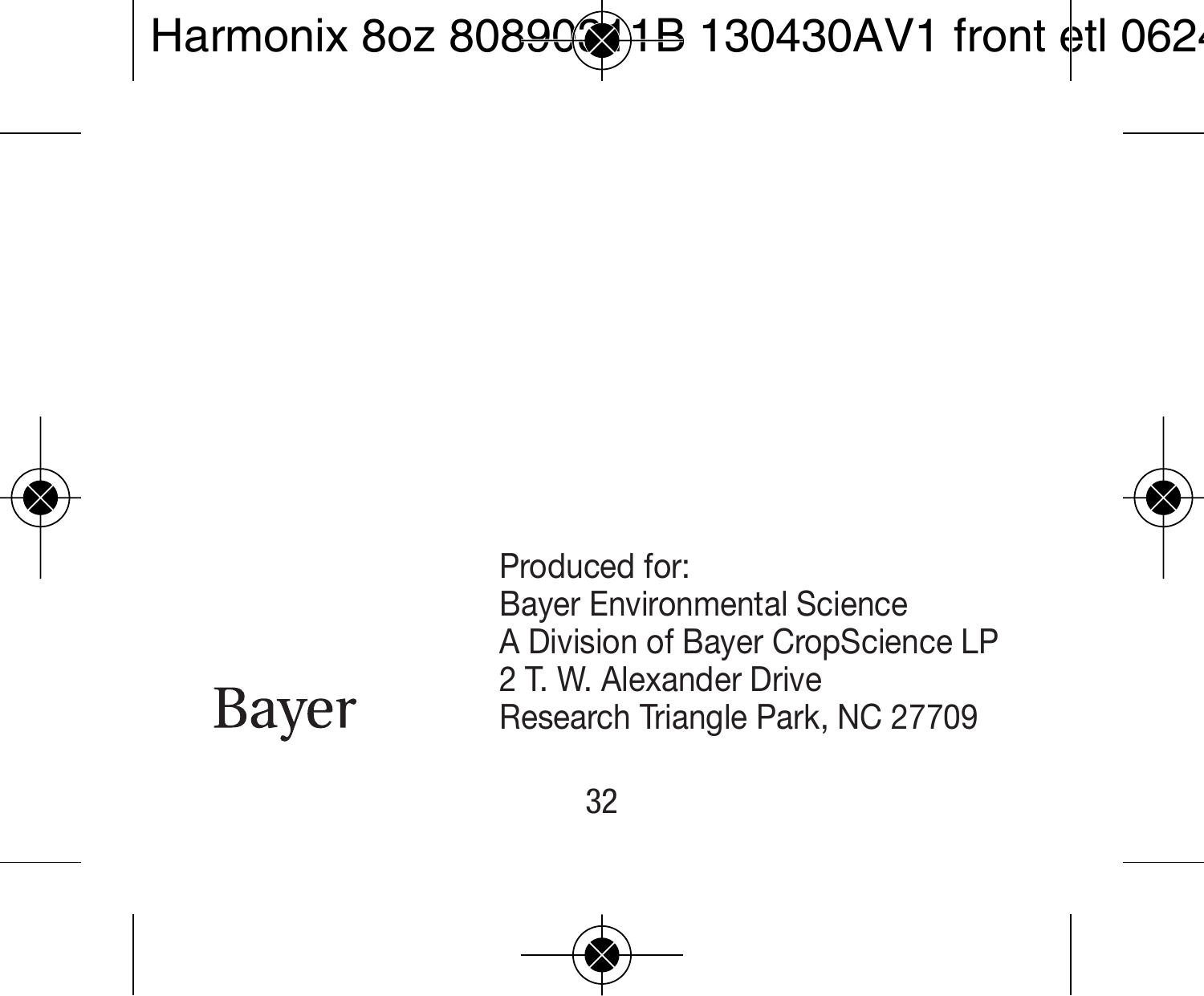*(continued from leaflet on front of bottle)*



See inside front and back leaflets for complete First Aid Instructions, Precautionary Statements, Directions for Use and Storage and Disposal Instructions.

**80986742B 130430AV1**

# (01)00785740198018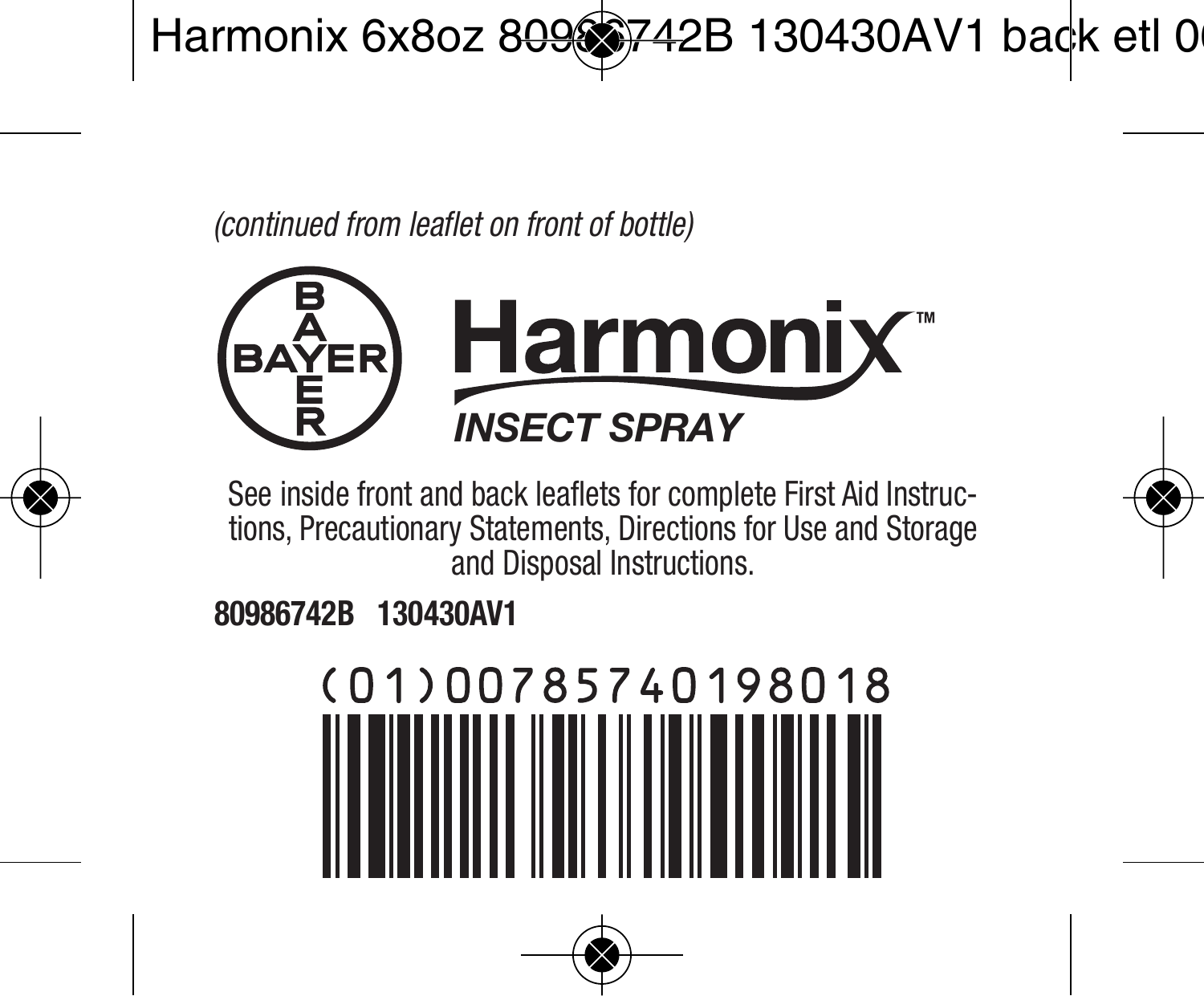Fleas and Ticks (including ticks that may transmit Lyme Disease and Rocky Mountain Spotted Fever)

For best results, thoroughly vacuum infested areas prior to treatment. These include all carpet, upholstered furniture, baseboards, and other indoor areas frequented by pets. The vacuum cleaner bag should be discarded in an outdoor trash container upon completion. Infested pet bedding should be cleaned or replaced.

Apply this product as <sup>a</sup> uniform, coarse low-pressure (do not exceed 50 psi at nozzle tip) spray and thoroughly treat infested areas such as pet bedding and resting quarters, nearby cracks & crevices, carpets, rugs and similar floor coverings (including under their edges), between and under the cushions of upholstered furniture and other areas where the pests may be pres-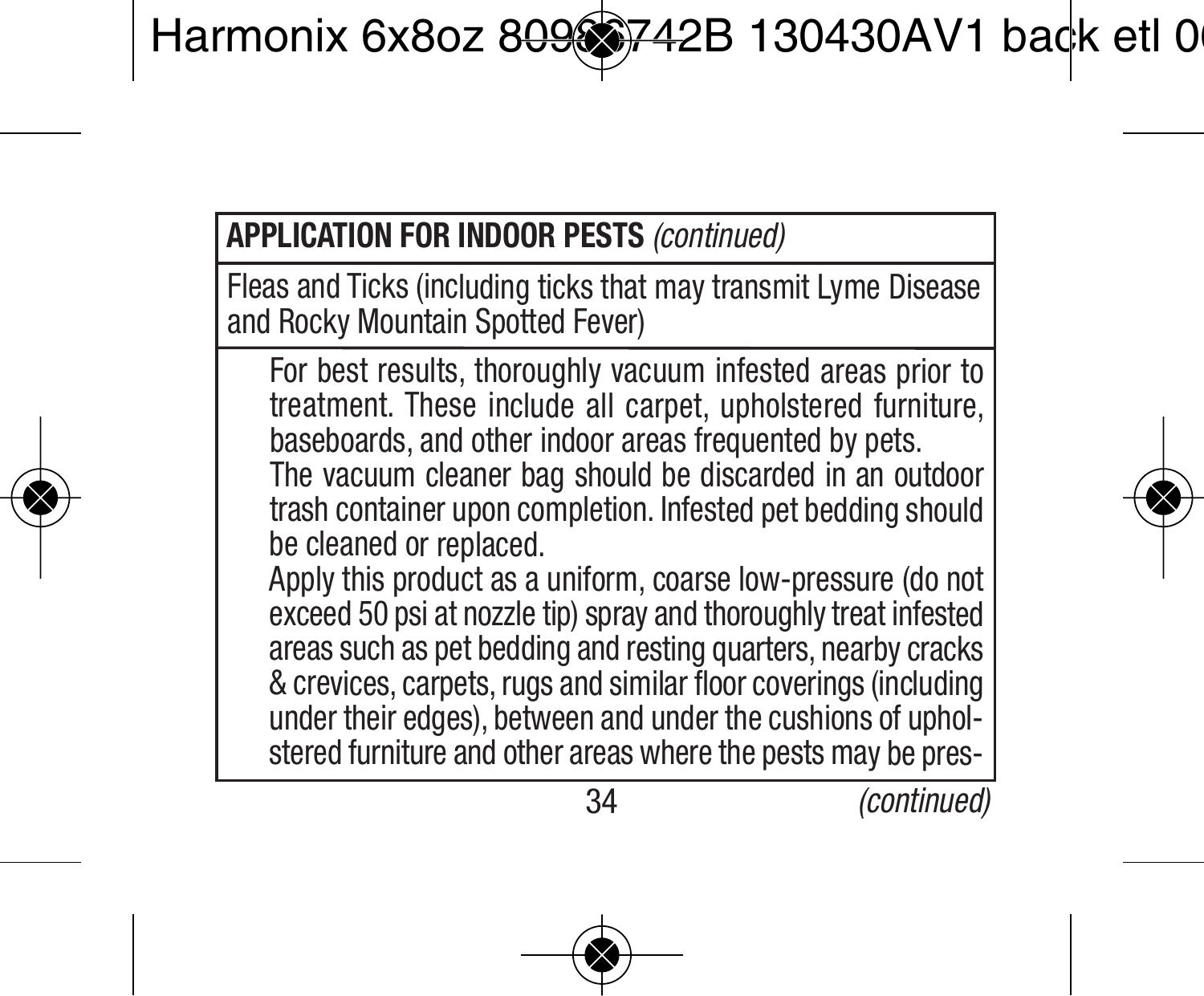ent.

If treating the entire surface of carpets or rug, thoroughly treat the surface with a volume of 1 gallon of spray dilution per 1,000 square feet.

This product can also be applied outdoors to kill fleas and ticks (see directions in Outdoor/Perimeter Pests).

To kill immature stages of fleas, you can tank mix this product with an insect growth regulator labeled for flea control; refer to tank mixing directions elsewhere in this label for more details.

Kennels, stables, and barns

To kill crawling and flying insects in and around these structures, apply as a general surface and/or crack and crevice spray. Optimal control results if facilities to be treated are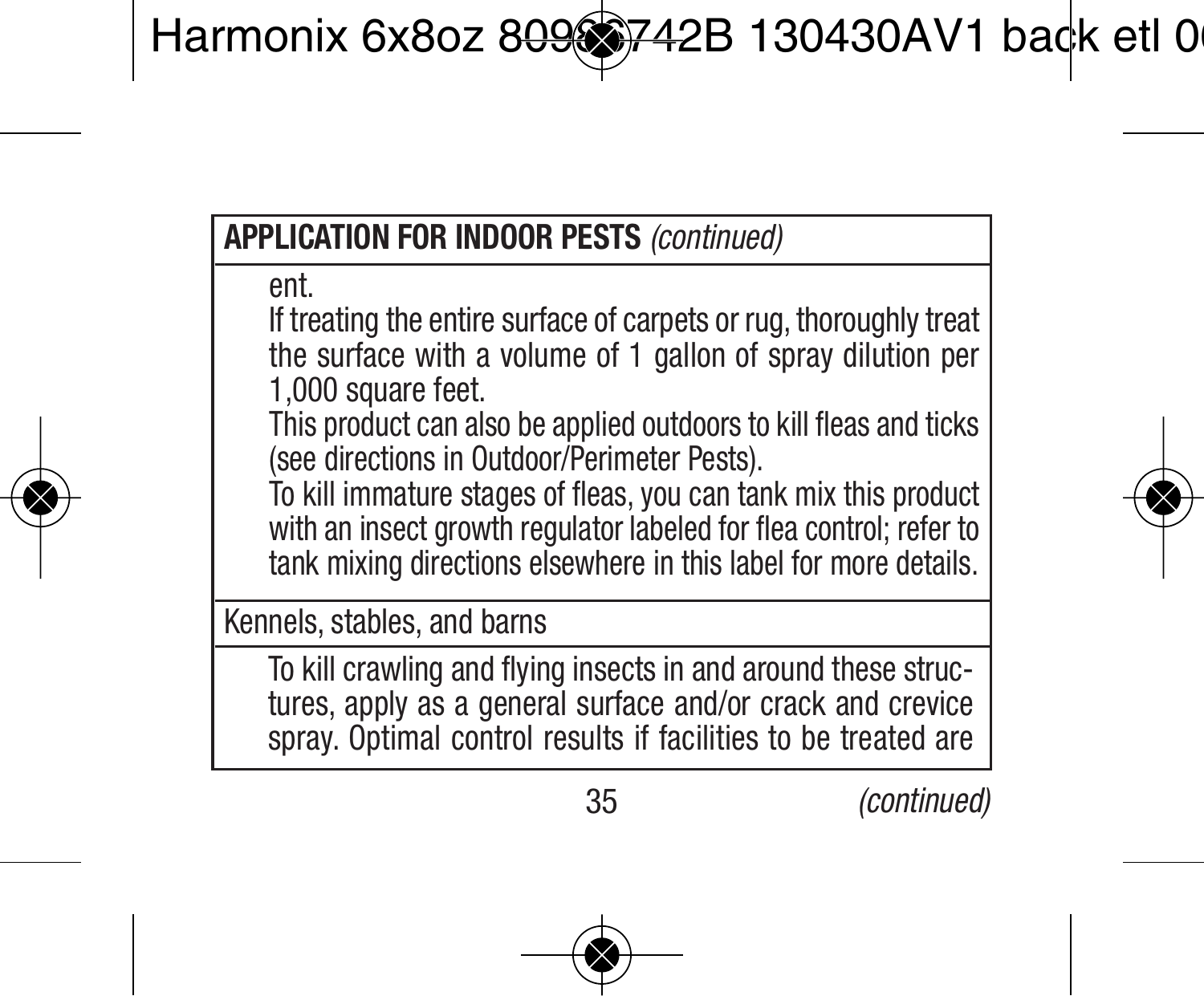clean and if the exterior perimeter is concurrently treated with this product. Apply only to areas of facility where animals are not present.

Allow spray to dry before allowing re-entry of animals into treated areas. Do not apply to animal feed or watering equipment.

Do not treat pets with this product.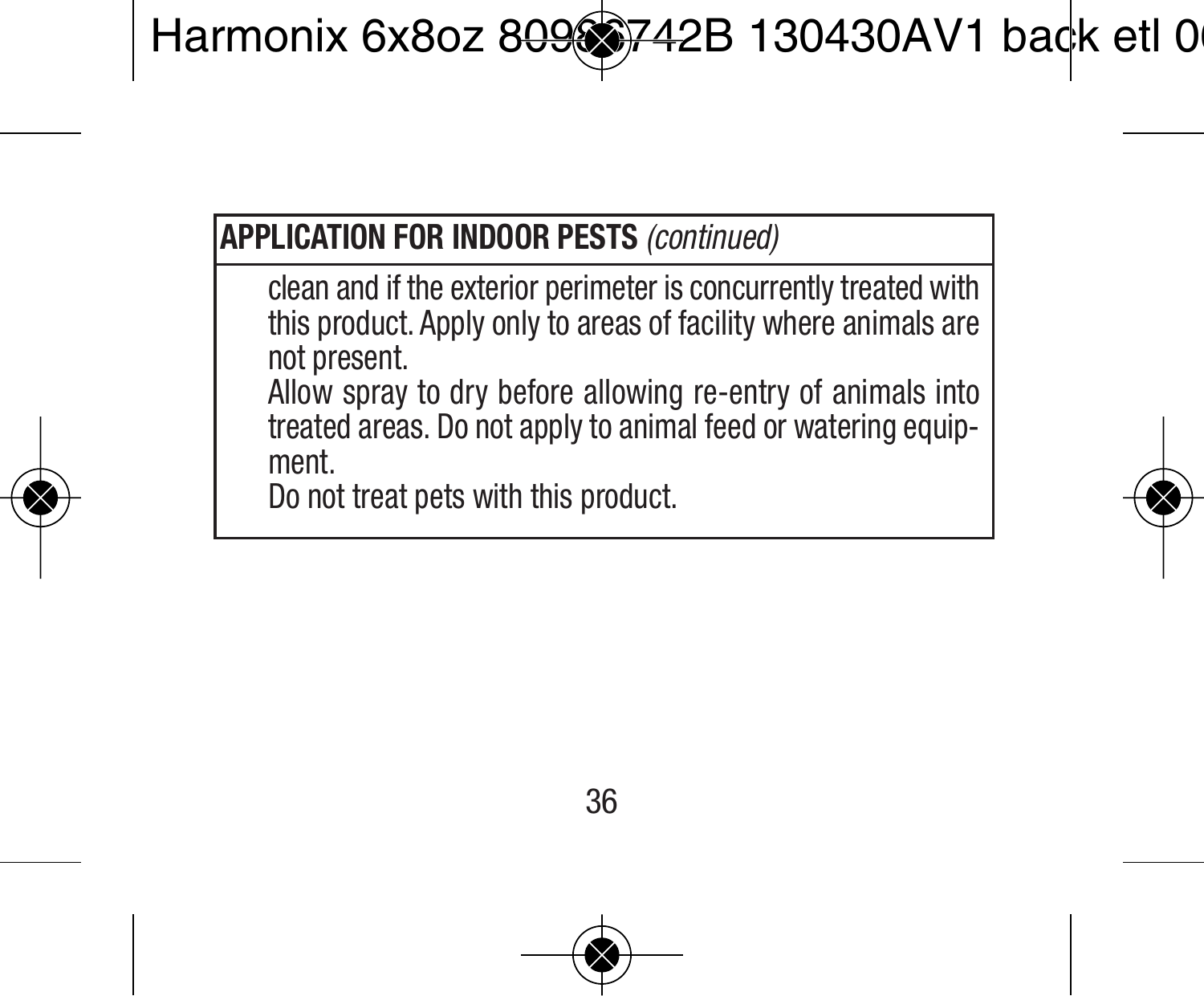| <b>OUTDOOR/PERIMETER PESTS</b><br>Use this product to kill outdoor pests by application as a general<br>surface spray, perimeter treatment, spot treatment or crack-and-<br>crevice treatment as detailed in the "outdoor non-agricultural use<br>restriction" section of this label. |                      |                     |  |
|---------------------------------------------------------------------------------------------------------------------------------------------------------------------------------------------------------------------------------------------------------------------------------------|----------------------|---------------------|--|
| Ants                                                                                                                                                                                                                                                                                  | <b>Cluster flies</b> | Gnats               |  |
| <b>Blow flies</b>                                                                                                                                                                                                                                                                     | <b>Clover mites</b>  | Ground beetles      |  |
| Blue or green bottle                                                                                                                                                                                                                                                                  | Crickets             | <b>Hornets</b>      |  |
| flies                                                                                                                                                                                                                                                                                 | Earwigs              | House flies         |  |
| <b>Boxelder bugs</b>                                                                                                                                                                                                                                                                  | Elm leaf beetles     | Kudzu buas          |  |
| Brown marmorated                                                                                                                                                                                                                                                                      | Face flies           | Midaes              |  |
| stink bugs                                                                                                                                                                                                                                                                            | <b>Firebrats</b>     | <b>Millipedes</b>   |  |
| Carpenter ants                                                                                                                                                                                                                                                                        | Fleas                | Mosquitoes          |  |
| <b>Carpenter bees</b>                                                                                                                                                                                                                                                                 | <b>Flesh flies</b>   | Multi-colored Asian |  |
| Cockroaches                                                                                                                                                                                                                                                                           | Flies                | lady beetles        |  |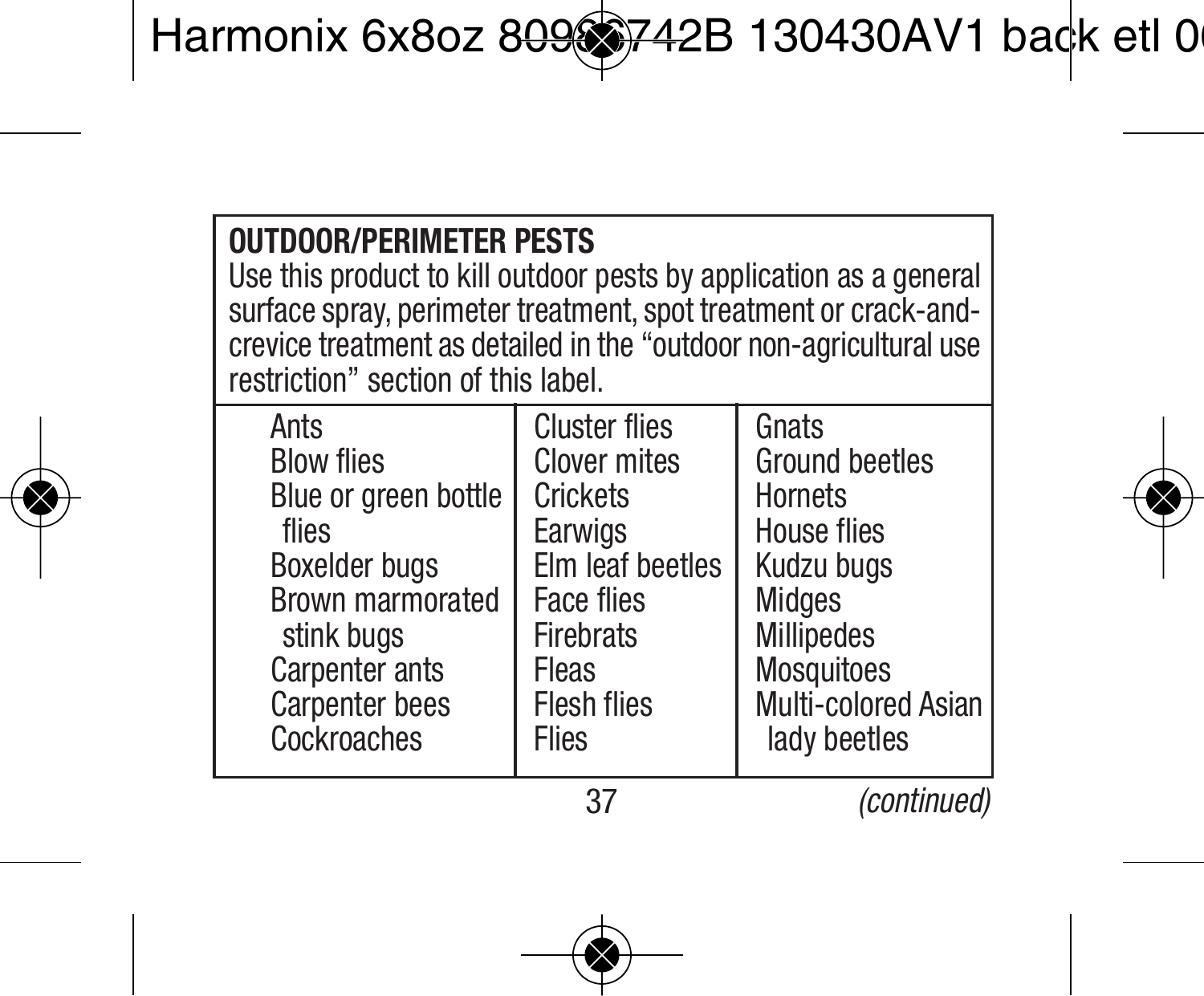| <b>OUTDOOR/PERIMETER PESTS (continued)</b>                                                                                                                                                                                                                                                                                                                                                                                                                                                                                       |                                        |                                        |  |  |
|----------------------------------------------------------------------------------------------------------------------------------------------------------------------------------------------------------------------------------------------------------------------------------------------------------------------------------------------------------------------------------------------------------------------------------------------------------------------------------------------------------------------------------|----------------------------------------|----------------------------------------|--|--|
| Pill bugs<br>Silverfish<br>Sow bugs                                                                                                                                                                                                                                                                                                                                                                                                                                                                                              | Spiders<br>Springtails<br>Stable flies | <b>Ticks</b><br>Wasps<br>Yellowiackets |  |  |
| <b>Where to Apply</b>                                                                                                                                                                                                                                                                                                                                                                                                                                                                                                            |                                        |                                        |  |  |
| Apply this product as a general surface spray or as a<br>perimeter treatment around residential and non-residential<br>settings.<br>• Apply as a general surface spray, perimeter treatment, spot<br>treatment or crack-and-crevice treatment, as detailed in<br>the "outdoor non-agricultural use restriction" section of this<br>label, to surfaces on building exteriors, porches, patios, and<br>other structures, around doors and windows, eaves and<br>attic vents, utility entry points, soffit areas and other exterior |                                        |                                        |  |  |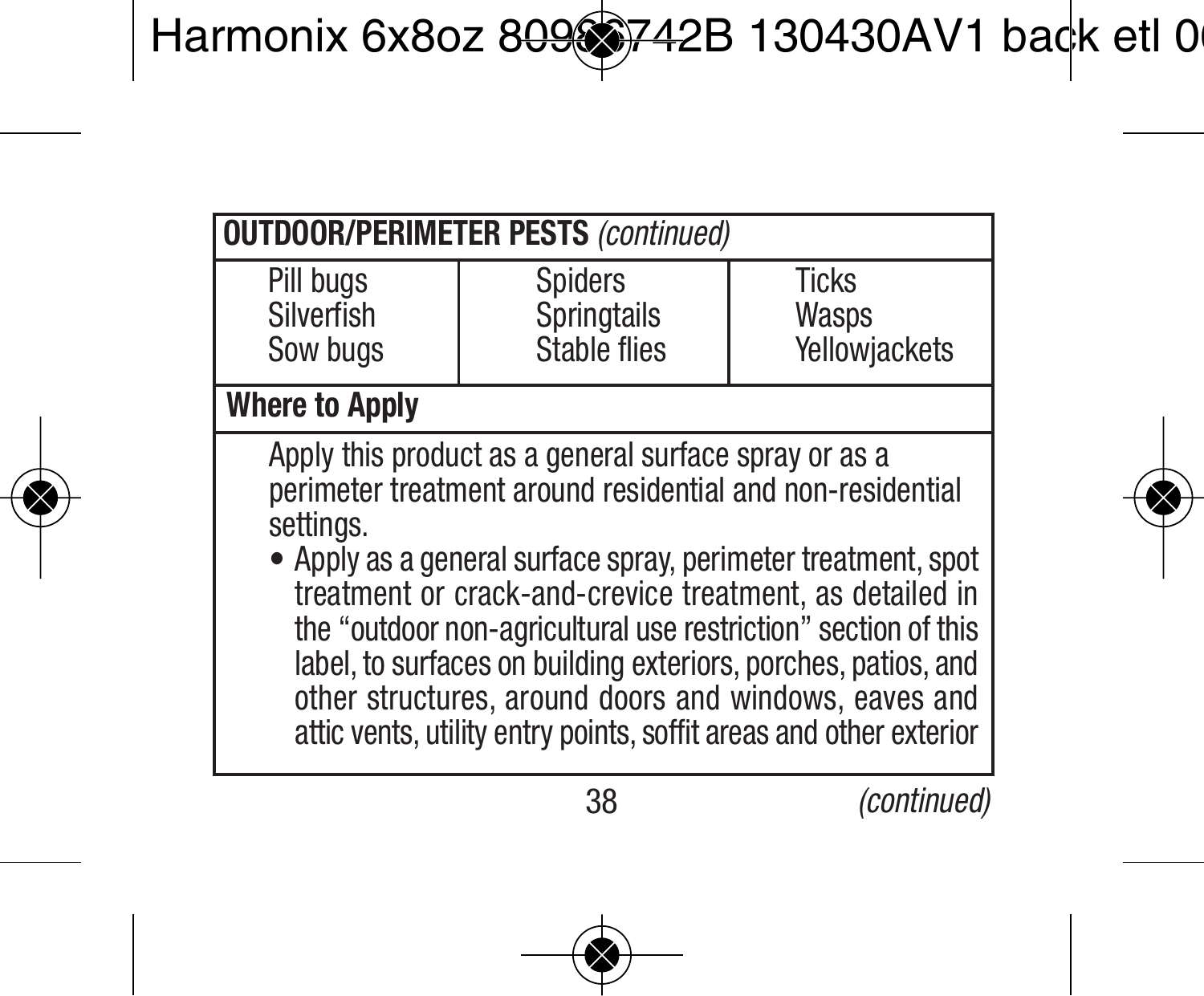#### **OUTDOOR/PERIMETER PESTS** *(continued)*

openings (including foundation cracks or drilled holes) where pests enter the structure or where they have been seen or found, or can find shelter.

• Treat the outside of the structure as detailed in the "outdoor non-agricultural use restriction" section of this label, in cluding walls, around door and window frames, and beneath eaves and soffits where pests are active or may enter or hide. Treat the soil, turf, or other ground covering adjacent to the structure (in a band up to 10 feet wide) where pests are seen, have been found, or can find shelter.

# **Use Rates for Outdoor Applications**

0.06% a.i. - - 1.3 fluid ounce (39 milliliters) of this product per gallon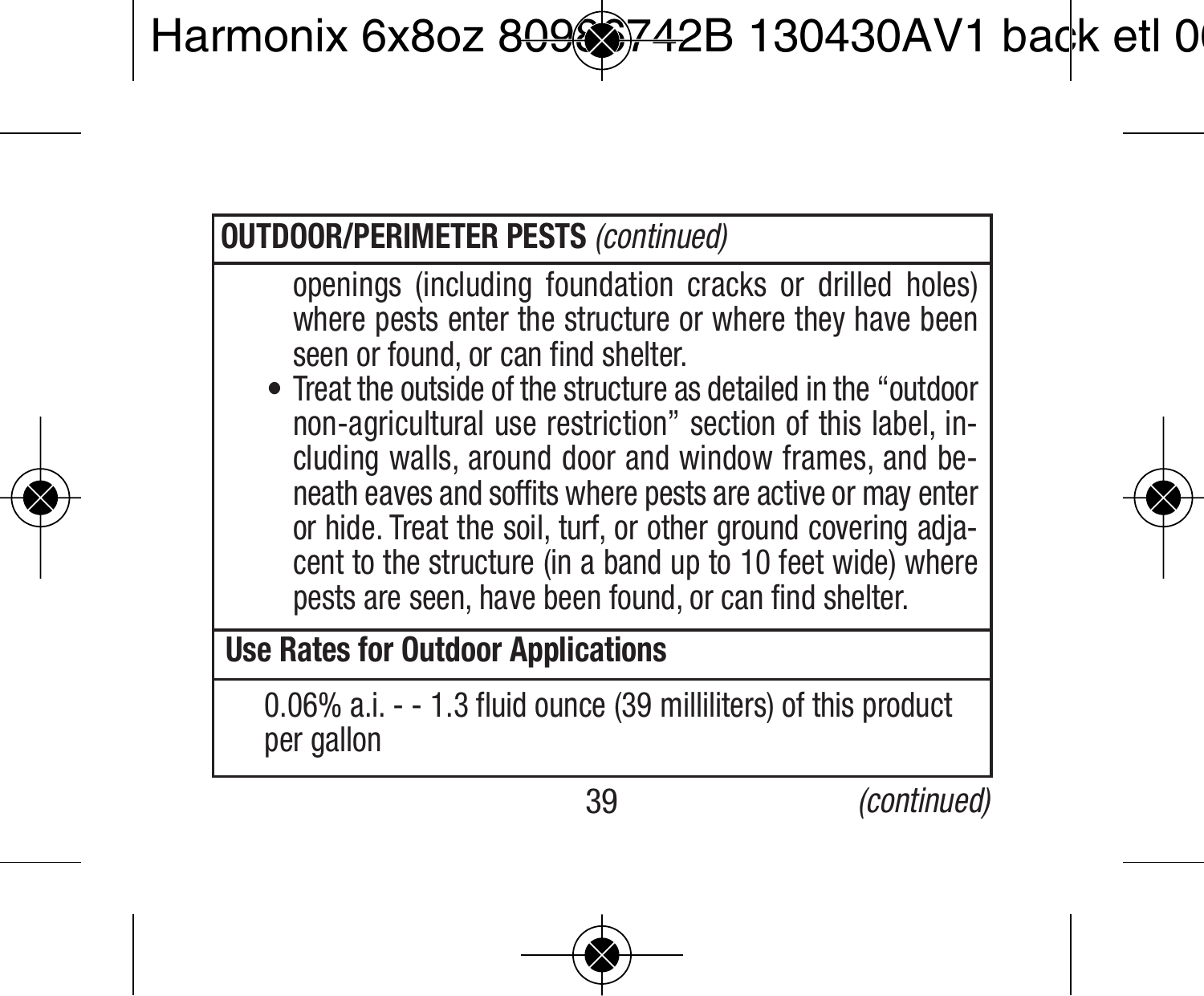# **OUTDOOR/PERIMETER PESTS** *(continued)*

0.12% a.i. - - 2.6 fluid ounce (77 milliliters) of this product per gallon 0.24% a.i. - - 5.2 fluid ounce (155 milliliters) of this product per gallon

**How to Apply (see Application for Outdoor/ Perimeter Pests)**

Apply as a coarse low-pressure (do not exceed 50 psi at nozzle tip) spray at the rate of 1.3 to 5.2 fluid ounces of this product per 1,000 square feet of surfaces, as detailed in the "outdoor non-agricultural use restriction" section of this label. Apply in a sufficient volume of water to provide adequate coverage but do not allow run-off to occur.

High volume applications using power sprayers: You must ad just the rate of product dilution to ensure the correct amount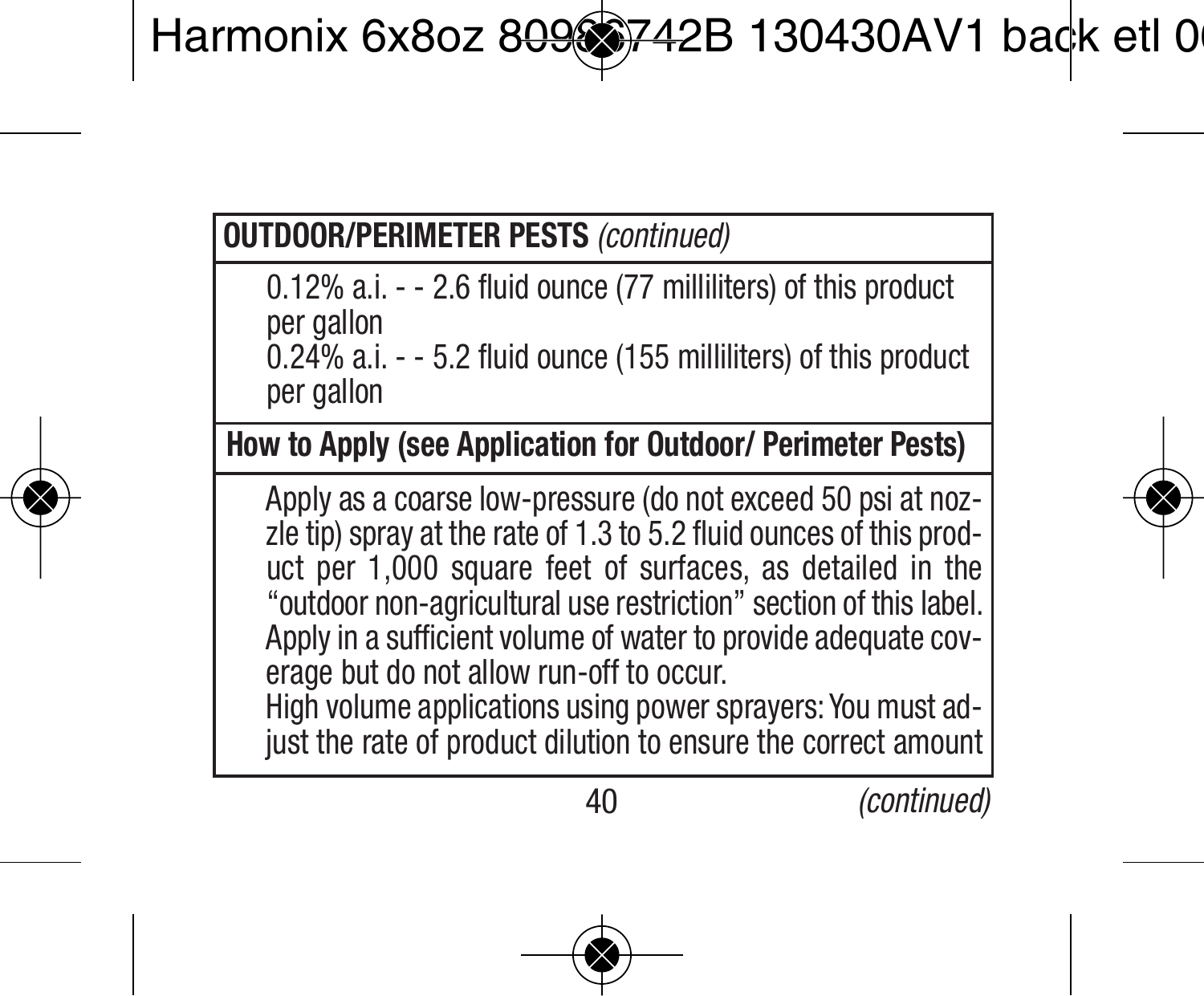| <b>OUTDOOR/PERIMETER PESTS (continued)</b>                                                                                                                                                                      |                                               |                                                |  |
|-----------------------------------------------------------------------------------------------------------------------------------------------------------------------------------------------------------------|-----------------------------------------------|------------------------------------------------|--|
| of the product (see Use Rate section above) is applied per<br>1.000 square feet of treated surface. The table below gives<br>examples of end use dilutions for typical power spraying ap-<br>plication volumes. |                                               |                                                |  |
| <b>DILUTION RATE CHART</b>                                                                                                                                                                                      |                                               |                                                |  |
| <b>Amount of Product</b><br>fluid ounces<br>(milliliter)                                                                                                                                                        | <b>Application</b><br>Volume<br>gallons water | Concentration (% AI)<br>in spray solution      |  |
| 2.6(77)                                                                                                                                                                                                         |                                               | 0.120%<br>0.060%<br>0.040%<br>0.030%<br>0.024% |  |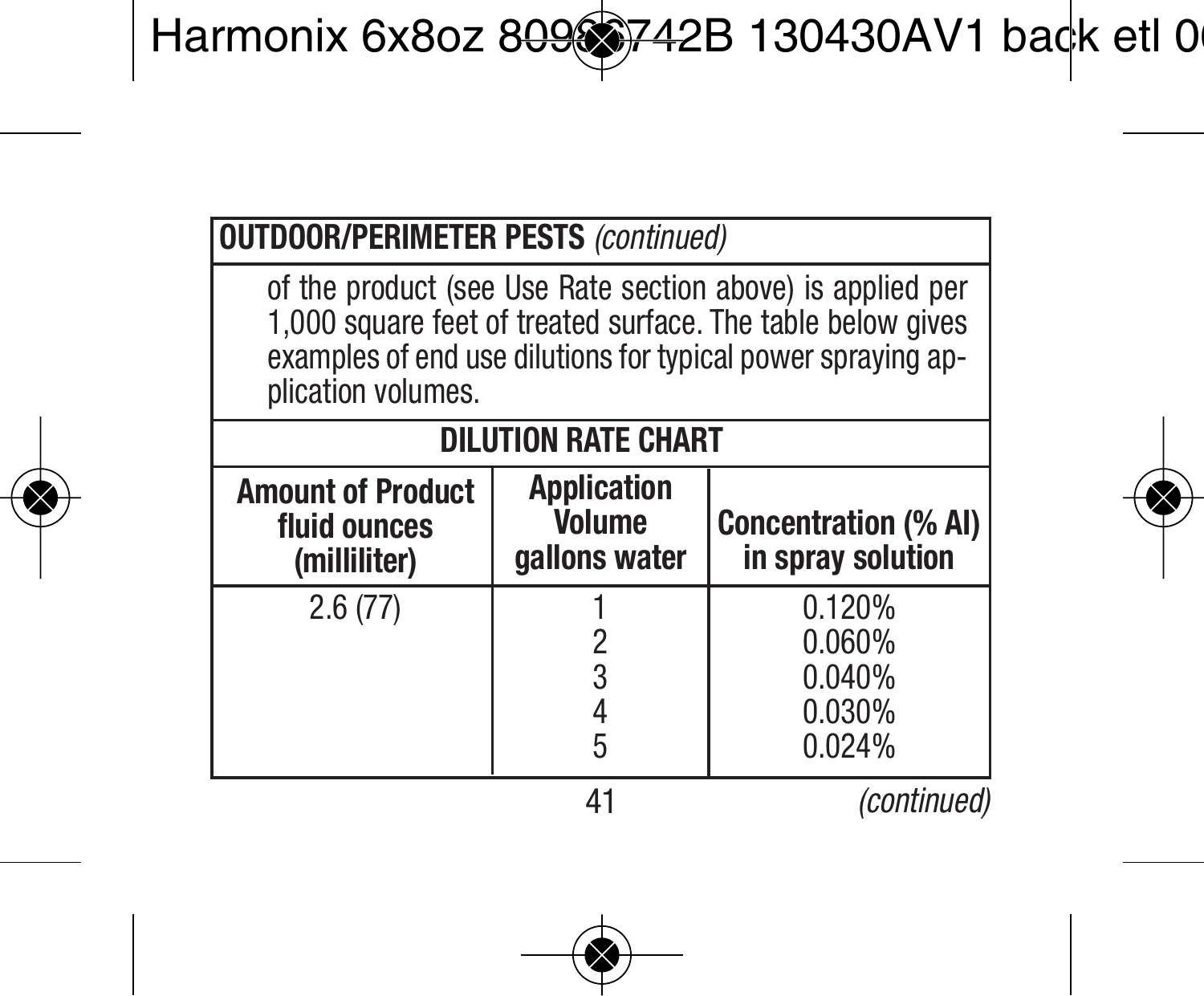| <b>OUTDOOR/PERIMETER PESTS (continued)</b>                                                  |                                                      |                                                  |  |
|---------------------------------------------------------------------------------------------|------------------------------------------------------|--------------------------------------------------|--|
| <b>DILUTION RATE CHART</b>                                                                  |                                                      |                                                  |  |
| <b>Amount of Product</b><br>fluid ounces<br>(milliliter)                                    | <b>Application</b><br><b>Volume</b><br>gallons water | <b>Concentration (% AI)</b><br>in spray solution |  |
| 5.2(155)                                                                                    | 2<br>3<br>5                                          | 0.240%<br>0.120%<br>0.080%<br>0.060%<br>0.048%   |  |
| <b>When to Apply</b>                                                                        |                                                      |                                                  |  |
| Begin applications when pests are noticed.<br>Treatments may be applied at 7-day intervals. |                                                      |                                                  |  |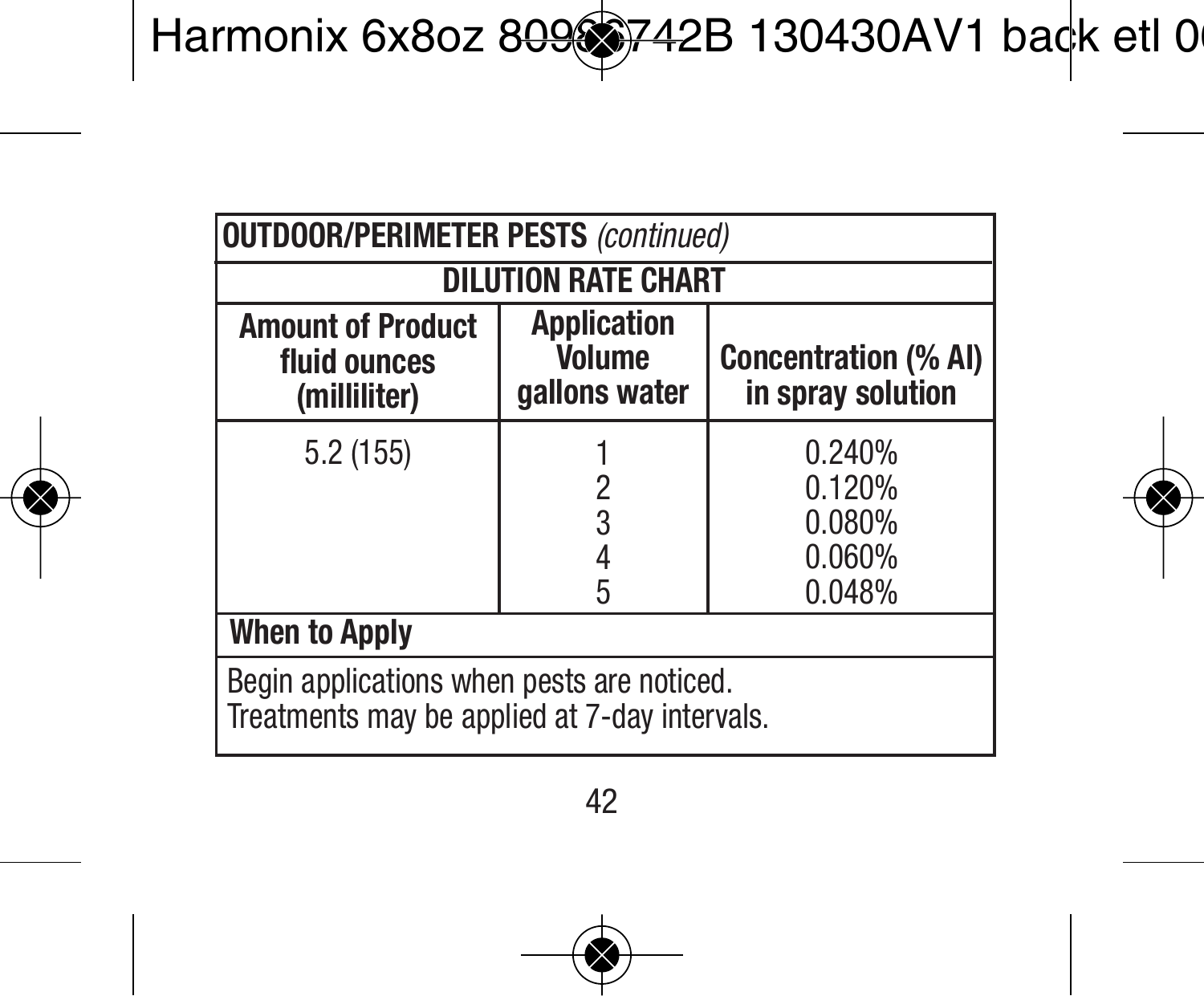# **APPLICATION FOR OUTDOOR/PERIMETER PESTS**

Roaches, crickets, millipedes, pill bugs, sow bugs, springtails, and other crawling pests

Apply as a general surface spray and/or perimeter treatment around the infested structure as described above. For more difficult to kill pests, such as large cockroaches, direct contact spray may be required for effective control. Thoroughly treat mulched areas. Correcting moisture problems around the structure will reduce pest pressure.

Carpenter ants and other nuisance ants

Locate and treat ant nests if possible. Follow trails of foraging worker ants and inspect for likely nest sites. If ants are nesting in soil, drench or inject the nest and surrounding soil. **Homes and Other Structures:** Apply around doors and win-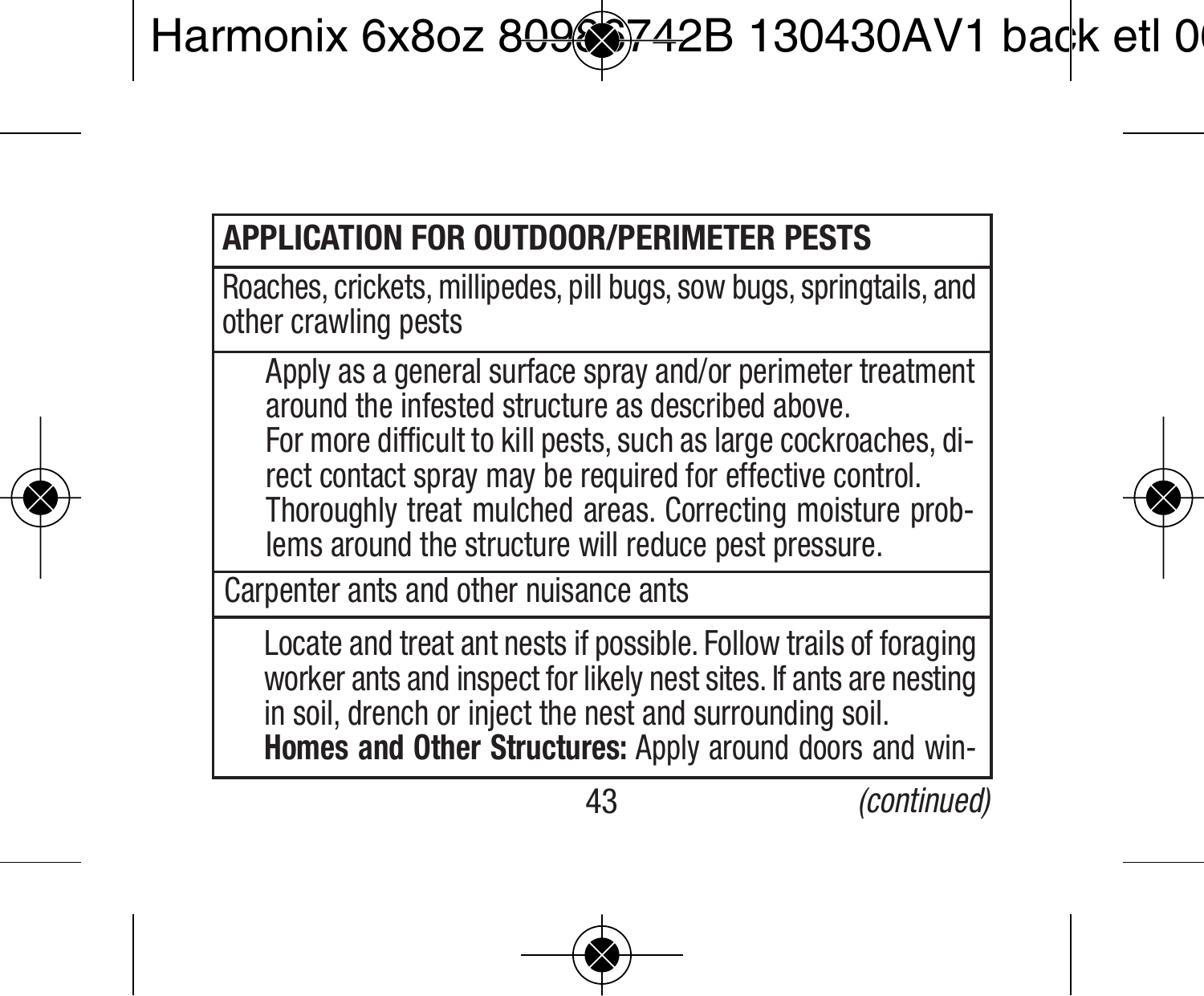dows and other places where ants may enter. Spray into cracks & crevices, or spray or mist through small drilled holes into voids where ants or their nests are present. Use enough spray to cover the area.

It is recommended to remove or prune away any shrubbery, bushes or tree branches touching the structure. Vegetation touching the structure may offer a route of entry for ants into the structure, allowing ants to avoid contact with the treatment. **Exterior ant nests:** Inside trees, utility poles, fencing and decking materials and similar structural members, drill to find the interior infested cavity and inject spray or mist using a treatment tool with a backsplash quard.

**Tunneling in Soil:** Apply as a soil drench or inject the dilution in the soil at intervals of 8 to 12 inches. Use 1 gallon of dilution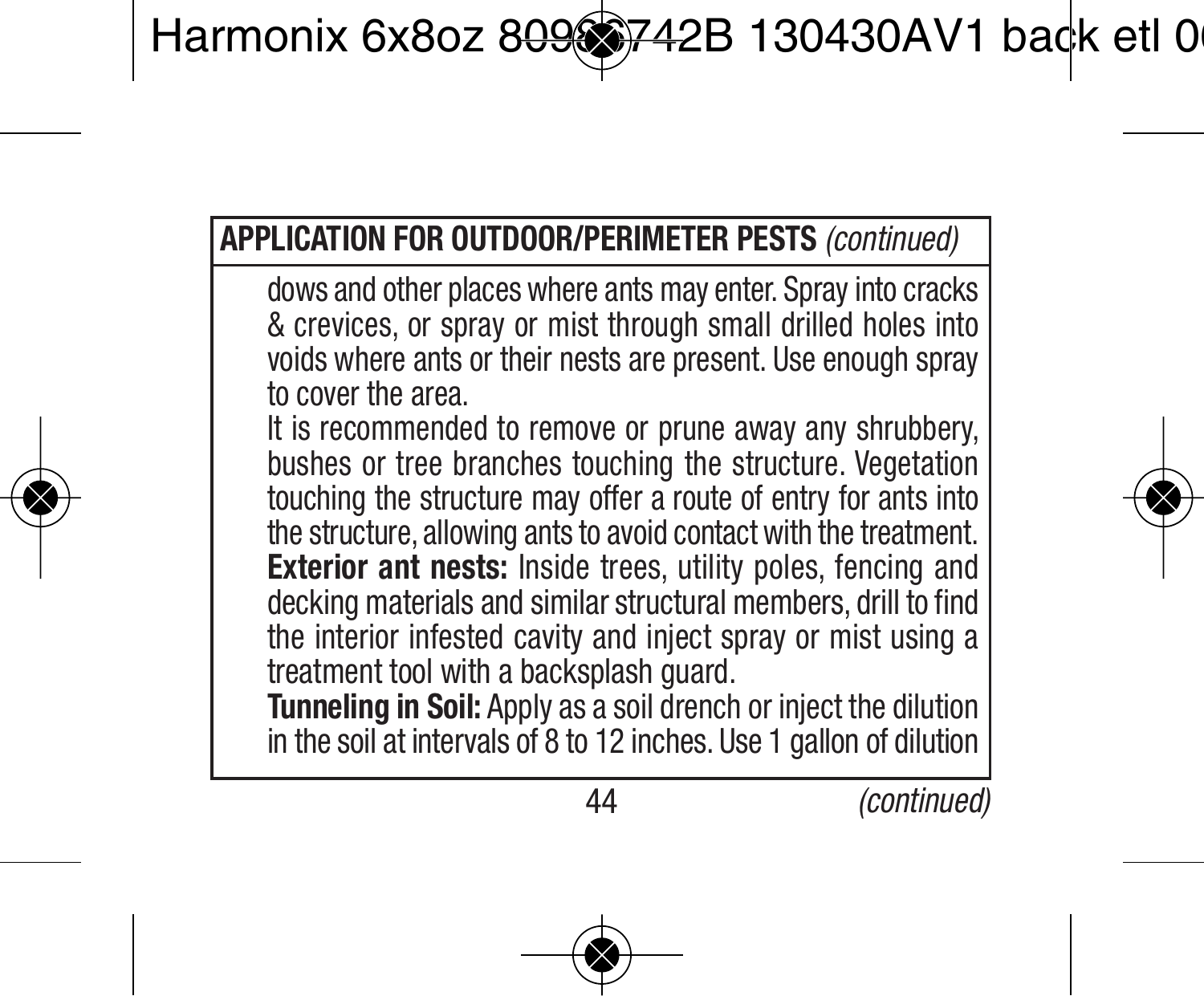per 8 square feet. Treat along the edges of walls, driveways or other hard surfaces where ants are tunneling beneath the surface.

**Spiders** 

Apply a low pressure (do not exceed 50 psi at nozzle tip) mist or spray directly to spiders and their webbing, and to surfaces where spiders are building webs, such as interior surfaces in garages, sheds, warehouses, or attics/basements/crawlspaces and to exterior surfaces of buildings, porches or patios as detailed in the "outdoor nonagricultural use restriction" section of this label. For more difficult to kill pests, like cellar spiders, direct contact spray may be required for effective control.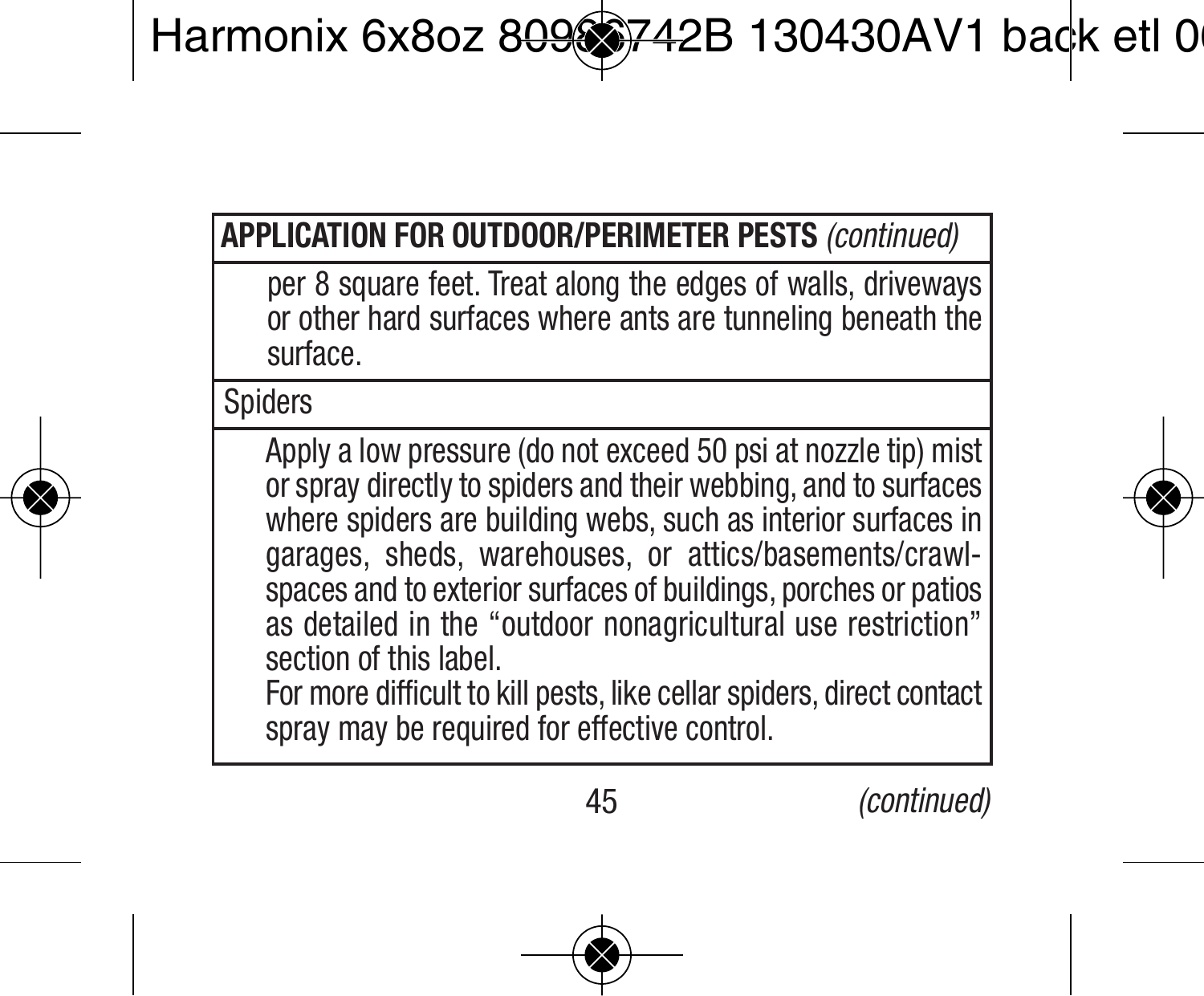Occasional/fall invading pests, including boxelder bugs, elm leaf beetles, multi-colored Asian lady beetles, brown marmorated stink bugs, kudzu bugs

Apply directly to insects that have congregated around doors. windows and similar areas where they may enter the structure. Apply general surface and perimeter treatments as described above.

Flies: House flies, stable flies, cluster flies, and other flying pests

Apply low pressure (do not exceed 50 psi at nozzle tip) mist or spray, as detailed in the "outdoor non-agricultural use restriction" section of this label, to outside/interior surfaces of barns, buildings, fences, garages, porches, patios, sheds, stables, and other areas where flies rest.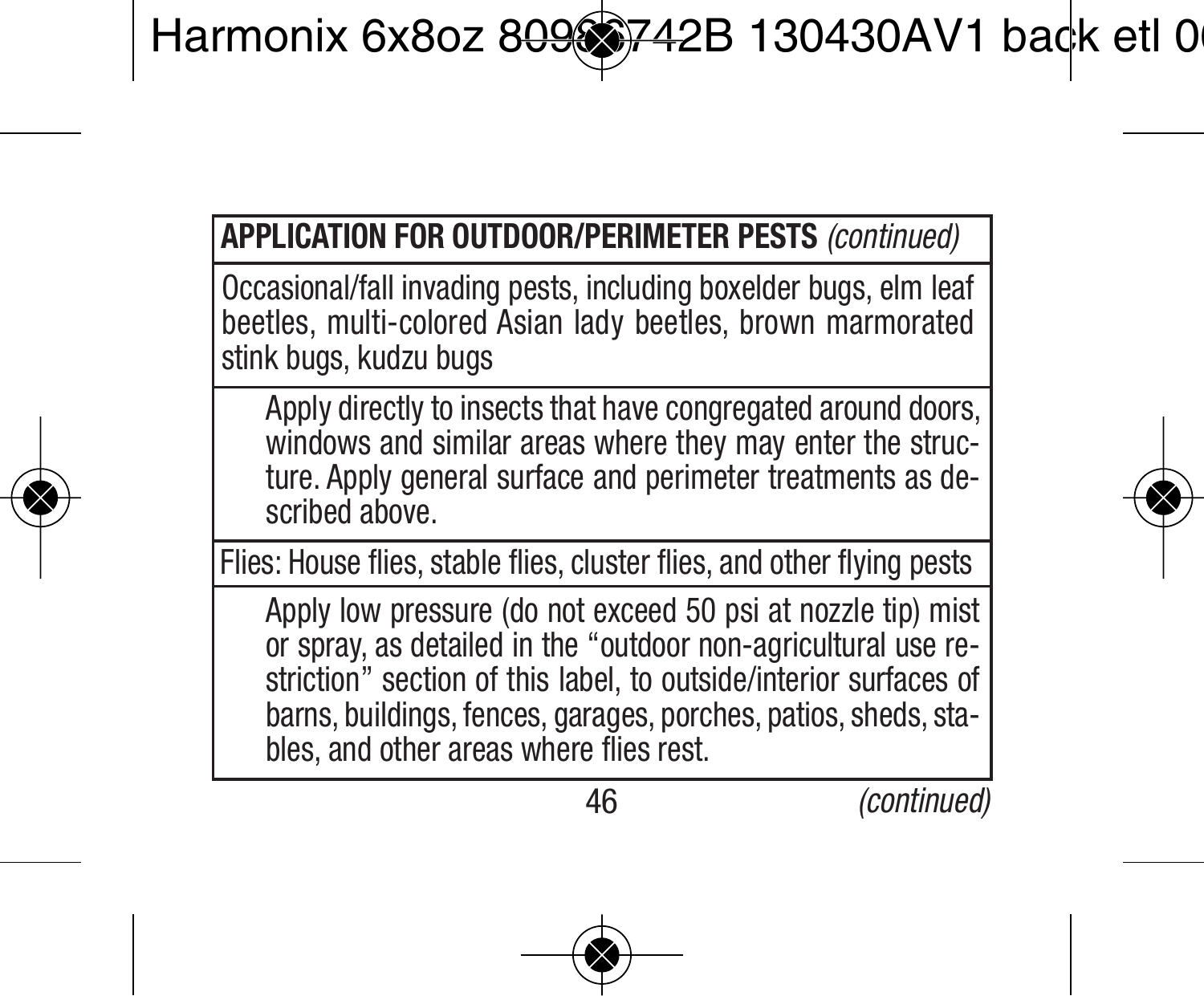**Cluster Flies:** Treat in late summer or fall, just before cluster flies begin looking for winter shelter. Spray siding, eaves, around windows and doors, and window screens. To help reduce infestations, treat cracks & crevices, attics and other indoor winter hiding places.

Fleas and Ticks (including ticks that may transmit Lyme Disease and Rocky Mountain Spotted Fever)

Apply as a coarse wet spray to areas where fleas and ticks are most likely to be found, such as dog houses, kennels, runways, along paths or trails, under plants, shrubs, bushes, trees, or other shaded, moist areas where pests may be found. Alternately for ticks, apply using a mist blower or similar equipment to make applications to landscaped areas, rural fields,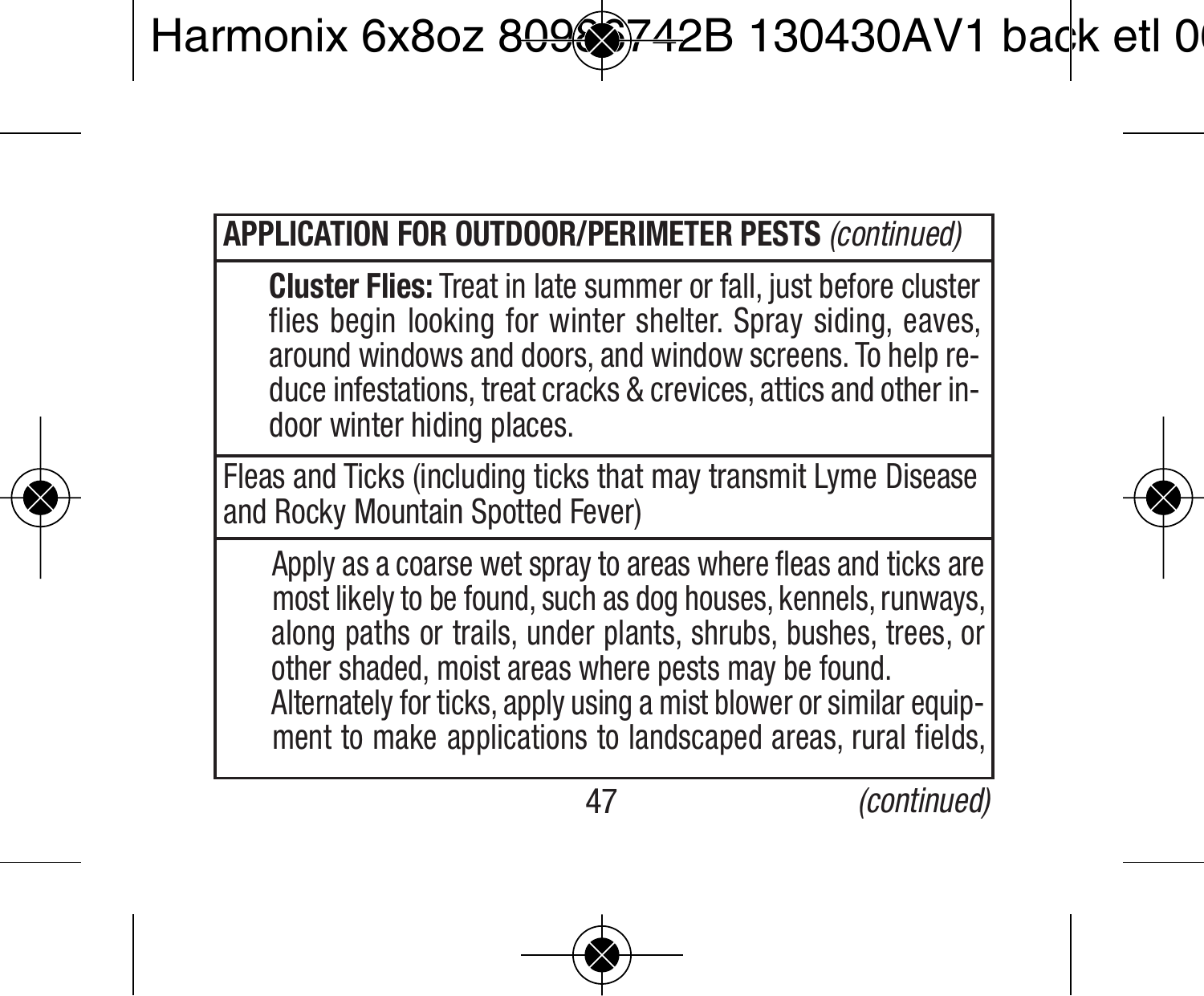wood lots, footpaths or walkways, and along vegetation areas where ticks are resting or are questing for host animals. Fleas and ticks may still be re-introduced after treatment from surrounding areas by host animals.

**Mosquitoes** 

Treat with spray or mist, under decks, around building foundations and other places where mosquitoes may rest.

Hornets, wasps, and yellowjackets

Make a pin stream application directly to hornet or yellow jacket nests. To reduce sting threat, make applications in the evening when the insects are inside the nest. For paper wasps, use a pin stream or fan spray and apply over surface of exposed nest.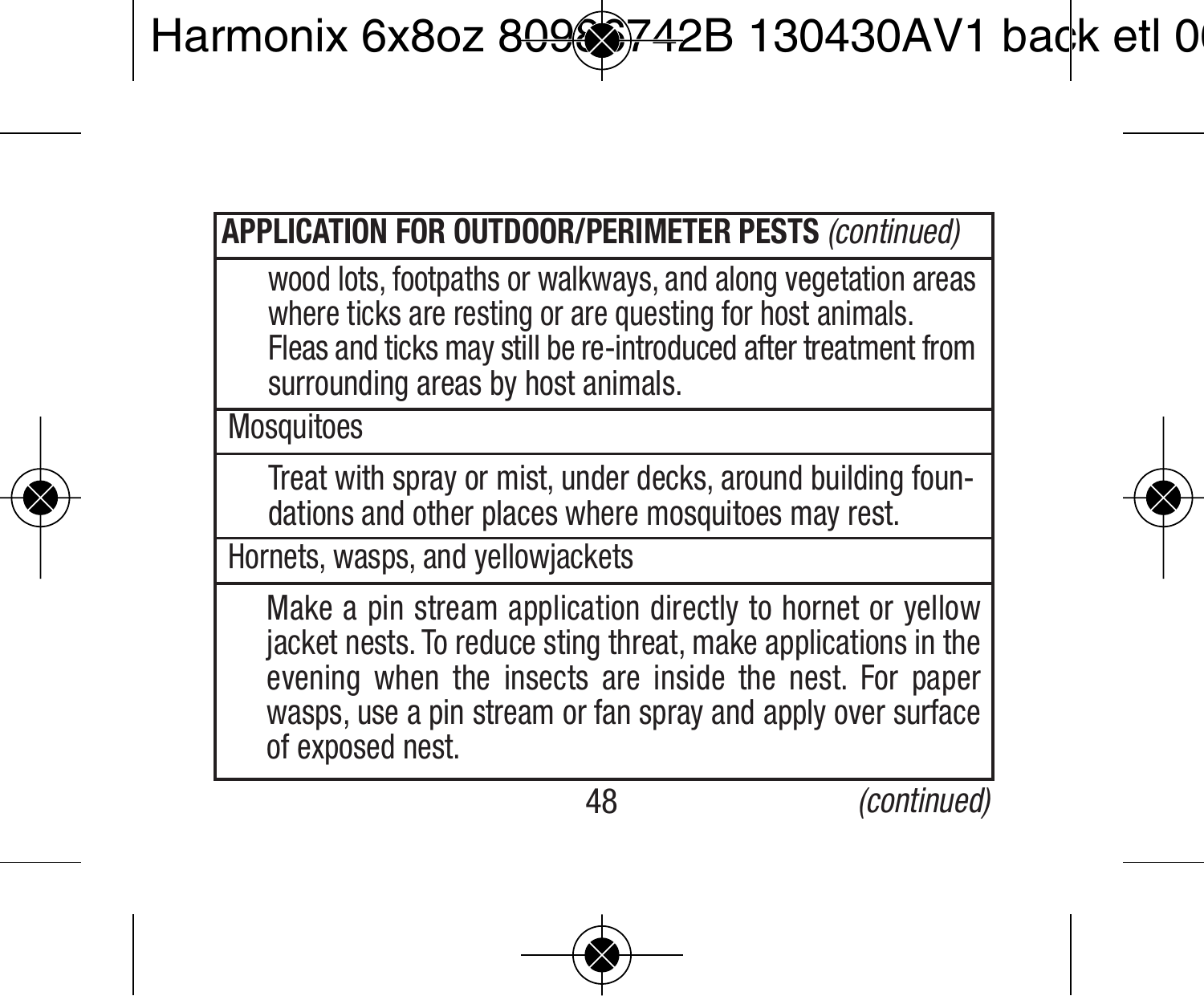Remove and destroy treated nests to prevent emergence of newly emerged adults. If removal is not possible, retreat nests as needed.

Carnenter bees

Apply as a spray or mist directly into gallery entrance holes. Leave entrance open to be sure that returning adult bees are killed.When there is no longer any insect activity, the entrance hole may be sealed with a suitable sealant. Apply coarse spray to exterior wood surfaces where bees have been active or to temporarily prevent nest cavity excavation by adult carpenter bees. Apply early in the spring to prevent bees from invading wood.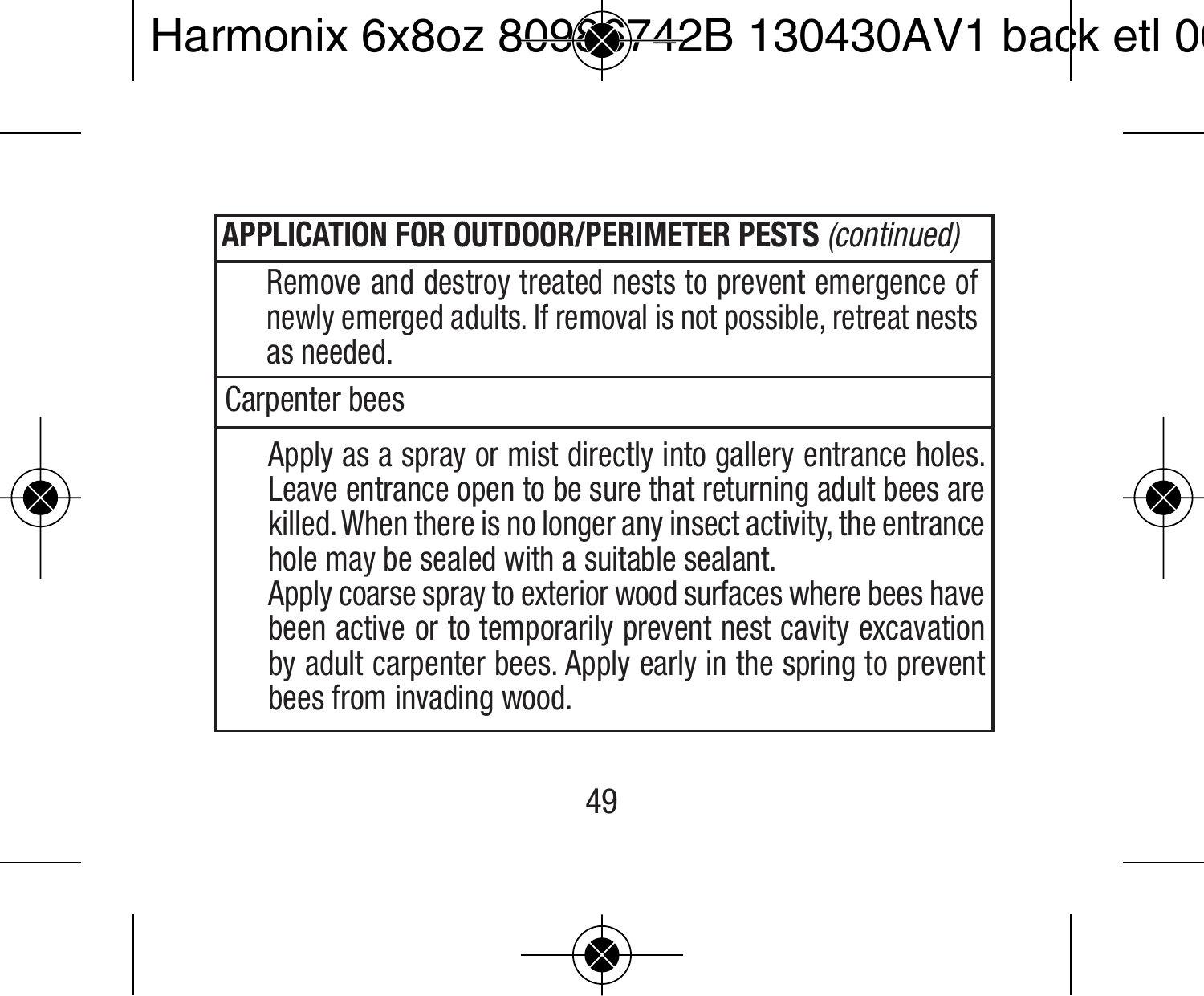# **STORAGE AND DISPOSAL**

Do not contaminate water, food or feed by storage or disposal.

#### **PESTICIDE STORAGE**

Keep this product in its tightly closed original container, when not in use. Store in a cool, dry (preferably locked) area that is inaccessible to children and animals. Avoid exposure to extreme tem peratures. In case of spill or leakage, soak up with an absorbent material such as sand, sawdust, earth, fuller's earth, etc. Dispose of with chemical waste.

#### **PESTICIDE DISPOSAL**

Wastes resulting from the use of this product must be disposed of on site or at an approved waste disposal facility.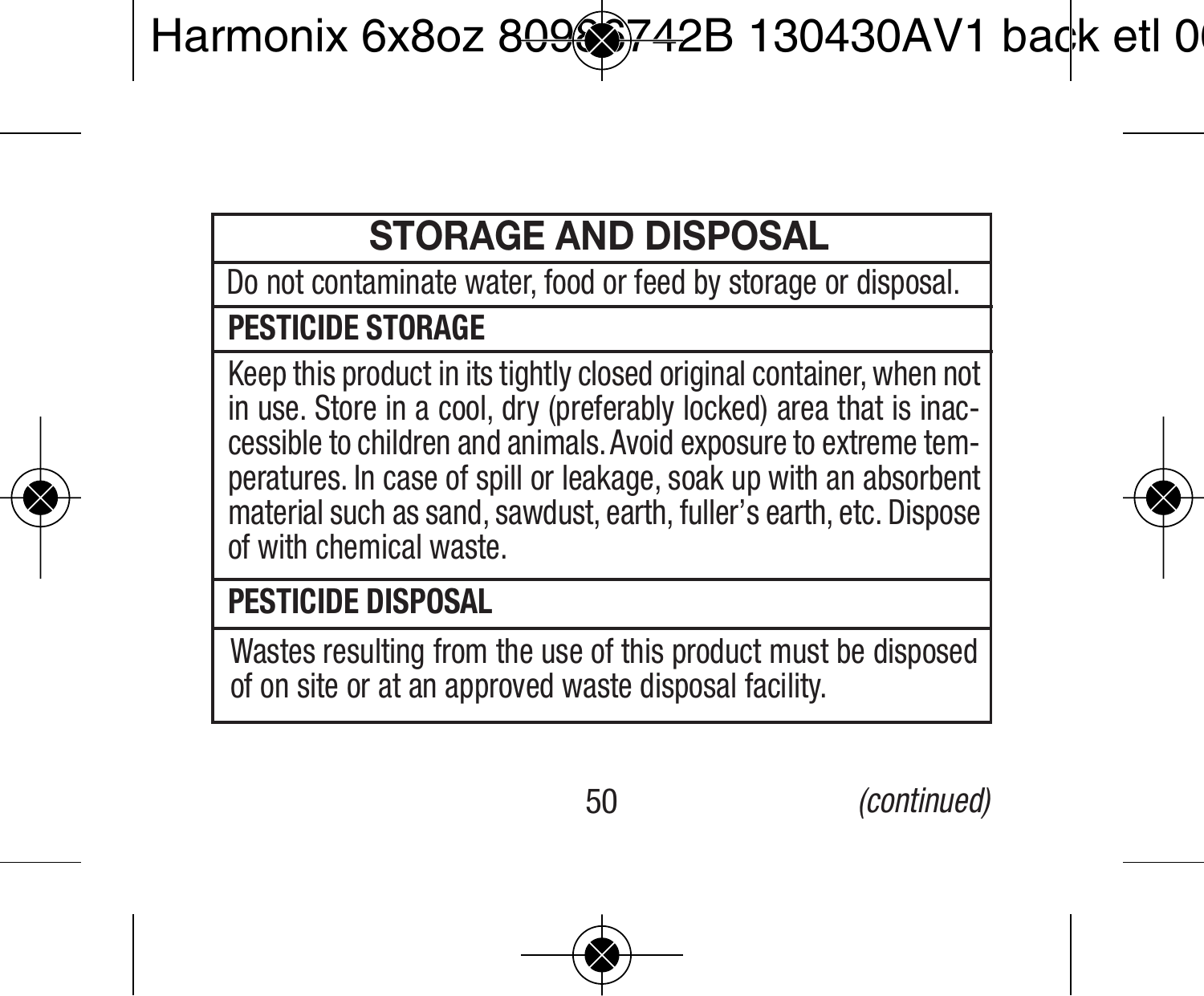# **STORAGE AND DISPOSAL** *(continued)*

# **CONTAINER DISPOSAL**

**Non-refillable container:** Do not reuse or refill this container. Offer for recycling, if available. Triple rinse or pressure rinse container (or equivalent) promptly after emptying. Triple rinse as follows: Empty the remaining contents into application equipment or a mix tank and drain for 10 seconds after the flow begins to drip. Fill the container 1/4 full with water and recap. Shake for 10 seconds. Pour rinsate into application equipment or a mix tank or store rinsate for later use or disposal. Drain for 10 seconds after the flow begins to drip. Repeat this procedure two more times. Then offer for recycling if available, or reconditioning if appropriate, or dispose of in a sanitary landfill or by other procedures approved by state and local authorities.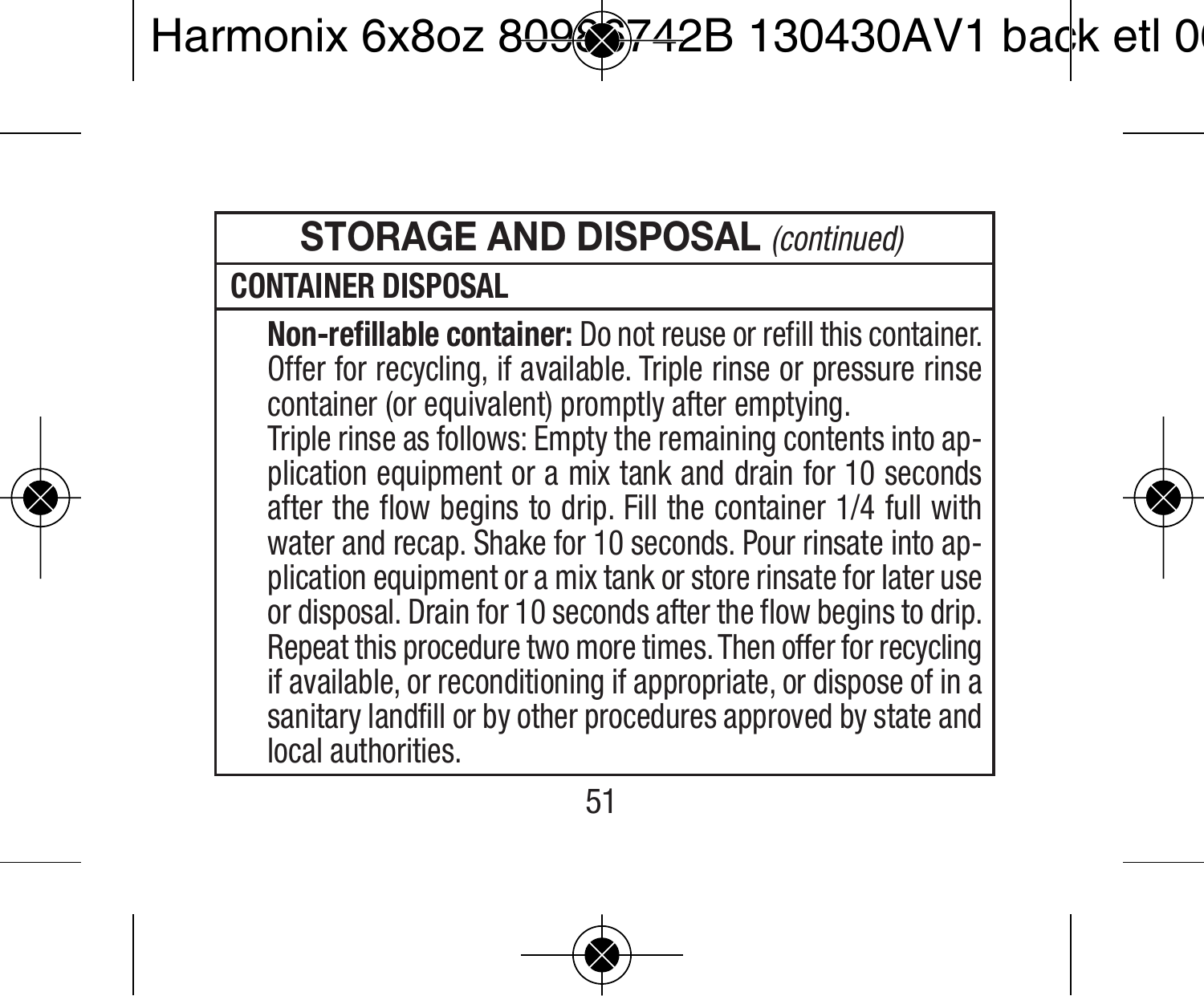# **APPENDIX**

**Use this product as a general surface, spot, mist, or crack and crevice treatment. Permitted areas of use include the following buildings, structures, and modes of transport:**

- automobiles
- aircraft (cargo holds only)
- apartment buildings
- correctional facilities
- greenhouses (structures only)
- hospitals
- hotels
- houses
- industrial buildings
- **laboratories**
- livestock housing
- pet kennels
- manufacturing establishments
- mausoleums
- mobile & motor homes
- nursing homes
- offices
- poultry houses
- schools
- warehouses

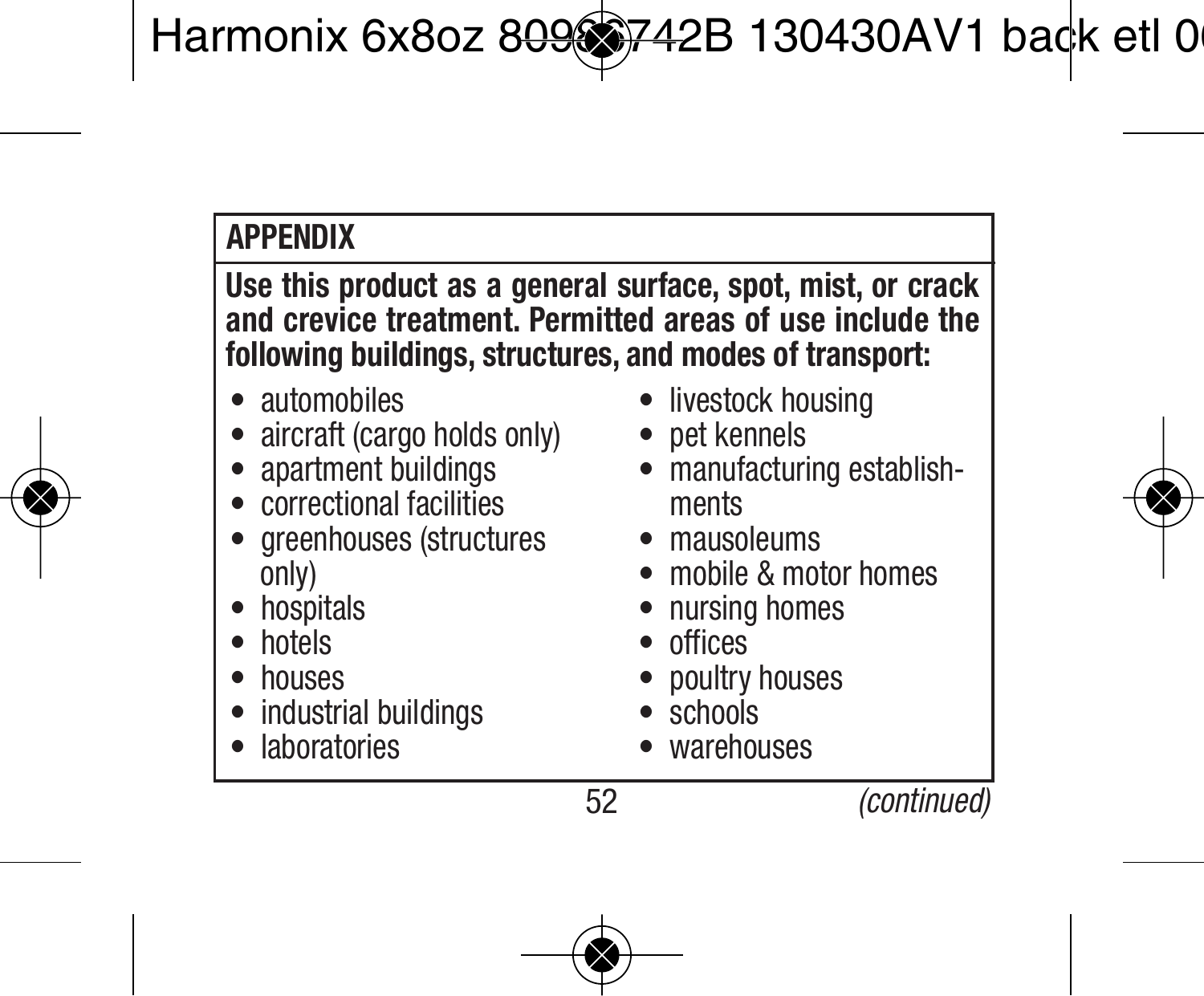# **APPENDIX** *(continued)*

- transportation vehicles (buses, trucks, trailers, rail cars, and marine vessels)
- Non-food areas of food processing facilities: (bakeries, bottling facilities, breweries, cafeterias, candy plants, cereal processing and manufacturing plants, dairies and dairy product processing plants, food manufacturing plants, food processing plants, food service establishments, frozen food plants, grain mills, granaries, kitchens, Meat, poultry & egg processing & packaging plants, meat and produce canneries, pickle factories, processing and packing plants, restaurants, spice plants, stores, wineries and similar structures)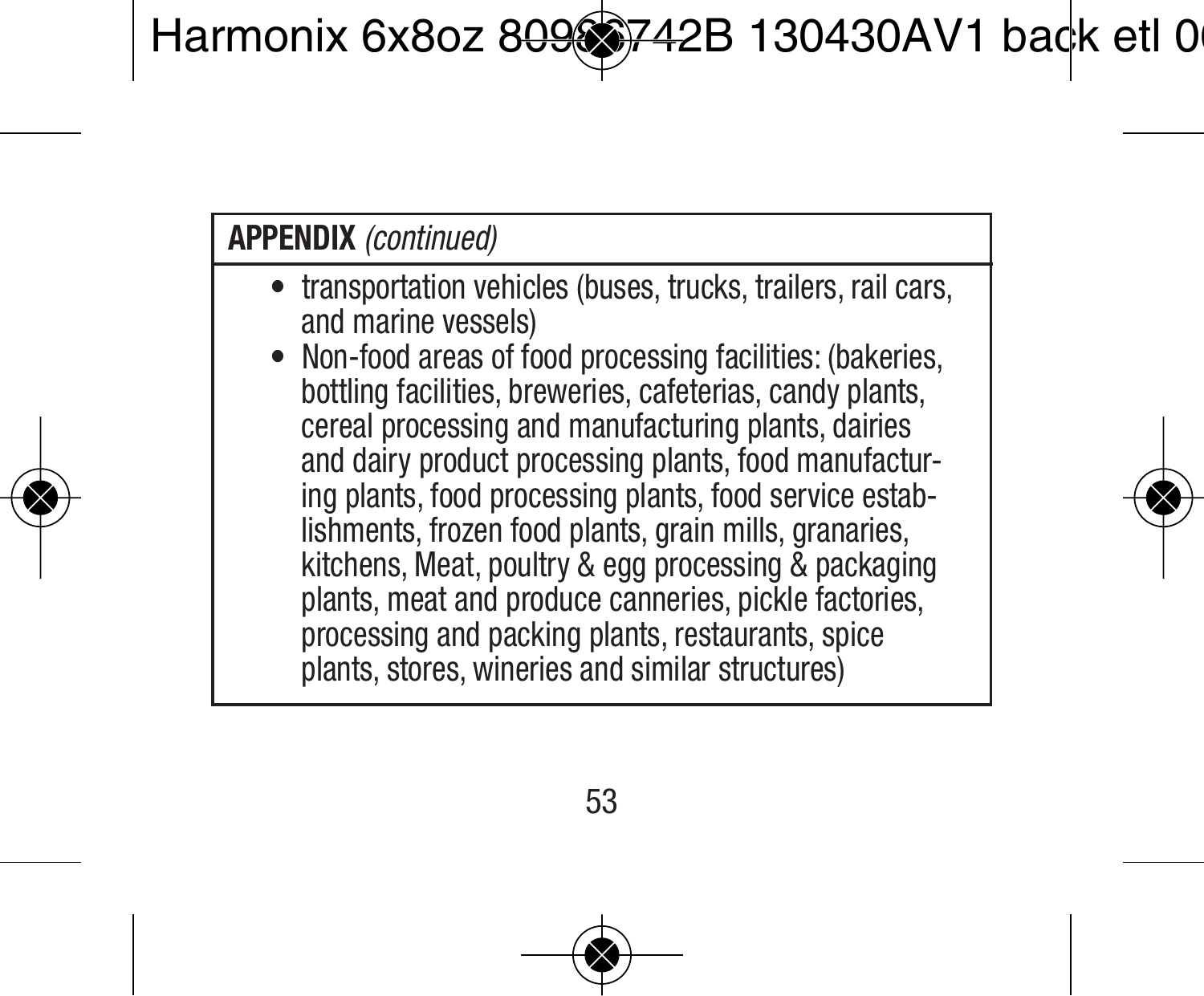# **IMPORTANT: READ BEFORE USE**

Read the entire Directions for Use, Conditions, Disclaimer of Warranties and Limitations of Liability before using this product. If terms are not acceptable, return the unopened product container at once.

By using this product, user or buyer accepts the following Conditions, Disclaimer of Warranties and Limitations of

Liability.

**CONDITIONS:** The directions for use of this product are believed to be adequate and must be followed carefully.

However, it is impossible to eliminate all risks associated with the use of this product. Crop injury, ineffectiveness or other unintended consequences may result because of such factors as weather conditions, presence of other materials, or the manner of use or application, all of which are beyond the control of Bayer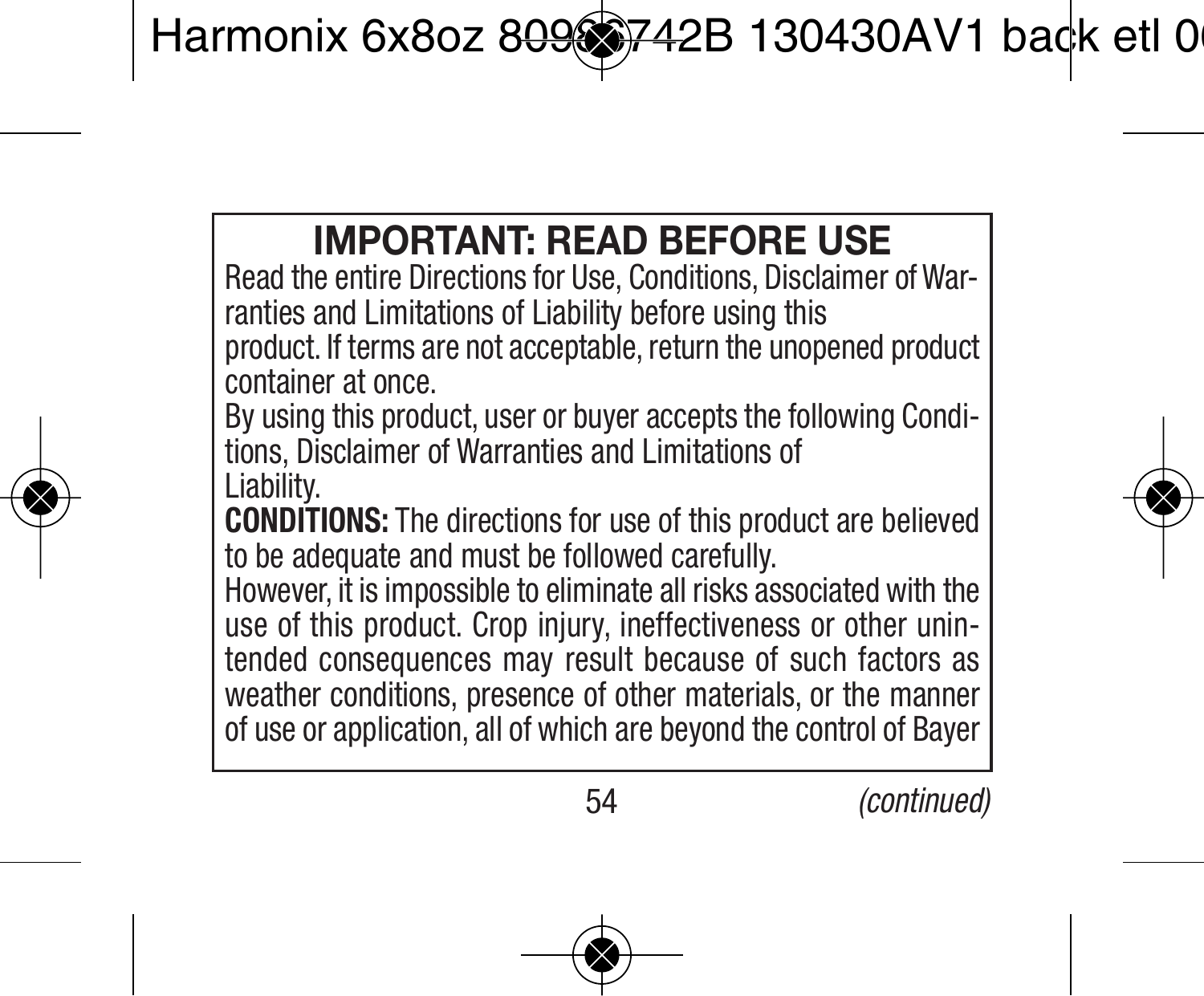# **IMPORTANT: READ BEFORE USE** *(continued)*

CropScience LP. All such risks shall be assumed by the user or buyer.

**DISCLAIMER OF WARRANTIES:** TO THE EXTENT CONSISTENT WITH APPLICABLE LAW, BAYER CROPSCIENCE LP MAKES NO OTHER WARRANTIES, EXPRESS OR IMPLIED, OF MERCHAN ITY OR OF FITNESS FOR A PARTICULAR PURPOSE OR OTHERWIS THAT EXTEND BEYOND THE STATEMENTS MADE ON THIS LABEL No agent of Bayer CropScience LP is authorized to make any war ranties beyond those contained herein or to modify the warranties contained herein. TO THE EXTENT CONSISTENT WITH APPLICABLE LAW, BAYER CROPSCIENCE LP DISCLAIMS ANY LIABILITY WHAT-SOEVER FOR SPECIAL, INCIDENTAL OR CONSEQUENTIAL DAM-<br>AGES, RESULTING FROM THE LISE OR HANDLING OF THIS AGES RESULTING FROM THE USE OR HANDLING **PRODUCT.**